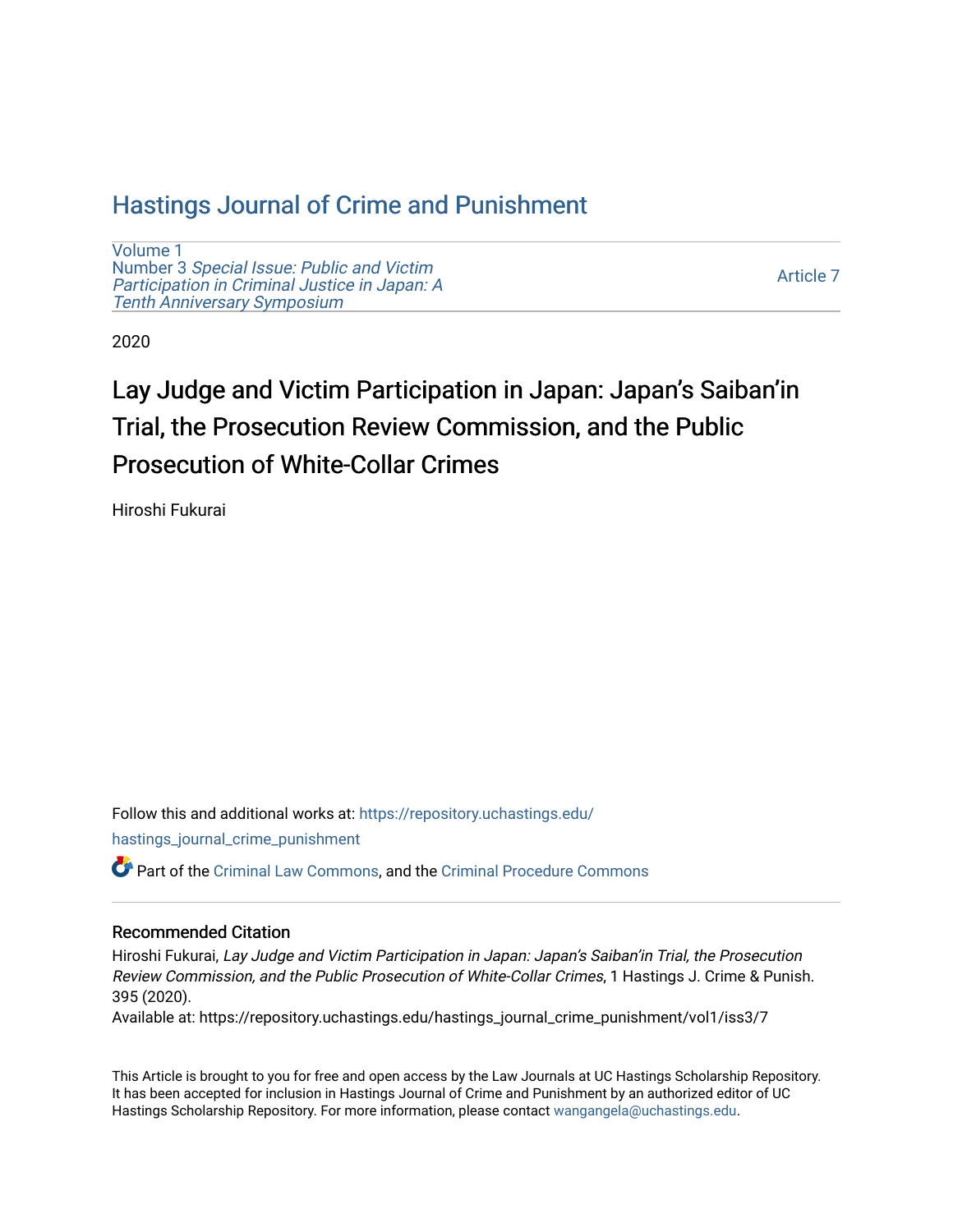# **Lay Judge and Victim Participation in Japan: Japan's** *Saiban'in* **Trial, the Prosecution Review Commission, and the Public Prosecution of White-Collar Crimes**

HIROSHI FUKURAI\*

## **Abstract**

*In September 2019, the University of California Hastings Law School hosted a symposium on Japan's newly instituted public and victim participation systems in the criminal process. This paper addresses themes raised by five scholars' presentations at the symposium, covering the effectiveness and impact of three different newly adopted systems of lay and victim participation in Japan: (1) the new 2009 law of the Prosecution Review Commission (PRC), a Japanese-style "civil grand jury" originally introduced in 1948, which gave the PRC the power to force the prosecution of formerly unindicted cases, thereby challenging and reversing the prosecutor's original non-prosecution decision; (2) a mixed tribunal called "Saiban'in Seido" introduced in 2009, a quasi-jury panel of three professional and six lay judges in the adjudication of violent and serious criminal offenses; and (3) the victim participation program implemented in 2008, in which crime victims and their proxies were allowed to express their opinions and grievances during the criminal justice process. This paper also explores alternative trial venues through which the adjudication of whitecollar crime may possibly take place, including a new mixed tribunal, as well as the all-citizen, 12-member jury trial.*<sup>1</sup>  *While Japan's Jury Law was suspended in 1943, its legal provision still exists as part of today's criminal law, and public efforts have been underway to "unsuspend" and bring back the Jury Law in Japan. Also discussed in this paper is the "revolutionary"* 

 <sup>\*</sup> Professor of Sociology and Legal Studies, University of California, Santa Cruz: hfukurai@ucsc.edu.

 <sup>1.</sup> *See generally*, JAMES WILLIAM COLEMAN, THE CRIMINAL ELITE: UNDERSTANDING WHITE-COLLAR CRIME 11 (2005). According to Coleman, white-collar crimes include: (1) occupation crime and (2) organizational crime. The latter can be sub-divided into: (1) corporate crime, (2) state-corporate crime, and (3) state crime.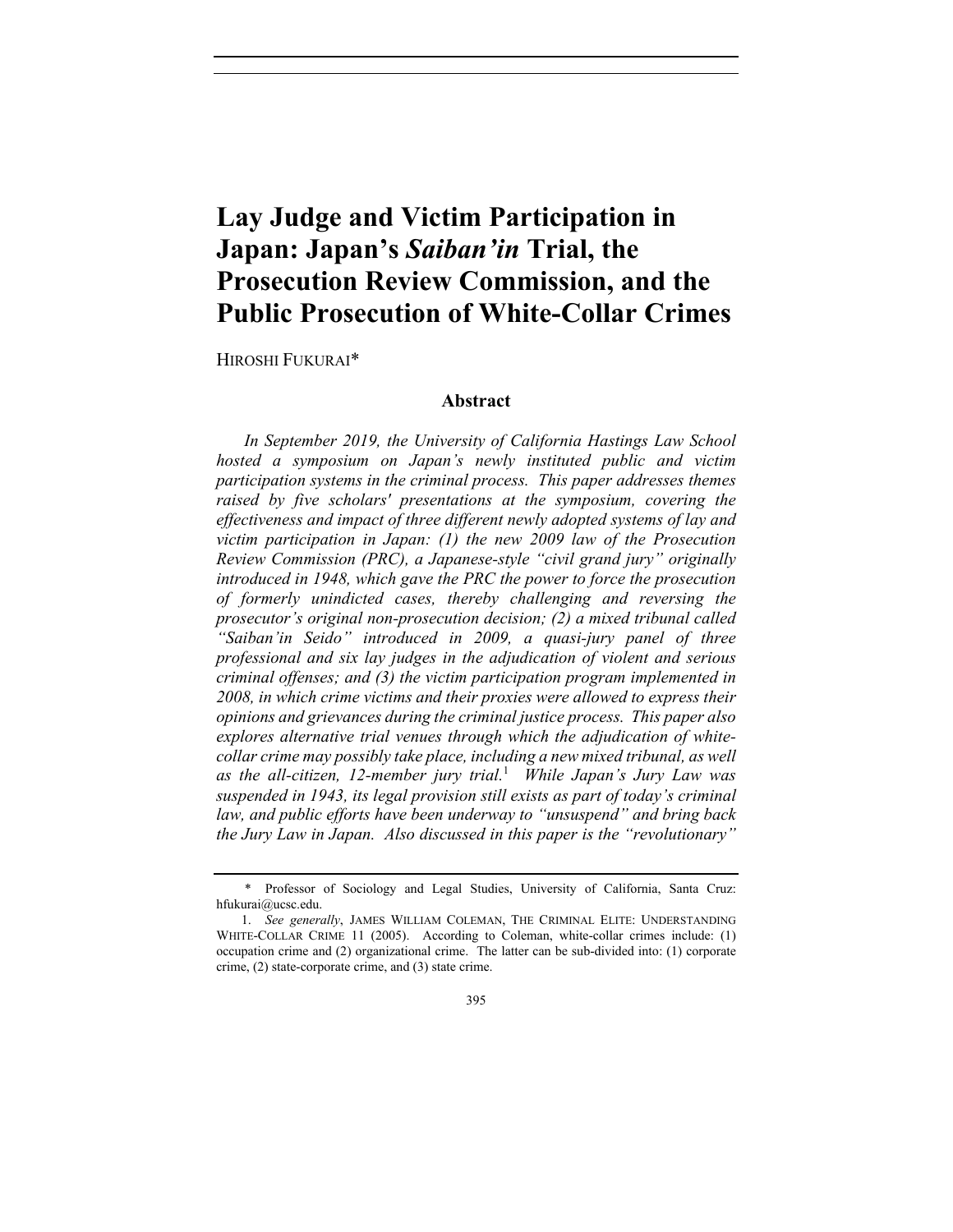396 Hastings Journal of Crime and Punishment [Vol. 1:3

*use of the all-citizen PRC in the prosecution of state crime, one of the most egregious of white-collar crimes committed by the government. Specifically explored is the PRC's role in challenging an "unequitable" bilateral treaty between the U.S. and Japanese governments and in extending Japanese jurisdiction over the adjudication of foreign military felons who victimize local residents.* 

## **I. Introduction**

The University of California Hastings Law School's symposium commemorated the 10th year anniversary of Japan's introduction of the lay judge system called *Saiban'in Seido* (a quasi-Jury system) and the implementation of the new law governing the Prosecution Review Commission (PRC), another lay judge system which was originally introduced in 1948. The new system of victim participation was also instituted in 2008, enabling crime victims to participate in criminal proceedings, thereby radically transforming Japan's criminal justice system and criminal procedures. Under the leadership of U.C. Hastings Law Professor Setsuo Miyazawa, five prominent scholars specialized in the field of law and society in Japan offered engaging discussions on the newlyadopted Japanese legal systems that have allowed the active participation of ordinary citizens and crime victims in Japan's criminal justice process. Their presentations were followed by two legal commentators, whose discussions extended into the realm of possible public participation in the prosecution of serious and violent white-collar crimes, namely corporate crime, statecorporate crime, and state crime, in which the government and its agencies collaborate with large businesses and corporations in producing socially injurious consequences.<sup>2</sup>

Prior to the symposium, Professor Setsuo Miyazawa asked all participants, including commentators, to pay close attention to, and make comments on, the then on-going trial of three Tokyo Electric Power Company (TEPCO) CEOs who had been forcefully indicted in 2016 by the Prosecution Review Commission (PRC) in Tokyo, Japan. In issuing the

 <sup>2.</sup> Coleman, *supra* note 1. *See also,* Raymond J. Michalowski & Ronald C. Kramer, *State-Corporate Crime and Criminological Inquiry*, *in* INTERNATIONAL HANDBOOK OF WHITE-COLLAR AND CORPORATE CRIME (Henry N. Pontell & Gilbert Geis eds.), 200-220 (2007).

The corporate crime refers to crimes by a private corporation or its trusted personnel for their own financial gain or on behalf of the corporation. The state-corporate crime refers to criminal acts that occur when the institution of political governance pursues a goal in collaboration with private and commercial institutions. The state-corporate crime often produces serious social harms that result from the close interaction and collaboration of political and economic organizations. The statecorporate crime also results from inherently distorted relations of the government and policies and commercial practices of corporations.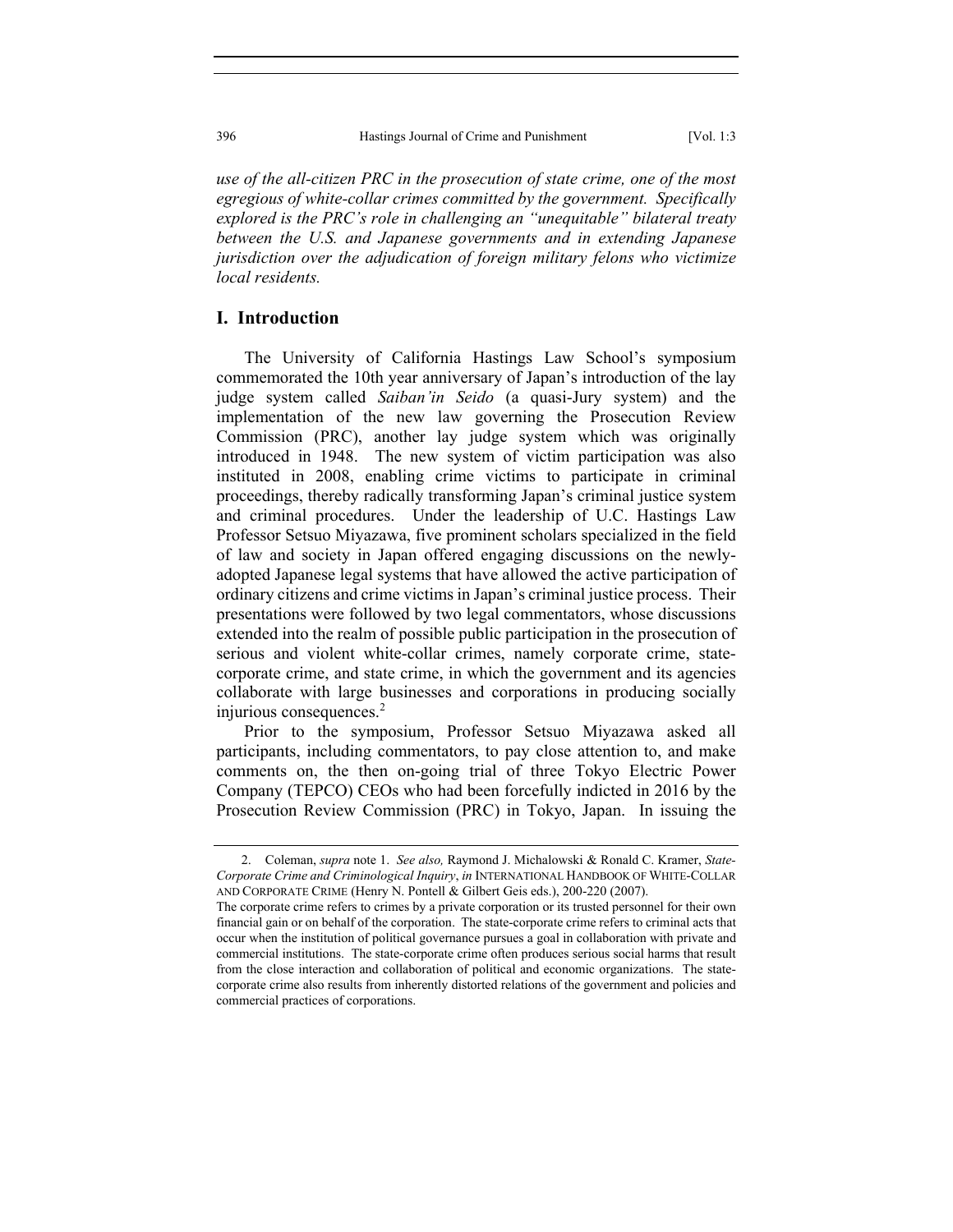"forced prosecution" ("*kyosei kiso*") decision to TEPCO corporate executives, the PRC reasoned that the hydrogen explosion of TEPCO's Fukushima No.1 Nuclear Power Plant and resultant nuclear contamination in 2011 had led to forty-four deaths and many injuries.<sup>3</sup> Thanks to the implementation of the crime victim participation program in December 2008, Fukushima disaster victims were allowed to testify in the TEPCO trial. On September 19, 2019, one day prior to the date of the Hastings symposium, the collegial panel of three professional judges decided to acquit all three TEPCO corporate executives on charges of professional negligence relating to their role in the 2011 nuclear disaster at the Fukushima nuclear power plant.

University of Hawaii Professor David T. Johnson opened the symposium with a plenary presentation entitled, "The Limits of Change in Japanese Criminal Justice." Professor Johnson's presentation provided critical comments on Japan's new public and victim participation programs, identifying many limitations, including the inability of the *Saiban'in* trial to adjudicate serious sex offenses and such white-collar crimes as those allegedly committed by TEPCO executives. Professor Johnson also critiqued the ineffectiveness of the PRC's newly adopted indictment decision, as only a handful of PRC-forced prosecution cases have resulted in actual conviction. His talk was followed by Hakuoh University Professor Mari Hirayama's presentation, "10 Years of the Lay Judge System; Now, Do We Have 'Hope' for Criminal Trials? Public and Victim Participation in the Criminal Justice System in Japan." Professor Hirayama critiqued Japanese prosecutions and their incessant "obsession" with trying to obtain confessions from suspects in nearly all criminal cases. She argued that such an overzealous prosecutorial culture has led to the 99.9% conviction rate of all criminally indicted cases in Japan. University of British Columbia Professor Shigenori Matsui examined the 2008 victim participation system and its impact on criminal justice proceedings in his presentation, "Victim Participation in the Criminal Process in Japan." Professor Matsui noted that crime victims and their families had long been placed outside of the Japanese criminal justice system and that the recent reform drastically improved the participatory status of the crime victims and their proxies during criminal justice proceedings. Professor Matsui also argued that the active participation of crime victims and their proxies in the criminal trial has begun to make criminal defense lawyering particularly difficult in recent years.

The presentation by Japanese attorney Megumi Wada explored "What the *Saiban'in* System Brought to the Japan's Criminal Justice System: From

 <sup>3.</sup> Ben Dooley, Eimi Yamamitsu, and Makiko Inoue, *Fukushima Nuclear Disaster Trial Ends with Acquittals of 3 Executives*, N.Y. TIMES, Sept. 19, 2019.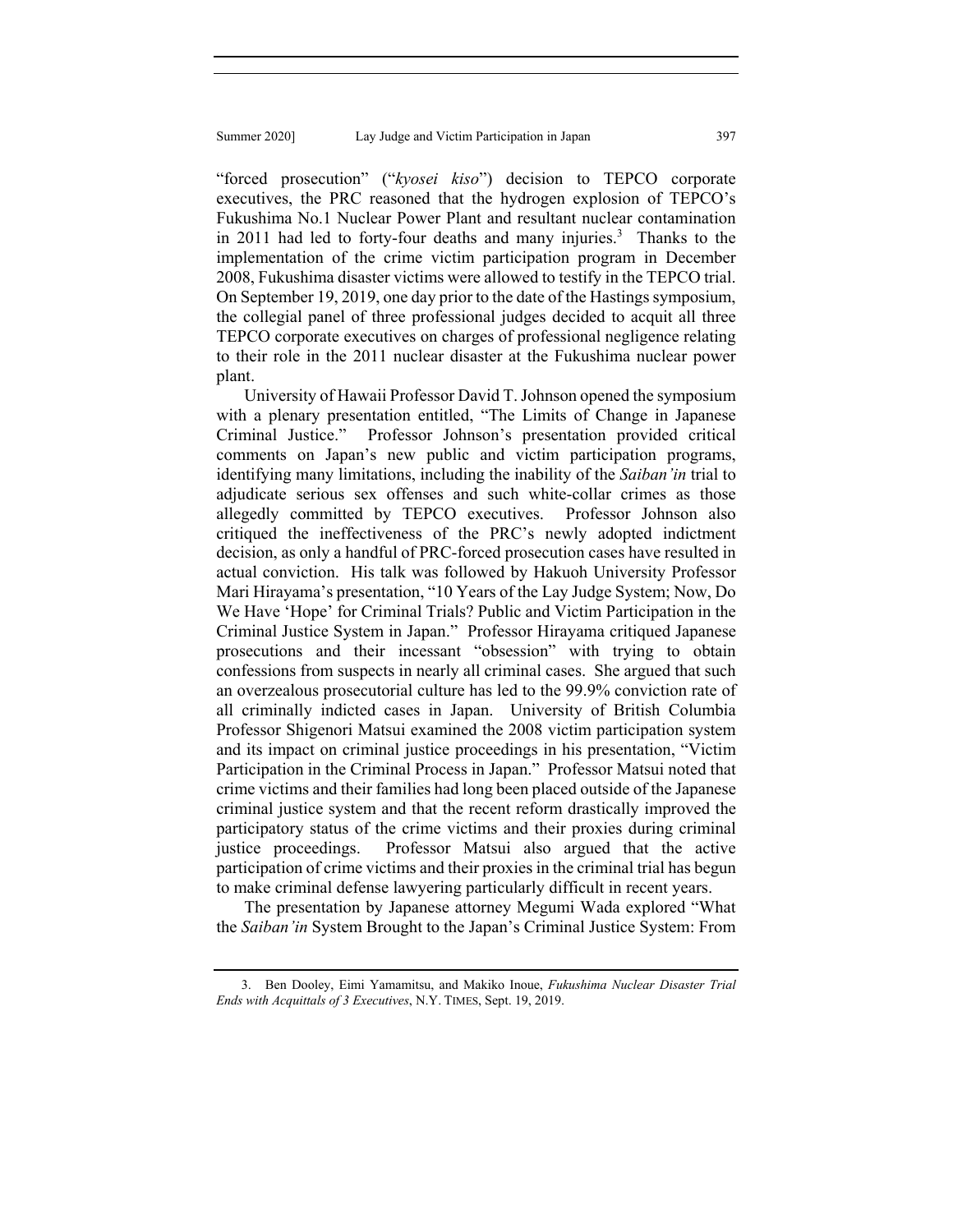a Defense Attorney's View." She examined the efficacy of recent criminal justice reforms and identified the ongoing problems of the criminal justice system in Japan, including: (1) lengthy detention of criminal suspects prior to indictment; (2) prosecutors' overzealous tendency to extract confessionary statements from criminal suspects under extreme mental and physical duress; and (3) extremely high conviction rates of criminal defendants in Japan, even after the introduction of the lay judge system. Lastly, Georgetown Professor Carl F. Goodman examined the history of the PRC, offering important suggestions to improve its function by allowing the participation of legal specialists in its deliberative process. Wilfrid Laurier University Law Professor Nikolai Kovalev followed the five presenters, providing critical comments on Japan's newly introduced lay and crime victim participation systems by comparing them to the lay participation systems of European countries. Professor Kovalev also provided valuable insights by comparing Japan's systems to those of post-Soviet republics, including Russia and Kazakhstan, who had also introduced the jury trial, in 1993 and 2007 respectively.<sup>4</sup>

Using the recent PRC-indicted TEPCO trial as one of the case studies, my comments on the presentations are structured as follows: The first section examines the socio-legal ramifications of the new PRC law implemented in 2009, including: (1) the effectiveness of PRC's power to force the prosecution of white-collar crime, i.e., criminal offenses committed by "entrusted" officials and high-ranking personnel in corporate and public sectors; and (2) the efficacy of the continued reliance on Japanese professional judges to prosecute white-collar criminals who had been forcefully-indicted by the PRC. This paper uses the definition given by former American Sociological Association (ASA) President Edwin H. Sutherland, who coined the neologism "white-collar crime" in his 1939 ASA presidential speech, defining it as "an illegal act, punishable by law, committed by an individual or organization in the course of a legitimate occupation wherein a public ... trust is violated."<sup>5</sup> He also noted that a whitecollar criminal is likely "a person of [public] respectability and high social status in the course of occupation."6

Past research has shown that Japanese public prosecutors and professional judges have been reluctant to prosecute white-collar criminals, including powerful politicians, corporate oligarchs, and governmental

 <sup>4.</sup> Nikokai Kovalev & Gulnar Suleymenova, *New Kazakhstani Quasi-Jury System: Challenges, Trends and Reforms*, 38 INT'L J. OF LAW, CRIME, & JUSTICE 261 (2010).

 <sup>5.</sup> EDWIN H. SUTHERLAND, WHITE-COLLAR CRIME: THE UNCUT VERSION 7 (1983); GLENN D. WALTERS, CRIMINAL BELIEF SYSTEMS: AN INTEGRATED INTERACTIVE THEORY OF LIFESTYLES 129 (2002).

 <sup>6.</sup> Sutherland, *id.* at 7.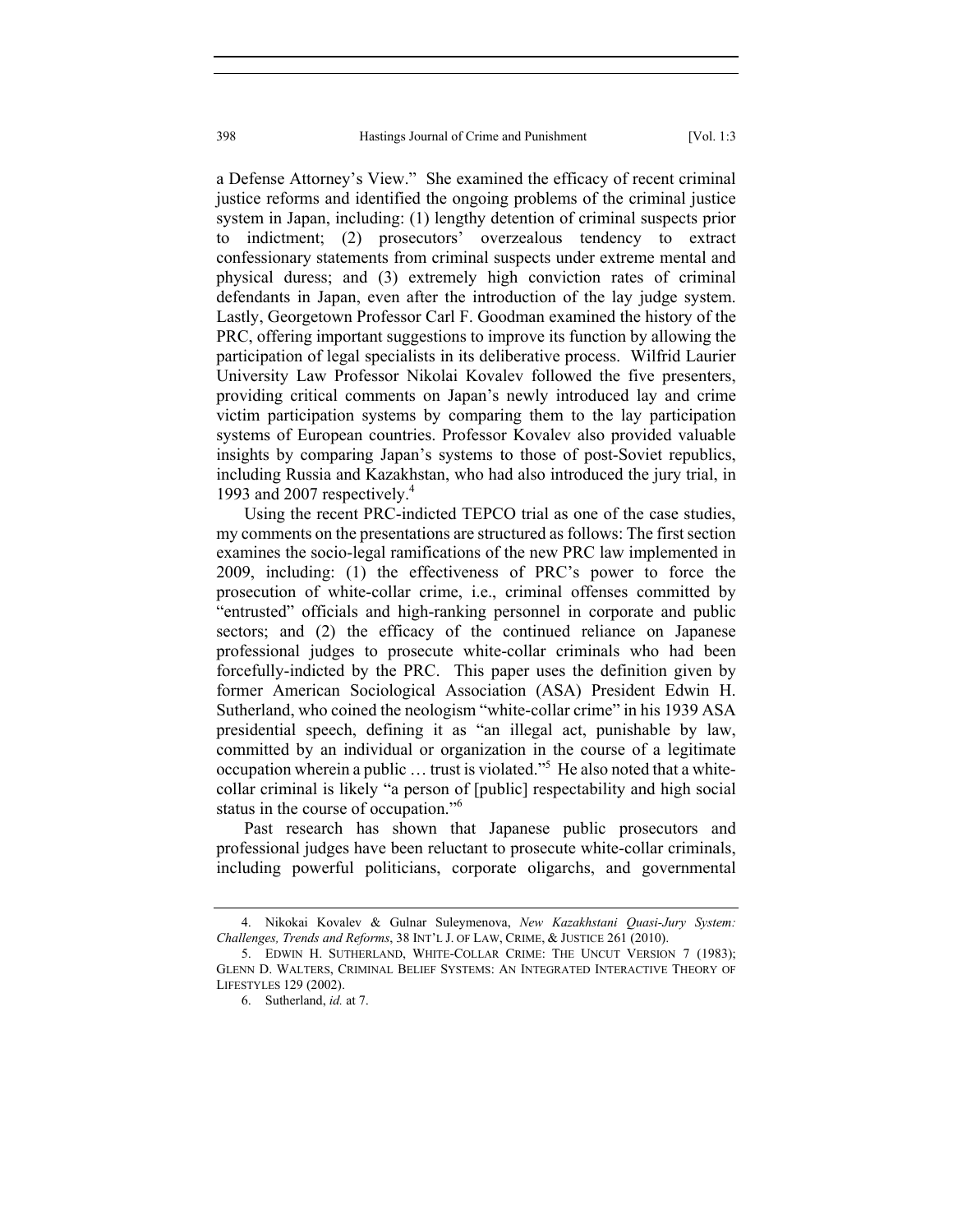elites.<sup>7</sup> The special governmental provision of "*Shobun Seikun* (処分請訓)," which requires the public prosecutors to obtain a special instruction from government executives on the prosecution of prominent political and economic elites, has led to the dismissal of cases against many powerful political and economic elites.<sup>8</sup> This special "secretive" directive was originally issued by the head of the Agency of Justice (a precursor to the Ministry of Justice) in 1948.<sup>9</sup> One key, yet implicit, objective of the new 2009 PRC law was to overcome the inability of the Japanese professional prosecutors to prosecute alleged criminal offenses committed by whitecollar criminals who had long been protected and shielded from prosecution by top government personnel in the Ministry of Justice.<sup>10</sup> This paper argues that the culture of invulnerability shared among corporate executives and government officials, for example, has allowed them to commit major whitecollar crimes with impunity, including TEPCO's corporate and professional negligence which led to many deaths and injuries.

The second section explores the possibilities of lay judge adjudication of PRC-indicted cases, calling for the necessity to amend the law of the existing criminal justice systems in order to make possible the lay prosecution of white-collar crime. Specifically, the paper explores: (1) a PRC law to recommend that the PRC-indicted criminal case be adjudicated by a newlyintroduced *Saiban'in* panel, i.e., three professional judges, as well as six lay judges selected from the community where the alleged crime occurred; (2) the possible resurrection of Japan's suspended Jury Law, so that an American-style, all-citizen, 12-member jury would participate in the adjudication of PRC-indicted cases; and lastly (3) the possibility of amending *Saiban'in Seido* and Jury Law to extend their jurisdictions over white-collar crime. TEPCO executives were forcefully indicted by the PRC for the violation of Penal Code, Article 211, i.e., "Causing Death or Injury

 <sup>7.</sup> Hiroshi Fukurai, *Japan's Prosecutorial Review Commissions: Lay Oversight of the Government's Discretion of Prosecution*, 6 U. PA. EAST ASIA L. REV., 1 (2011). For Japanese prosecutors' reluctant to prosecute U.S. military personnel who victimized local residents in Japan, see Hiroshi Fukurai, *Okinawa's Citizen Judge Panels vs. U.S. Military Hegemony: Wikileaks' Secret U.S. Cable Document on the Lay Adjudication of American Soldier Criminal Cases in Japan's Saiban'in Trials*, 4 INT'L J. OF OKINAWAN STUDIES, 2 (2014).

 <sup>8.</sup> *See* KAREN VAN WOLFEREN, THE ENIGMA OF JAPANESE POWERS 221-4 (1990); DAVID T. JOHNSON, THE JAPANESE WAY OF JUSTICE: PROSECUTING CRIME IN JAPAN 131 (2001).

<sup>9.</sup> Secret Directive No.36, Agency of Justice, Prosecutors' Office, 1948 (昭和二十三年法務

庁検務局秘第三六号訓令). Detailed discussions on the origin of this secret, special directive by the Justice Agency in 1948 were discussed at the 176th Diet Budget Committee Session, Jan. 18, 2011, *available at* http://kokkai.ndl.go.jp/SENTAKU/sangiin/176/0014/17611180014006a.html.

 <sup>10.</sup> Hiroshi Fukurai & Zhuoyu Wang, *People's Grand Jury Panels and the State's Inquisitorial Institutions: Prosecution Review Commissions in Japan and People's Supervisors in China*, 37 FORDHAM INT'L L.J., 929 (2014).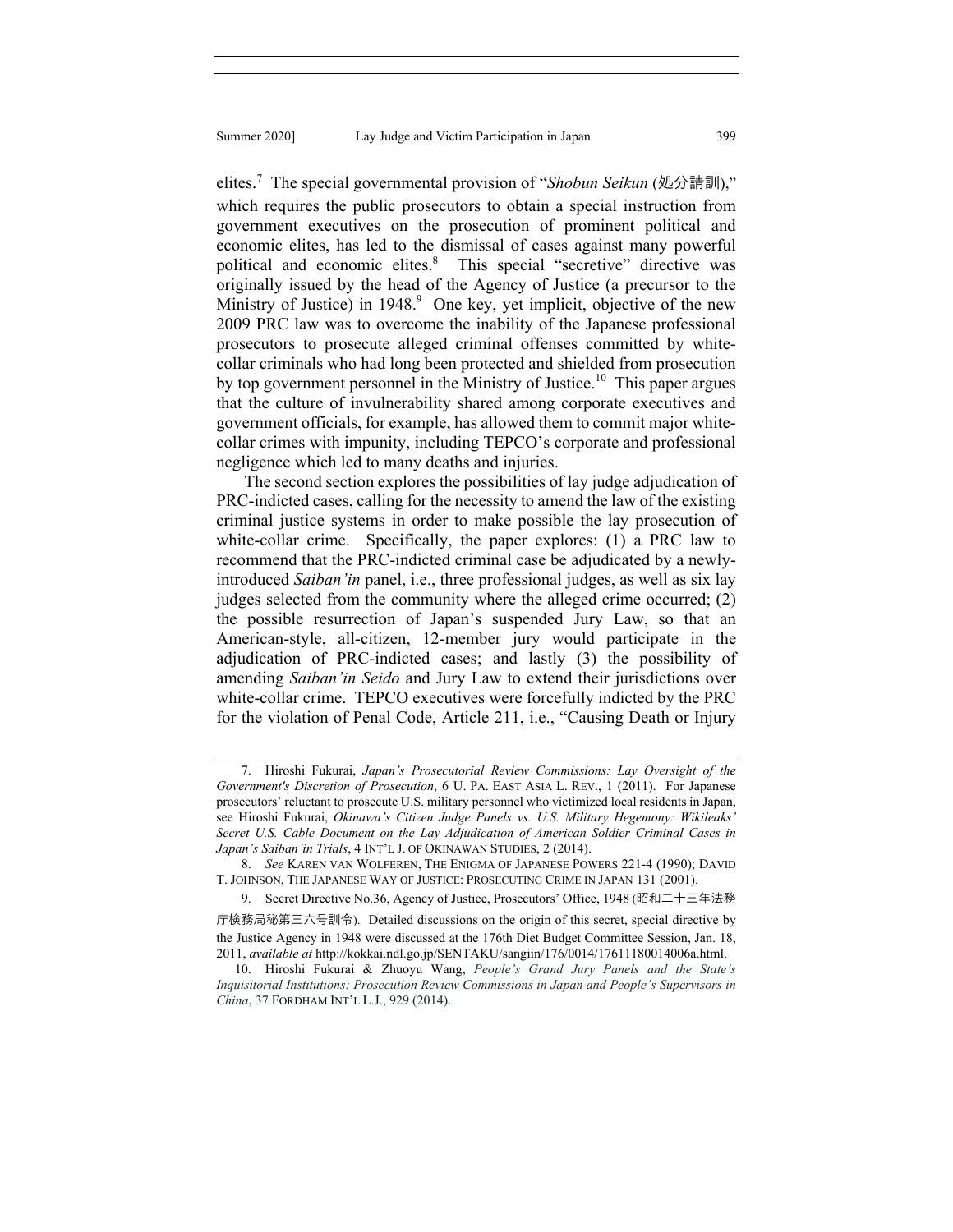through Negligence in the Pursuit of Social Activities."<sup>11</sup> The current *Saiban'in* law and Japan's suspended Jury Law have not extended jurisdiction over criminal cases involving corporate and professional negligence. This section thus explores the possibility of extending the lay judge jurisdiction to white-collar crime committed by high-ranking corporate and government personnel.

The third section examines the political utility of PRC's forced indictment decision in the prosecution of another special kind of white-collar crime, i.e., "state crime" which specifically involves the extra-territorial protection from local prosecution of foreign nationals who have committed crimes against local populations. Given the PRC's unique power to instigate the forced prosecution of the unindicted criminal, the last section looks at the Okinawa PRC's decision to indict and prosecute a U.S. base employee for the death of an Okinawan youth, despite the fact the U.S. base personnel were shielded from prosecution under the bilateral treaty called the U.S.- Japan Status of Forces Agreement (SOFA).<sup>12</sup> Similar to the case of whitecollar criminals, the protection of U.S. military personnel from local prosecution has historically created a culture of impunity in Okinawa and other regions with U.S. military bases, leading to the continuous victimization of local populations, especially women, at the hands of U.S. military-related personnel. The PRC-prosecution decision eventually forced both the U.S. and Japanese governments to create a special SOFA provision to allow the prosecution of U.S. military employees in Japanese courts.

## **II. PRC's Effectiveness in Prosecuting White-Collar Crime**

One day prior to the date of symposium, three Tokyo Electric Power Company (TEPCO) CEOs were acquitted by the collegial panel of three professional judges on the charges of criminal negligence resulting in deaths and injuries relating to the 2011 explosion and nuclear disaster at the Fukushima No.1 Nuclear Electric Power Plant.<sup>13</sup> The Fukushima nuclear power plant had been owned and operated by TEPCO since 1971. While the Japanese public had demanded the prosecution of TEPCO personnel, including top corporate executives, Japanese prosecutors had repeatedly

 <sup>11.</sup> Penal Code 211. English translation *available at* http://www.japaneselawtranslation. go.jp/law/detail/?id=1960.

 <sup>12.</sup> Hiroshi Fukurai, *A Step in the Right Direction for Japan's Judicial Reform: Impact of the Justice System Reform Council Recommendations on Criminal Justice and Citizen Participation in Criminal, Civil, and Administrative Litigation*, 36 HASTINGS INT'L & COMP. L. REV., 517 (2013).

 <sup>13.</sup> Mari Yamaguchi, *TEPCO Executives Found Not Guilty of Negligence in 2011 Fukushima Meltdown*, HUFFINGTON POST, Sept. 19, 2019.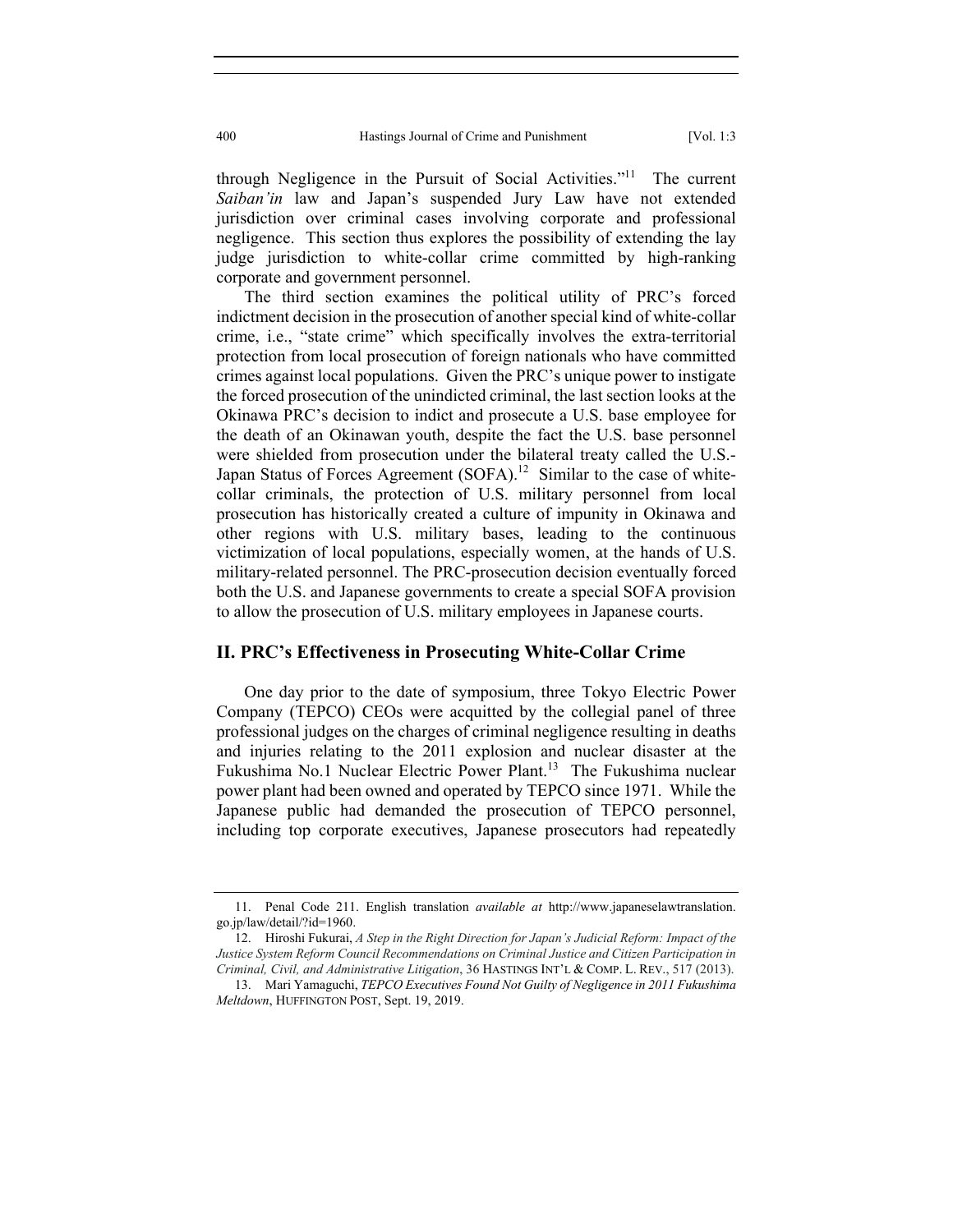decided not to prosecute them.<sup>14</sup> The civic complaint filed with the PRC led to the review of the prosecutors' non-indictment decision. Three TEPCO CEOs were finally indicted for prosecution when the Tokyo PRC decided to reverse the public prosecutors' non-indictment for the second time in 2015.<sup>15</sup> The court quickly moved to appoint special prosecutors from the ranks of attorneys in order to prosecute the CEOs, setting the date for the trial to start in July 2017. For nearly two years, since the beginning of the trial, the three judge panel had heard testimony on the causes of the explosions at the Fukushima nuclear power plant, TEPCO's failure to properly plan for the possibility of nuclear accident, as well as the effect of nuclear contamination of a large proportion of Northern Japan, including the southern region of Miyagi Prefecture and eastern and central regions of Fukushima Prefecture, among other adjacent regions.<sup>16</sup> The Japanese judges had also listened to the aggrieved voices of disaster victims who were subjected to governmentforced evacuation from their hospitals, homes, businesses, and farming and fishing communities. $17$ 

# **A. The Effectiveness of PRC's Power to Indict White-Collar Criminals**

Professor Johnson's presentation covered Japan's lay participation systems, including the *Saiban'in Seido*, Prosecution Review Commissions (PRCs), the victim participation system, penal institution visiting committees, psychiatrists, social workers, scientists, including forensic experts, volunteer probation officers, and citizen volunteers in crime prevention.<sup>18</sup> His presentation also examined the efficacy of the PRC and its power to issue the forced indictment decision after the implementation of the new PRC law in 2009.<sup>19</sup> Professor Johnson stated that the PRC had

 <sup>14.</sup> Osamu Tsukimori, *Prosecutors Won't Indict Former TEPCO Execs Over Fukushima*, REUTERS, Jan. 22, 2015.

 <sup>15.</sup> Jonathan Soble, *3 Former Executives to be Prosecuted in Fukushima Nuclear Disaster*, N.Y. TIMES, Aug. 1, 2015.

 <sup>16.</sup> Justin McCurry, *Fukushima Nuclear Disaster: Former TEPCO Executives Go on Trial*, GUARDIAN, June 30, 2017. For serious contamination of Fukushima and Miyagi Prefectures, see Teppei J. Yasunari, Andreas Stohl, Ryugo S. Hayano, John F. Burkhart, Sabine Eckhardt, & Tetsuzon Yasunari, *Cesium-137 Deposition and Contamination of Japanese Soils Due to the Fukushima Nuclear Accident*, Proceedings of the National Academy of Sciences of the United States of America (PNAS), Dec. 6, 2011, *available at* https://www.pnas.org/content/108/49/19530.

 <sup>17.</sup> Tsukimori, *supra* note 14.

 <sup>18.</sup> David T. Johnson & Dimitri Vanoverbeke, The Limit of Change in Japanese Criminal Justice, on file with the author (a PPT file shared by Professor David T. Johnson with the presenters at U.C. Hastings College of the Law on September 20th, 2019).

 <sup>19.</sup> *See also,* David T. Johnson and Mari Hirayama, *Japan's Reformed Prosecution Review Commission: Changes, Challenges, and Lessons*, 14 ASIAN JOURNAL OF CRIMINOLOGY 77 (2019).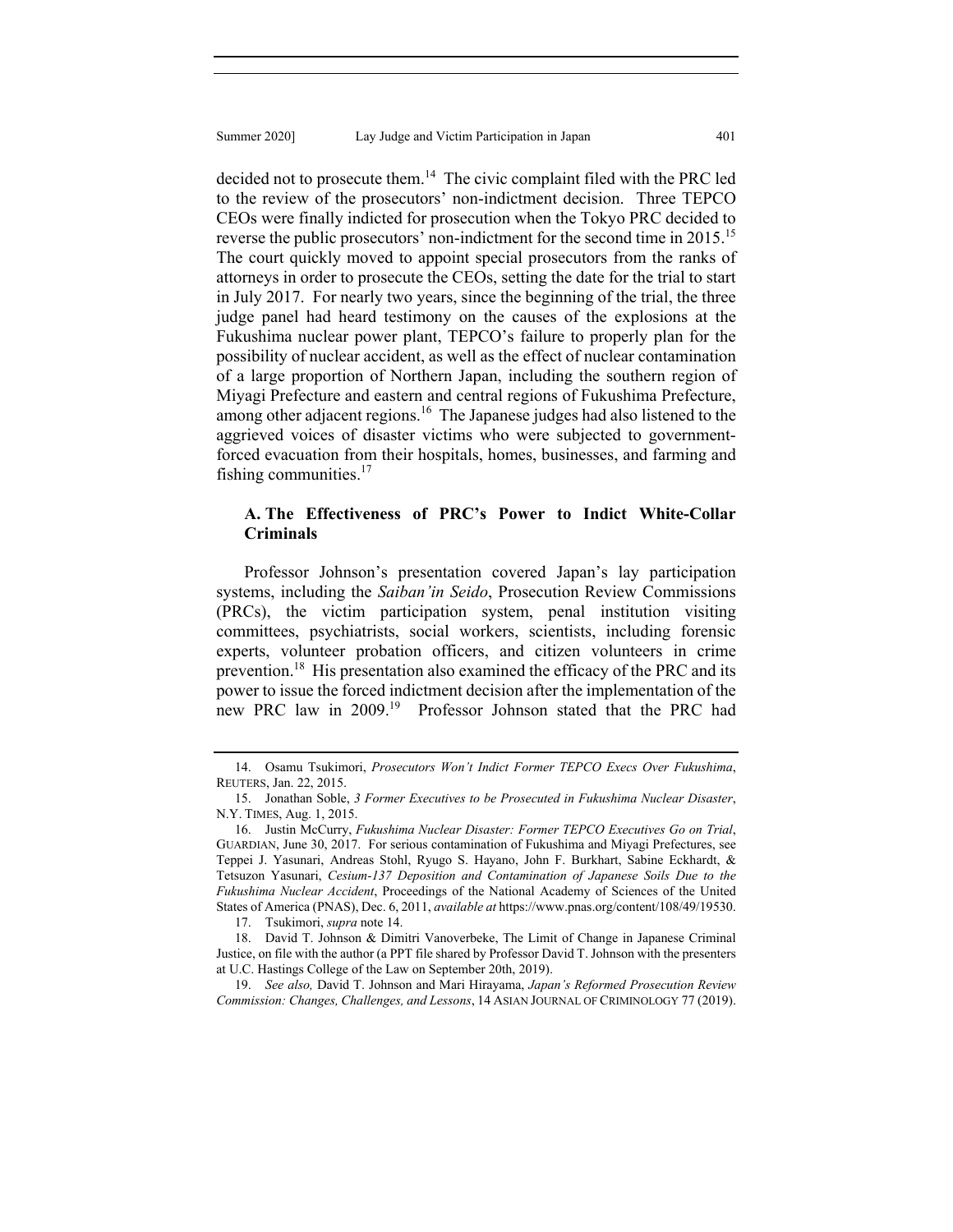challenged and successfully overturned prosecutors' non-indictment decisions in nine cases. He also indicated that one possible weakness of the PRC was the ineffectiveness of its indictment recommendation,  $20$  for only two out of thirteen defendants in nine PRC forced-indicted cases were convicted, i.e., a 15% conviction rate. Considering the fact that nearly all criminal cases indicted by Japanese professional prosecutors have resulted in conviction (i.e., 99.9%), the 15% conviction rate of PRC-indicted criminal cases seemed extremely low. Professor Johnson also examined two other highly publicized PRC reviews and their deliberations: (1) the PRC decision that "non-indictment was improper" in the Moritomo Gakuen scandal in Osaka; and (2) the PRC decision that "non-indictment was proper" in the rape allegation against Noriyuki Yamaguchi, one of the closest Japanese journalists and "personalized friends" of Prime Minister Shinzo Abe. Yamaguchi had been accused of rape by a prominent female journalist, Shiori Itoh.

The Morimoto Gakuen case involved the sweetheart land deal, in which government-owned land was sold in 2016, significantly under market value, to an Osaka-based school operator who has been closely linked to Prime Minister Shinzo Abe's wife. After public prosecutors made a decision not to indict government bureaucrats involved in the land deal, the Osaka PRC, which received a civic complaint regarding the prosecutors' non-prosecution decision, returned the "non-indictment was improper" decision on ten of 36 government bureaucrats on March 29,  $2019$ <sup>21</sup> The public prosecutors reinvestigated the case and issued yet another non-indictment decision on August 9, 2019.<sup>22</sup> Since the PRC failed to issue a legally binding "indictment" was proper" decision, the public prosecutors' second non-indictment decision officially terminated the effort to prosecute the government bureaucrats suspected of having made an illegal land deal with the school.

Another PRC case involved renowned journalist Shiori Itoh and Noriyuki Yamaguchi, a Washington bureau chief for the Tokyo Broadcasting System, who had invited her to dinner to discuss a possible job opportunity in 2015, and was accused by Itoh of raping her when she was intoxicated and had lost consciousness.<sup>23</sup> Yamaguchi has been said to have close ties to Prime Minister Shinzo Abe and other key members of his

 <sup>20.</sup> *Id.*

 <sup>21.</sup> Chinami Tajika & Takuji Hosomi, *Morimoto Mondai: Sagawashi ra 10-nin Futatabi Fukiso: Tokusobu Sosa-Shuketsu [Morimoto Problem: Non-indictment Against Mr. Sagawa and 10 Others: Special Investigation Concluded]*, ASAHI SHIMBUN, Aug. 9, 2019.

 <sup>22.</sup> *Id.*

 <sup>23.</sup> *Shiori Ito: Japanese Journalist Awarded \$30,000 in Damages in Rape Case*, BBC NEWS, Dec. 18, 2019, *available at* https://www.bbc.com/news/world-asia-50832524.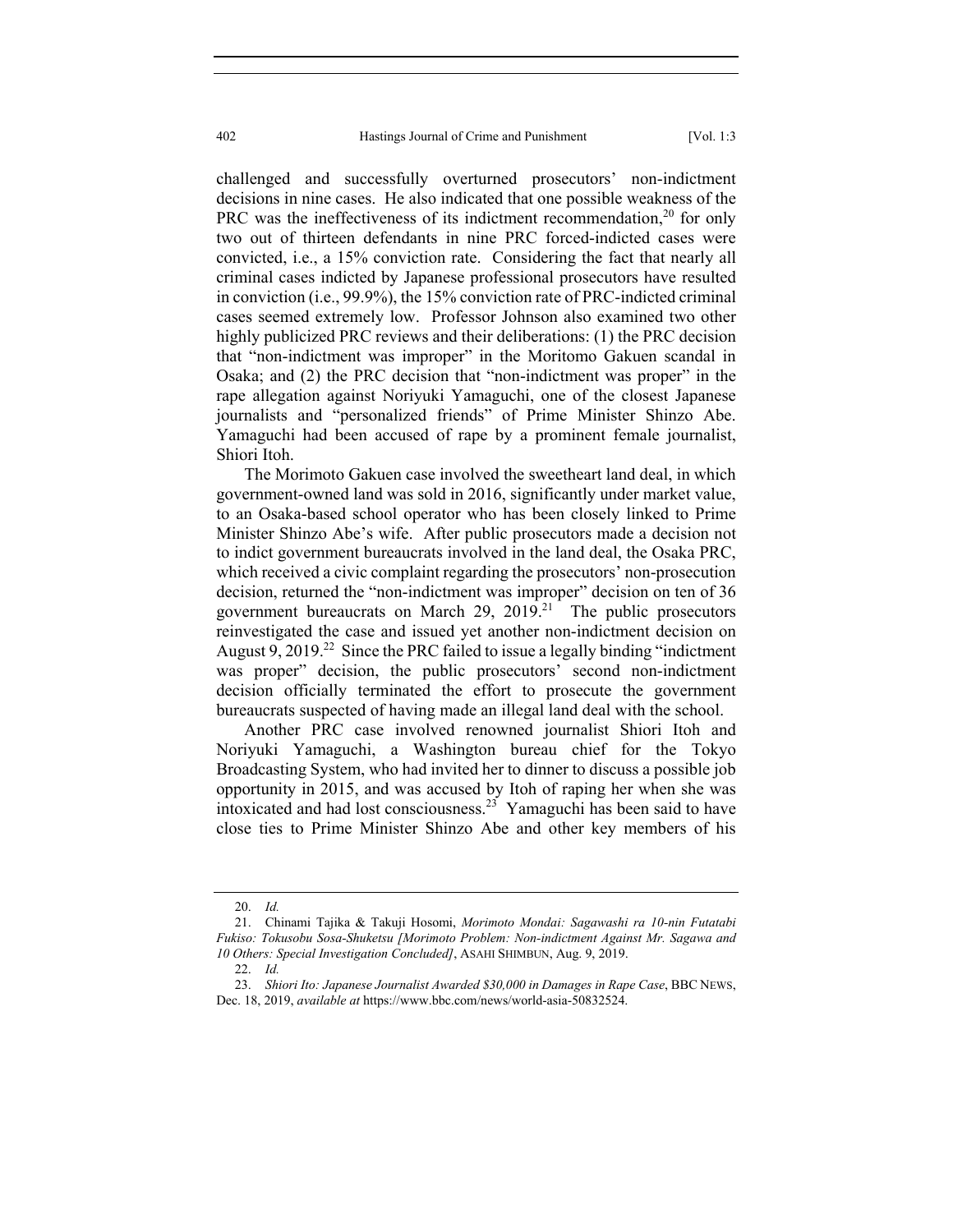administration.<sup>24</sup> The public prosecutors decided not to indict Yamaguchi in

2015 because of insufficient evidence. After the public complaint was filed, the Tokyo PRC deliberated on the case and ruled that no indictment was called for.<sup>25</sup> The group called "Open the Black Box" was created in April 2019 by supporters of Itoh, to bring much-needed transparency into the secretive and "closed" nature of the investigation of rape and other sex crimes, because no detailed accounts of the investigations were shared with crime victims.<sup>26</sup> Professor Johnson made the critical observation that there are two specific types of criminal cases that the newly-implemented *Saiban'in* trial has failed to adjudicate, despite their important societal ramifications: (1) serious sex offenses; and (2) white-collar crime and corporate crime. $27$ 

As Professor Johnson noted in his presentation on the nine PRC-forced prosecution cases, it is important to realize that five of these cases (56 %) and nine of thirteen defendants (69%) involved the allegation of white-collar crime committed by highly privileged governmental, political, and economic elites. Specifically, these cases involved: (1) professional negligence by the Deputy Chief of the Akashi Police Department in the Akashi Pedestrian Bridge incident; (2) professional negligence by three railway company presidents in the JR West Amagasaki Rail Crash case; (3) insider trading by a company president in the Okinawa Unlisted Stock Fraud case; (4) political funding violations by Democratic Party of Japan (DPJ) leader Ichiro Ozawa in the Rikuzankai case; and (5) corporate and professional negligence by three top corporate executives in the TEPCO Nuclear Disaster case.<sup>28</sup> All of these crimes are alleged to have been committed by white-collar criminals.

The devastating societal and human consequences of white-collar crime are well-known, including harmful impacts on human health, damage to a community's moral climate, serious financial costs and economic losses, human rights violations, as well as the destruction of nature, the environment and ecosystems.29 Critical studies of white-collar crime have led to multiple classifications of a number of immoral corporate practices, unethical

 <sup>24.</sup> *See generally,* SHANNA VAN SLYKE, MICHAEL L. BENSON, & FRANCIS T. CULLEN, THE OXFORD HANDBOOK OF WHITE-COLLAR CRIME (2016) [hereinafter Oxford Handbook].

 <sup>25.</sup> Azusa Mishima, *Journalist Shiori Ito Gets Help With Fight For Damages Over Alleged Rape*, ASAHI SHIMBUN, Apr. 12, 2019.

 <sup>26.</sup> *Open the Black Box, Itoh Shiori-san no Minji Saiban o Sasaeru-Kai [Group to Support Shiori Itoh's Civil Trial]*, last accessed on Jan. 1, 2020, *available at* https://www.opentheblack box.jp/?lang=en.

<sup>27.</sup> Johnson, *supra* note at 16 (slide #10, on file with the author).

 <sup>28.</sup> For the case background information of PRC-forced criminal cases, see Johnson & Hirayama (2019).

 <sup>29.</sup> *See generally,* R. F. Meier & J. F. Short, *Consequences of White-Collar Crime*, *in* WHITE COLLAR CRIME: CLASSIC AND CONTEMPORARY VIEWS (G. Geis, R. F. Meier & L. M. Salinger eds.), 80-104 (1985).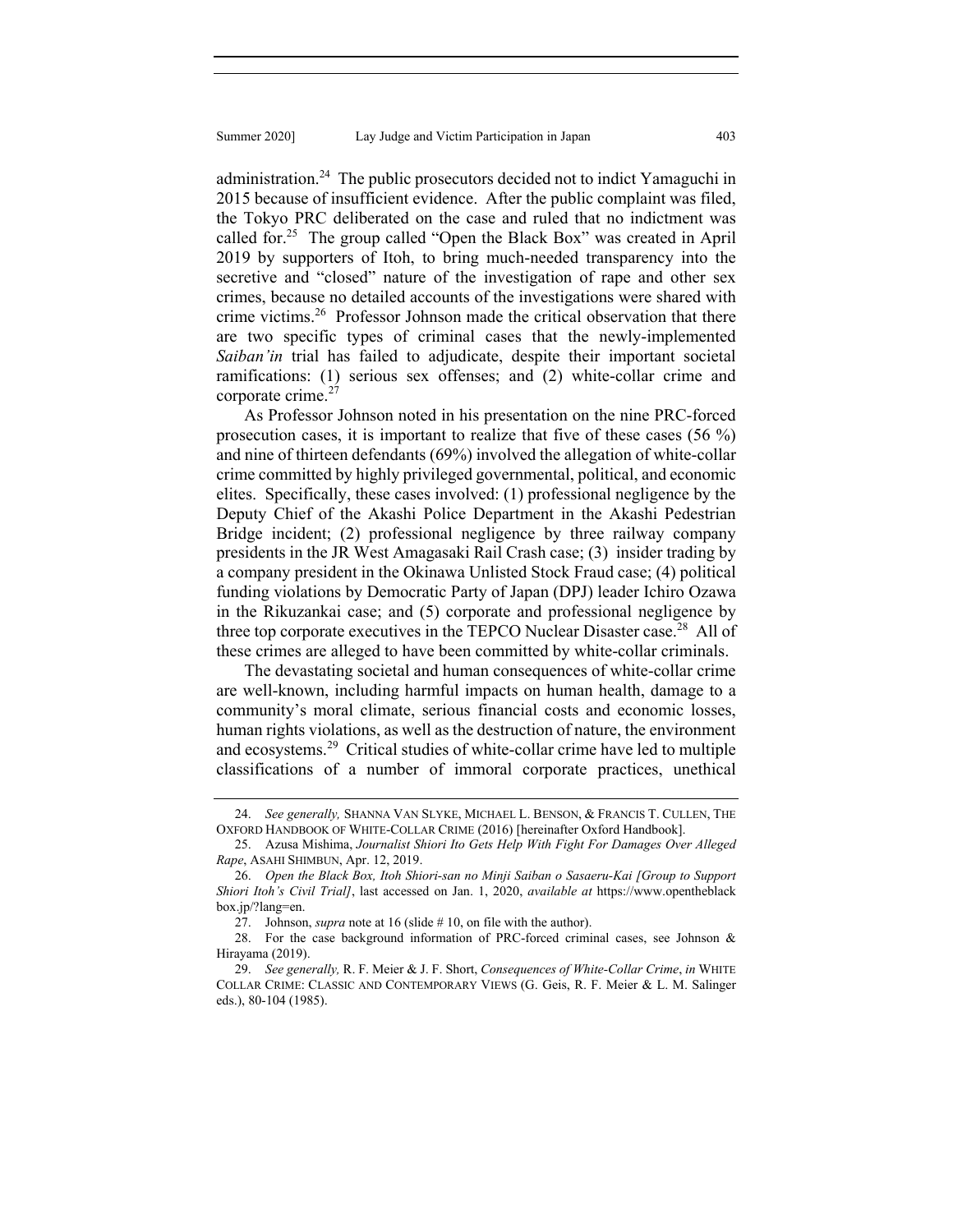government policies and programs, as well as egregious state-corporate collaborative activities.<sup>30</sup> Today white-collar crime is seen to include:  $(1)$ corporate crime consisting of illegal actions committed by corporations, business entities, and/or personnel who represent privately owned collectivist entities; (2) state crime committed by states and governments in order to "further a variety of domestic and foreign policies [and objectives]"; $31$  and (3) state-corporate crime resulting from the close collaboration between the policies of the state, on one hand, and the policies and practices of privately owned enterprises to maximize profit, on the other.32 Past studies have also shown that human costs and economic and financial losses resulting from white-collar crime have far exceeded those resulting from street crime, including more injuries and deaths due to dangerous working environments, long-term diseases associated with employment in certain industries, environmental pollution, and dangerous consumer goods, among many others. In the U.S., for instance, the FBI estimates that the annual cost of white-collar crime is nearly one trillion dollars, compared with  $$15$  billion for street crime.<sup>33</sup>

The dangerous impact of Japan's white-collar crime on the general population, the environment, the nature, and ecosystems follow this pattern. Among the nine PRC-indicted cases, three of five white-collar crimes had resulted in multiple deaths and injuries, including: (1) the Akashi Pedestrian Bridge stampede incident in 2001, that led to 247 injuries and 11 deaths, including nine children, ranging in age from five months to nine years, who had been crushed to death at the pedestrian bridge;  $34$  (2) the JR West Fukuchiyama derailment accident in 2005, in which 107 passengers were killed and  $562$  were injured;<sup>35</sup> and (3) the 2011 nuclear accident and explosion at TEPCO's nuclear power plant in Fukushima, leading to the

 <sup>30.</sup> Oxford Handbook, *supra* note 24.

 <sup>31.</sup> *See* EUGENE MCLAUGHLIN AND JOHN MUNCIE, THE SAGE DICTIONARY OF CRIMINOLOGY 417 (2006). State crime includes: (1) criminal offenses committed by security and police forces, such as genocide, torture, imprisonment without trial, and forced disappearance of political dissenters; (2) political crimes committed by the government, such as corruption, illegal surveillance, and censorship; (3) economic crimes violating health and safety laws; and (4) sociocultural crimes, including institutional racism and cultural vandalism.

 <sup>32.</sup> *See generally,* Raymond J. Michalowski & Ronald C. Kramer*, State-Corporate Crime and Criminological Inquiry*, *in* INTERNATIONAL HANDBOOK OF WHITE-COLLAR AND CORPORATE CRIME ( Henry N. Pontell & Gilbert Geis eds.), 200-220 (2007).

<sup>33.</sup> Scott A. Bonn, *Why Elite White-Collar Criminals are Rarely Punished*, PSYCHOLOGY TODAY, Apr. 9, 2017, *available at* https://www.psychologytoday.com/us/blog/wicked-deeds/201 704/why-elite-white-collar-criminals-are-rarely-punished.

 <sup>34.</sup> *See generally,* Hiroshi Fukurai, *Japan's Prosecutorial Review Commissions: Lay Oversight of the Government's Discretion of Prosecution*, 6 EAST ASIAN LAW REVIEW 1 (2011). 35. *Id.*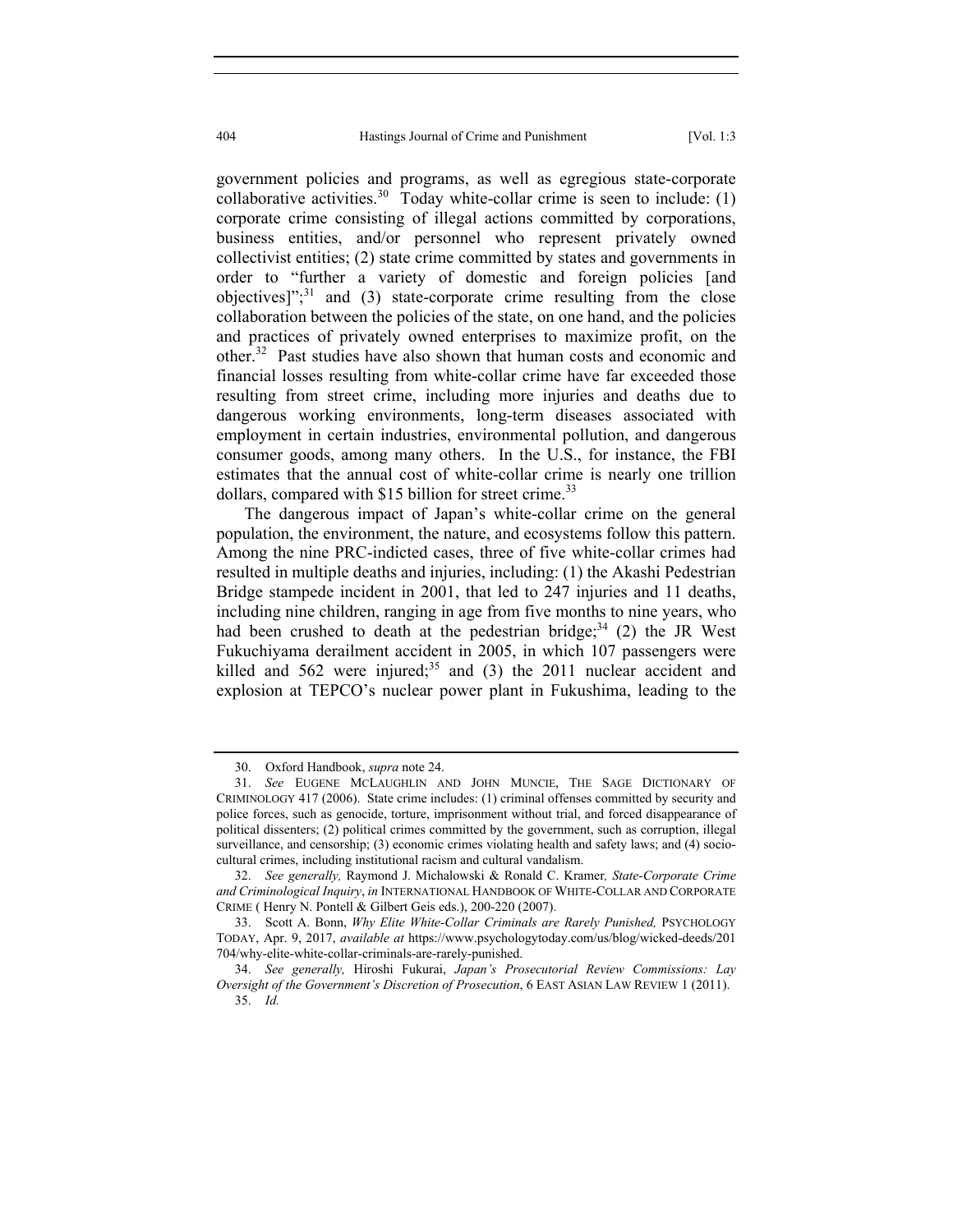death of 44 patients and injuries of  $13^{36}$  The radiation fallout also contaminated many areas and regions beyond the confine of the Fukushima Prefecture, forcing hundreds of thousands of residents to flee from their residence and communities.<sup>37</sup> All three cases involved defendants who were high-ranking: a Deputy Chief of Police in the Akashi Police Department, three former JR West presidents, and an ex-Chairman and two former vice presidents of TEPCO.

In the case of the Akashi Stampede incident, the Akashi Police Department, its city government, and a security firm had been forewarned of the risk of another likely stampede in 2001, because in December 2000, during a millennium fireworks celebration, nearly 3,000 people had surged onto the same bridge, creating a similarly chaotic scene.<sup>38</sup> In the Fukuchiyama derailment incident, the investigation revealed the egregious practice of corporate punishment and penalties assessed against train drivers for their failure to operate their train punctually.<sup>39</sup> The train driver who caused the derailment incident was trying to make up for lost time by speeding the train up to 120-km per hour, far exceeding the safety speed limit.<sup>40</sup> Furthermore, the investigation revealed that JR West had decided not to install the Automatic Train Stop (ATP) system to warn and stop the high-speeding train because of cost-cutting measures.<sup>41</sup> The investigative report concluded that "there was a corporate culture that prioritized protection of the company's [financial] interests over those of the accident victims as well as the public sentiments."<sup>42</sup>

In examining the causes of the nuclear disaster in Fukushima, the Fukushima Nuclear Accident Independent Investigation Commission (FNAIIC) concluded that the Fukushima nuclear disasters, including reactor meltdown, were man-made disasters caused by poor regulation and collusion among the government, the TEPCO operator, and the industry's watchdog agency.<sup>43</sup> The FNAIIC report also indicated that the magnitude-9 earthquake which preceded the tidal wave that hit the Fukushima No.1 Nuclear Power

 <sup>36.</sup> Magdalena Osumi, *Former TEPCO Executives Found Not Guilty of Criminal Negligence in Fukushima Nuclear Disaster*, JAPAN TIMES, Sept. 19, 2019.

 <sup>37.</sup> *See generally,* JEFFREY KINGSTON, TSUNAMI: JAPAN'S POST-FUKUSHIMA FUTURE (2011).

 <sup>38.</sup> Kazuhiko, Nagase, *Fukuchiyama-sen Dassenjiko no Mondai o Kataru* [*Discussing the Problems of the Fukuchiyama Line Derailment*], 39 TETSUDO JANARU [RAILWAY JOURNAL] 68- 73 (2005).

 <sup>39.</sup> Yoko Inoue & Ken Iguchi, *Report Slams JR West's Corporate Culture*, DAILY YOMIURI, Nov. 30, 2009, at 3.

 <sup>40.</sup> *Id.* 

 <sup>41.</sup> *Id.*

 <sup>42.</sup> *Id.*

 <sup>43.</sup> Justin McCurry, *Fukushima Reactor Meltdown Was a Man-Made Disaster, Says Official Report*, GUARDIAN, July 5, 2012.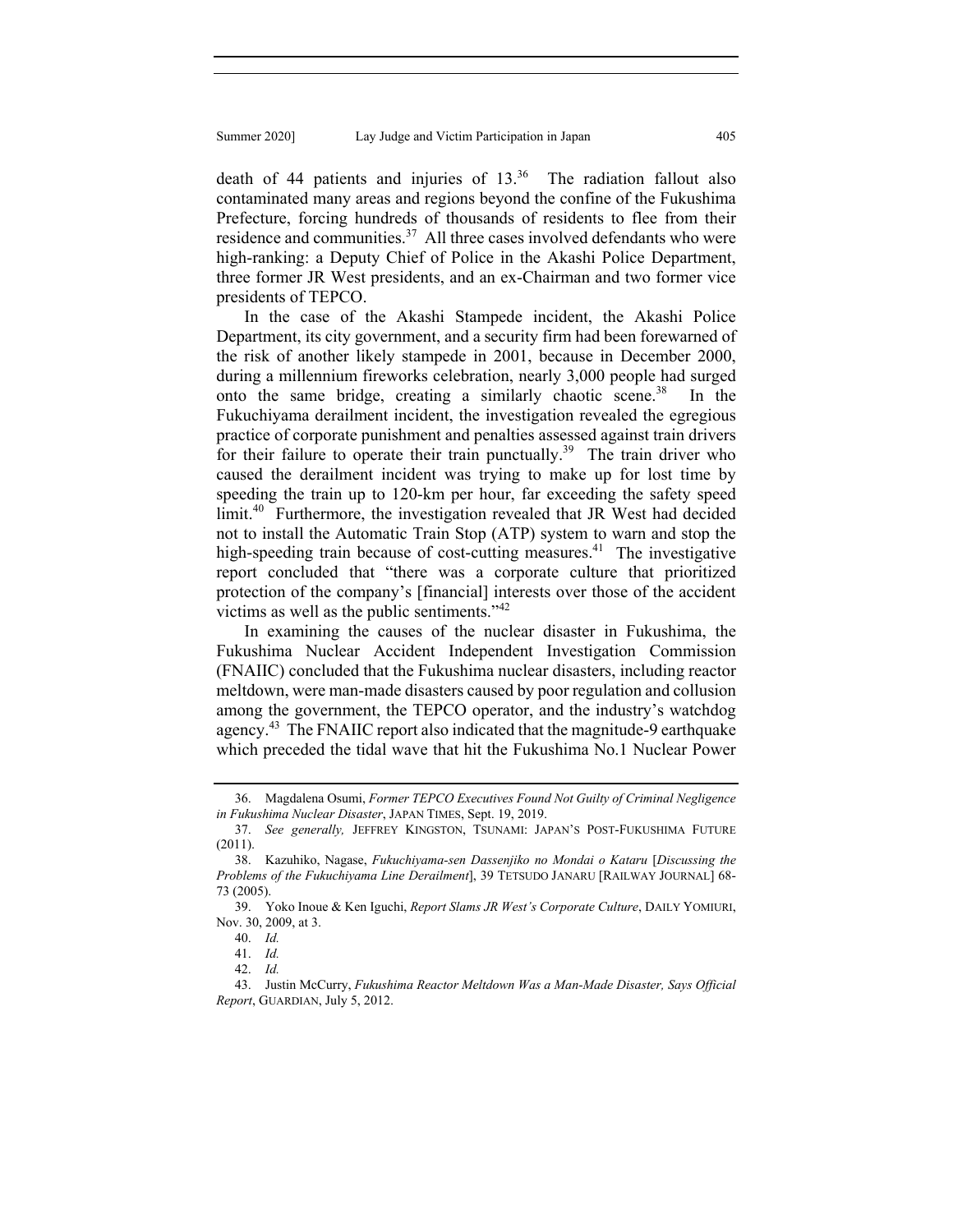Plant could not be ruled out as a cause of the accident. Further, FNAIIC Chair Kiyoshi Kurokawa concluded that the Fukushima disaster was "a disaster 'Made in Japan.' Its fundamental causes are to be found in the ingrained conventions of … our reflexive obedience; our reluctance to question [the] authority; our devotion to 'sticking with the programme'; our groupism; and our insularity."<sup>44</sup> In each of these three catastrophes, Japanese public prosecutors repeatedly refused to issue the indictment against a government bureaucrat and corporate executives. Only civic complaints from victims and their proxies, which were submitted to the prefectural PRCs, led to the eventual indictment and trial of the high-ranking professional elites.<sup>45</sup>

In addition to the above three instances, the PRC also examined another white-collar crime that led to multiple deaths and injuries. In December 2012, a tunnel ceiling collapsed and crushed three vehicles in the Sasago Chuo Expressway Tunnel in Yamanashi Prefecture, leading to the deaths of nine people and injuries of three passengers. The prosecutors examined the causes of the incident, and after the investigation, announced the decision not to prosecute ten people accused of professional negligence, including the former president of Central Nippon Expressway Company (NEXCO-Central), which was the operator of the Sasago Chuo Expressway Tunnel, and maintenance supervisors at NEXCO-Central and its subsidiary.<sup>46</sup> In August, 2018, victims' families and a group of scientists who had also examined the causes of incident decided to file a petition to the local PRC to challenge the propriety of the prosecutors' non-indictment decision.<sup>47</sup> One year later, in August 2019, the PRC announced that the prosecutors' original non-indictment decision regarding two inspectors of both NEXCO-Central and its subsidiary was not proper, forcing the public prosecutors to reinvestigate the case. The PRC decision was not "indictment was proper," and thus did not carry the legally binding mandate for the prosecutors to reverse their initial non-prosecution decision.<sup>48</sup> Nonetheless, their "nonindictment was improper" decision forced the prosecutors to reconsider their original non-indictment decision. As of today, the local prosecutors have yet to make any announcement regarding whether or not they will reverse their initial non-indictment decision or will re-issue the non-prosecution decision.

In order to respond to the aggrieved voices of crime victims and their

 <sup>44.</sup> *Id.*

 <sup>45.</sup> The trial of the deputy chief of police did not occur because the statute of limitation had expired.

 <sup>46.</sup> *No Indictments over 2012 Fatal Tunnel Collapse in Japan*, JAPAN TIMES, Mar. 24, 2018. 47. *Id.*

 <sup>48.</sup> Sasago Jiko, *Fukisofuto no Gigetsu* [*At Sasago Tunnel Accident, PRC Resolution of "Non-Indictment" as Improper*], ASAHI NEWSPAPER, Aug. 2, 2019.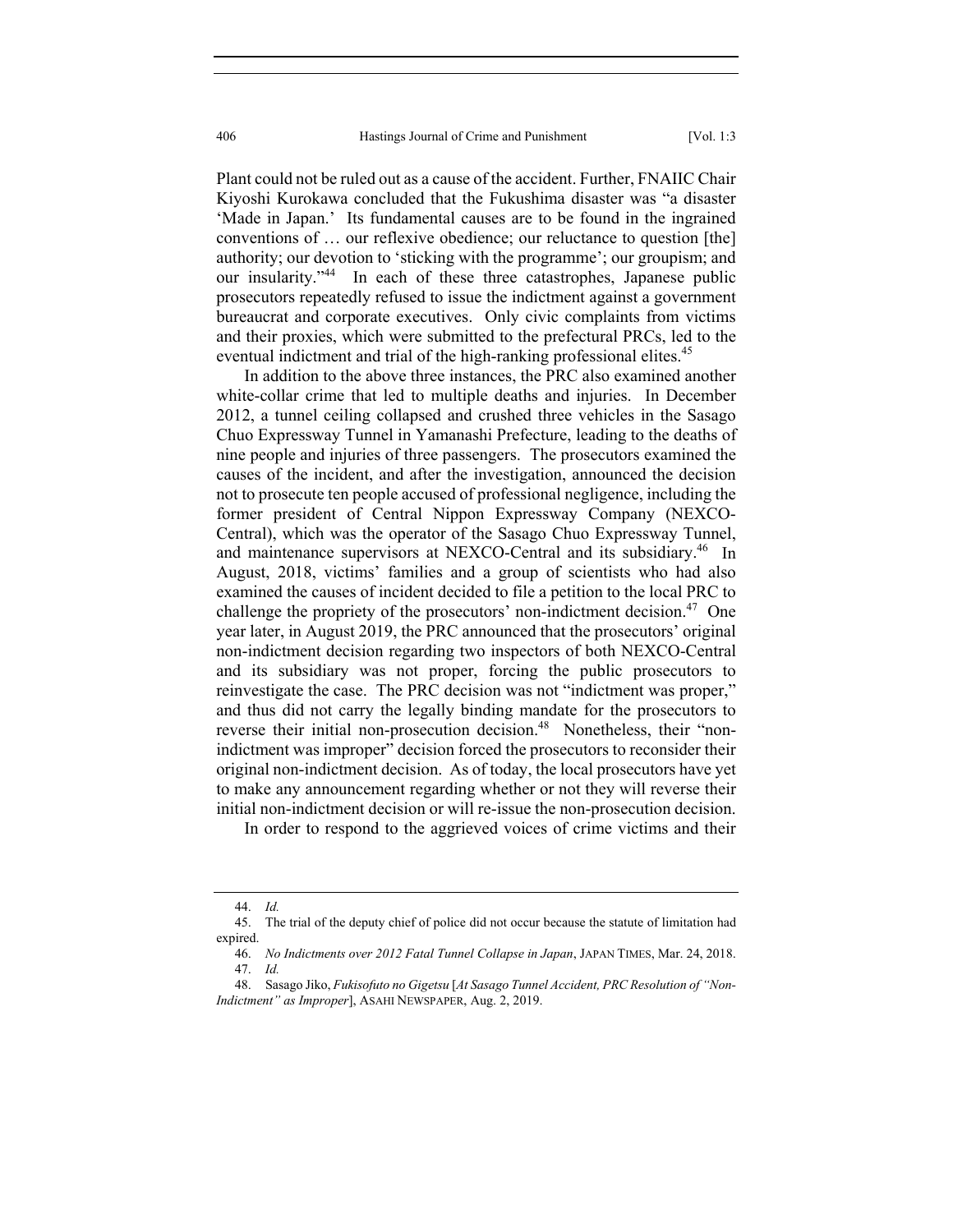families in Japan, $49$  the PRC has seemed to function as a civic oversight to question and challenge the culture of impunity shared among corporate executives and government elites, knowing that they would not be prosecuted for professional negligence regardless of the human consequences of their organizational decisions and business practices. Similarly, the PRC's examination of the propriety of non-indictment decision on white-collar crime also seems to have questioned the culture of public prosecutors' blind subservience to the special instruction from top governmental bureaucrats in relation to the prosecution of professional elites. Further, the PRC's legally binding power to initiate the forced prosecution of white-collar crime has challenged the corporate and governmental policies that have continued to prioritize their interests over the rights and safety of people, communities, and society at large.

# **B. The Possibility of the Lay Adjudication of PRC-Indicted Criminal Cases**

There are other perspectives that need to be incorporated into the interpretation of the "failure" of the PRC's forced indictments to result in the conviction of white-collar defendants. This failure may not be due to the structural problem or policy defect inherent in the lay institution of PRC itself, but to the existing structure of government policies and prosecutorial practices. As stated earlier, the institutional directive called "*shobun seikun*" in the Ministry of Justice tends to prioritize the rights of government interests and the rights of well-connected political and economic elites over the rights and the interests of people, crime victims, and general communities. The PRC became the prime lay institution to respond to civic grievances and has been responsible for the reversal of prosecutors' non-indictment decisions regarding white-collar crime. Without the PRC-forced prosecution, the trial of white-collar criminals would never have taken place.

Another reason that the PRC-indicted cases did not result in the conviction of white-collar defendants is that the key decision-makers in these PRC-forced trials have been the Japanese professional judges. These trials of white-collar criminals were conducted without involvement of lay judges drawn from the community where alleged crimes occurred. Past research has indicated that Japanese professional judges have repeatedly shown their refusal to convict powerful elites and professionals, including government officials, corporate elites, prominent politicians, and high-ranking criminal

 <sup>49.</sup> *See generally,* KEN SHIROISHI, KIGYOHANZAI, FUSHOJI NO JOSEISAKU [CORPORATE CRIME AND SCANDALS: LEGAL STRATEGIES] (2007).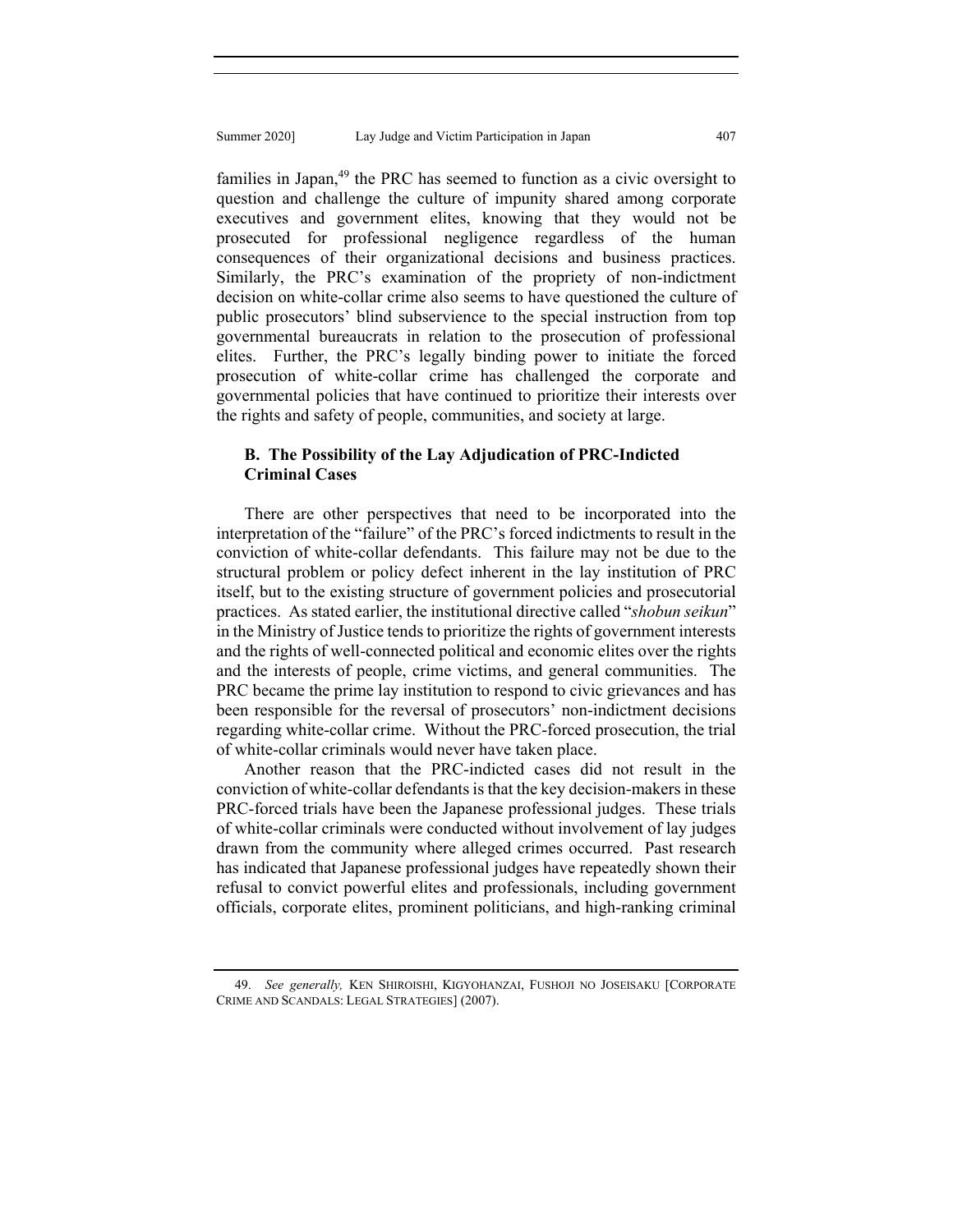justice personnel.<sup>50</sup> Given this history, the court's acquittal of all whitecrime defendants in PRC-indicted trials, including three TEPCO CEOs, was not surprising. Some critical observers of the Japanese court had long predicted the acquittal of TEPCO corporate executives before the court's acquittal announcement in September 2019.<sup>51</sup>

The dedicated subservience of Japanese professional judges to the interests of renowned politicians, powerful government elites, and corporate executives has long been well-known. Even in their rulings in politically controversial cases, such as the constitutionality of the Self-Defense Force despite public questions and criticisms, the construction of U.S. military bases against strong oppositions by nearby residents, and the operation of nuclear power plants throughout Japan, and even after the 2011 nuclear disaster in Fukushima, the Japanese judges have continued to rule in favor of the government's policies and programs, despite public outcry, mass demonstrations, civil disobedience, street marches, and petition campaigns.<sup>52</sup> Past research has shown that many Japanese judges have sided with powerful politicians and the dominant political party in rendering decisions supporting their views and interpretations of the constitution, political perspectives, and governmental policies and programs. Those judges who failed to conform to the dominant political current and ideologies were often punished, if not pushed out of the judiciary all together. In examining the behaviors of Japan's judges, Ramseyer and Rasmusen concluded that "judicial independence in Japan has real limits. In politically sensitive cases, judges seem to indulge their political preferences at their peril."<sup>53</sup> Given the professional judges' refusal to advance the interests and rights of people, communities and the environment over the interests of the government and corporate sectors, the following section explores the possible public prosecution of PRC-indicted cases beyond the bench trial system, including a newly-adopted *Saiban'in* system, as well as an American-style, 12-member jury trial, which Japan had operated for the fifteen years from 1928 to 1943.

 <sup>50.</sup> *See generally,* Takashi Maruta, BAISHIN SAIBAN O KANGAERU: HOTEINI MIRU NICHIBEI BUNKA HIKAKU [THE CONSIDERATION OF JURY SYSTEM: JAPAN-U.S. CROSS-NATIONAL ANALYSIS IN THE COURTROOM] (1990). *See also,* J. Mark Ramseyer & Eric B. Rasmusen, *Why Are Japanese Judges so Conservative in Politically Charged Cases?* (1999), *available at*  http://www.law.harvard.edu/programs/olin\_center/papers/pdf/268.pdf.

 <sup>51.</sup> Colin P.A. Jones, *The TEPCO Verdict is Predictable But Not Insignificant*, JAPAN TIMES, Sept. 19, 2019. *See also,* Richard Wilcox, *Democracy in Japan: Derailed by the Nuclear Mafia*, DiaNuke.Org, Sept. 14, 2012 (with respect to similar liability cases of radiation sickness cases in the past, stating that "Unsurprisingly, the Japanese justice system … plays an integral role in siding with the Nuclear Mafia").

 <sup>52.</sup> Ramseyer & Rasmusen, *supra* note 50.

 <sup>53.</sup> *Id.*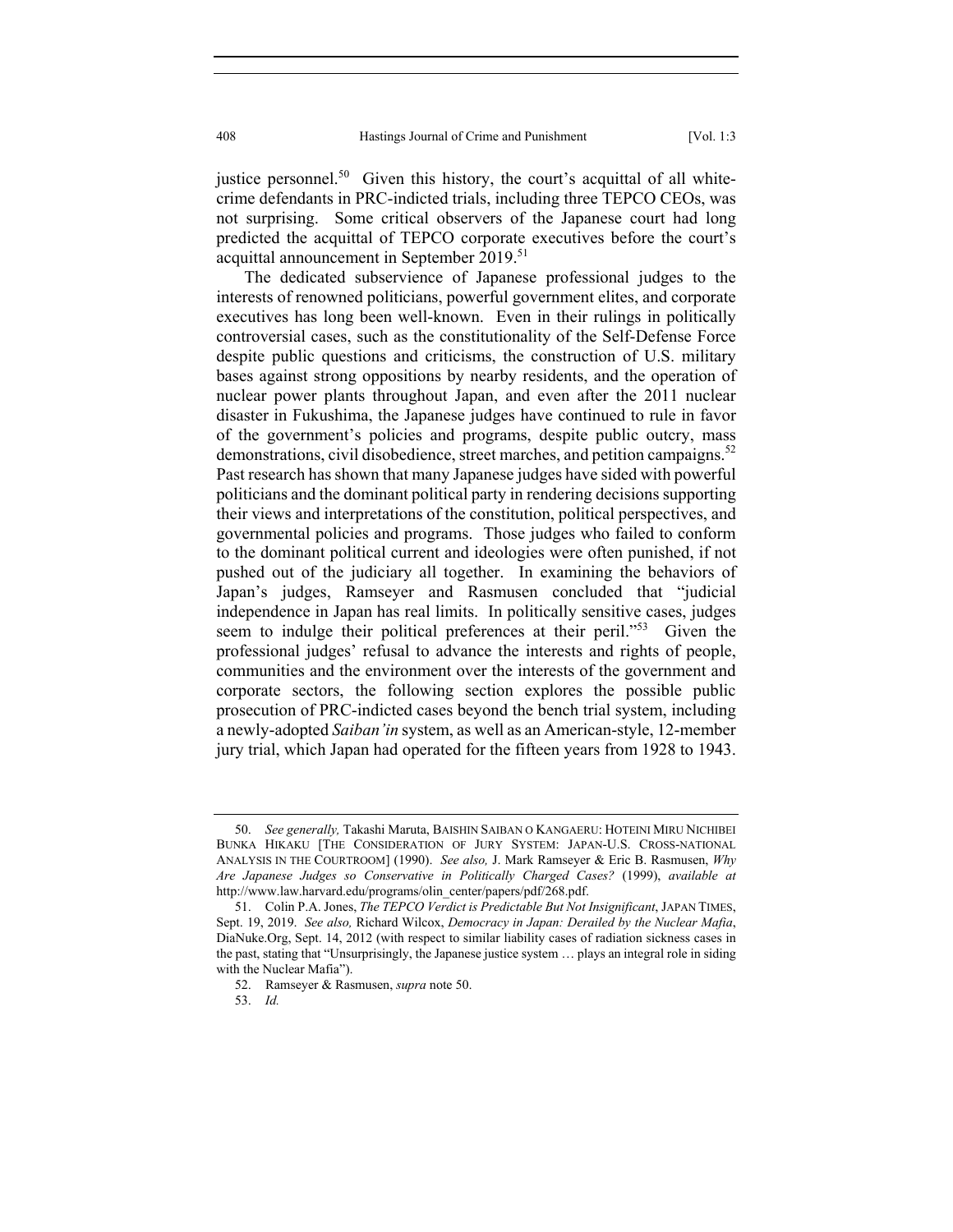## **C. The PRC Amendment to Adjudicate PRC-Indicted Cases in Lay Judge Trials**

The PRC is a unique lay institution in Japan's criminal justice system, in which the members are solely composed of citizens randomly selected from the local community. The reason that the institution has been often called an American-style, "civil grand jury" is that its mission is to examine and inspect local public offices, including the prosecutor's office, the police department, local jails, and other public offices to ensure that they function legally and properly.<sup>54</sup> For example, California's state law requires that all 58 counties must impanel a civil grand jury for each fiscal year in order to scrutinize the conduct of public business by city and county governments and issue a report with findings and recommendations, followed by presentations to the Board of Supervisors and the media.<sup>55</sup> Any civic complaint of possible white-collar crime committed by public officials triggers an investigation by the civil grand jury, as Section 925 of the California Penal Code specifically indicates that the civil grand jury shall investigate "operations, accounts and registers of the officers, departments, or functions of the county,"<sup>56</sup> prison conditions and management, any willful or corrupt conduct on the part of public officers within the county, as well as report on the offices, accounts and records of the officials or entities of the county, including any special or legislative district.<sup>57</sup>

The civic oversight function of government officials has been carried out by the grand jury in other U.S. states as well. For example, in November 2008, the Texas grand jury indicted then-U.S. Vice President Dick Cheney for a conflict of interest pertaining to his private investment in a corporation that runs federal prisons.<sup>58</sup> The conflict of interest stemmed from Cheney's political influence over federal contracts awarded to private corporations in the construction and institutional management of federal prisons. The South Texas grand jury also indicted then-Attorney General Alberto Gonzalez for obstruction of justice, as America's top prosecutor under the Bush Administration tried to stop the investigation of Cheney's collusion with prison industries.59 Texas State Senator Eddie Lucio, Jr. was also indicted,

 <sup>54.</sup> *See generally,* Hiroshi Fukurai, *Proposal to Establish the System of the Federal Civil Grand Jury in America: Effective Civil Oversight of Federal Agencies and Government Personnel*, 3 J. CIVIL LEGAL SCI. 112 (2014).

 <sup>55.</sup> *Id.*

 <sup>56.</sup> CA Penal Code Section 925.

 <sup>57.</sup> Fukurai, *supra* note 54.

 <sup>58.</sup> *Grand Jury Indicts US Vice President*, NORTHERN TERRITORY NEWS (Australia), Nov. 20, 2008, at 13.

 <sup>59.</sup> *Id.*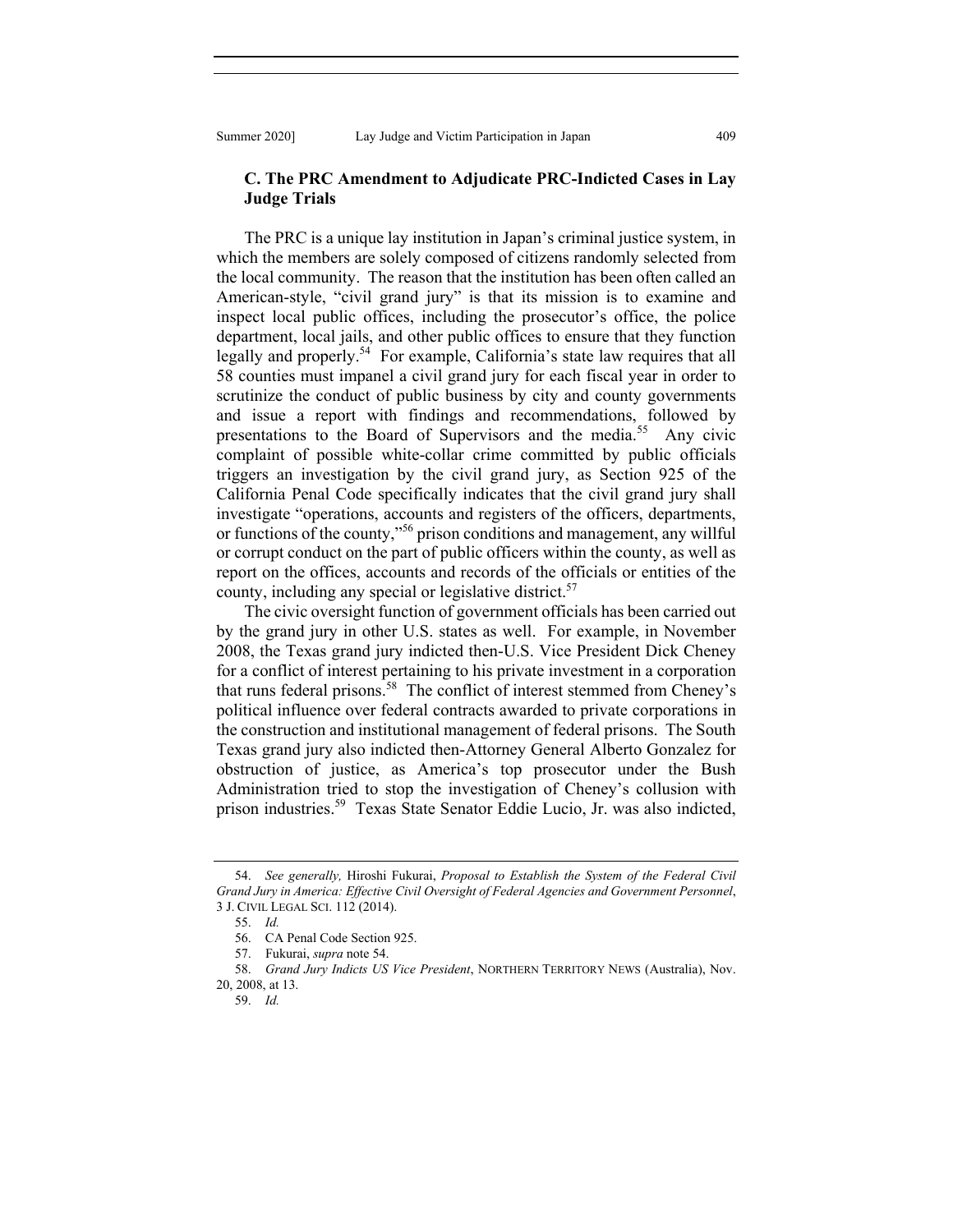as he allegedly accepted bribes from private prison firms. $60$  This was a great victory for the office of county prosecutors who investigated the case and brought indictments against prominent U.S. politicians. Nonetheless, in December, a politically motivated county judge made an unprecedented decision to dismiss the indictments.<sup>61</sup> While these venues of indictment occurred in different national jurisdictions, this offers another instance in which a professional judge tried to shield powerful political elites from the prosecution of white-collar crime. The grand jury indictments in Texas also demonstrated that there would not be absolute political immunity for powerful politicians when an equitable judgment on indictment was made by a select group of fair-minded citizens based on prosecutorial evidence concerning the allegation of white-collar crime.

What happens to white-collar crime if alleged perpetrators are indicted and tried in court? In the U.S., white-collar criminals have the option of choosing a bench trial or a jury trial. Research has shown that such defendants have tended to opt for a jury trial, because the jury was more likely to place blame on corporations and business entities than on individual executives.<sup>62</sup> White-collar defendants tried to convince the jury that their personal role was trivial and not worthy of blame, by distancing themselves from corporate and institutional culpability. $^{63}$  Other research has shown that white-collar defendants also preferred a jury trial because a single juror could derail a jury from reaching a unanimous verdict, thereby resulting in a hung jury.<sup>64</sup> In highly specialized and technically sophisticated cases, however, white-collar defendants tend to prefer the professional bench trial.<sup>65</sup>

> 1. Attorney Megumi Wada's Presentation: From a Defense Attorney's Perspective

Under the current legal system, Japanese professional judges remain as sole adjudicators of white-collar crime. As examined earlier, Japanese professional judges and public prosecutors have been reluctant to prosecute highly-positioned governmental officials and renowned political and

65. *Id.*

 <sup>60.</sup> *Id.*

 <sup>61.</sup> *Indictment Against Cheney, Gonzales Dismissed*, Associated Press State & Local Wire, Dec. 2, 2008.

 <sup>62.</sup> Valerie Hans, *The Jury's Response to Business and Corporate Wrongdoing*, 52 LAW AND CONTEMPORARY PROBLEMS 177 (1989).

 <sup>63.</sup> KENNETH MANN, DEFENDING WHITE-COLLAR CRIME: A PORTRAIT OF ATTORNEYS AT WORK (1985); STANTON WHEELER, KENNETH MANN, & AUSTIN SARAT, SITTING IN JUDGMENT: THE SENTENCING OF WHITE-COLLAR CRIMINALS (1988).

 <sup>64.</sup> DAVID. O. FRIEDRICHS, TRUSTED CRIMINALS: WHITE COLLAR CRIME IN CONTEMPORARY SOCIETY 328 (2010).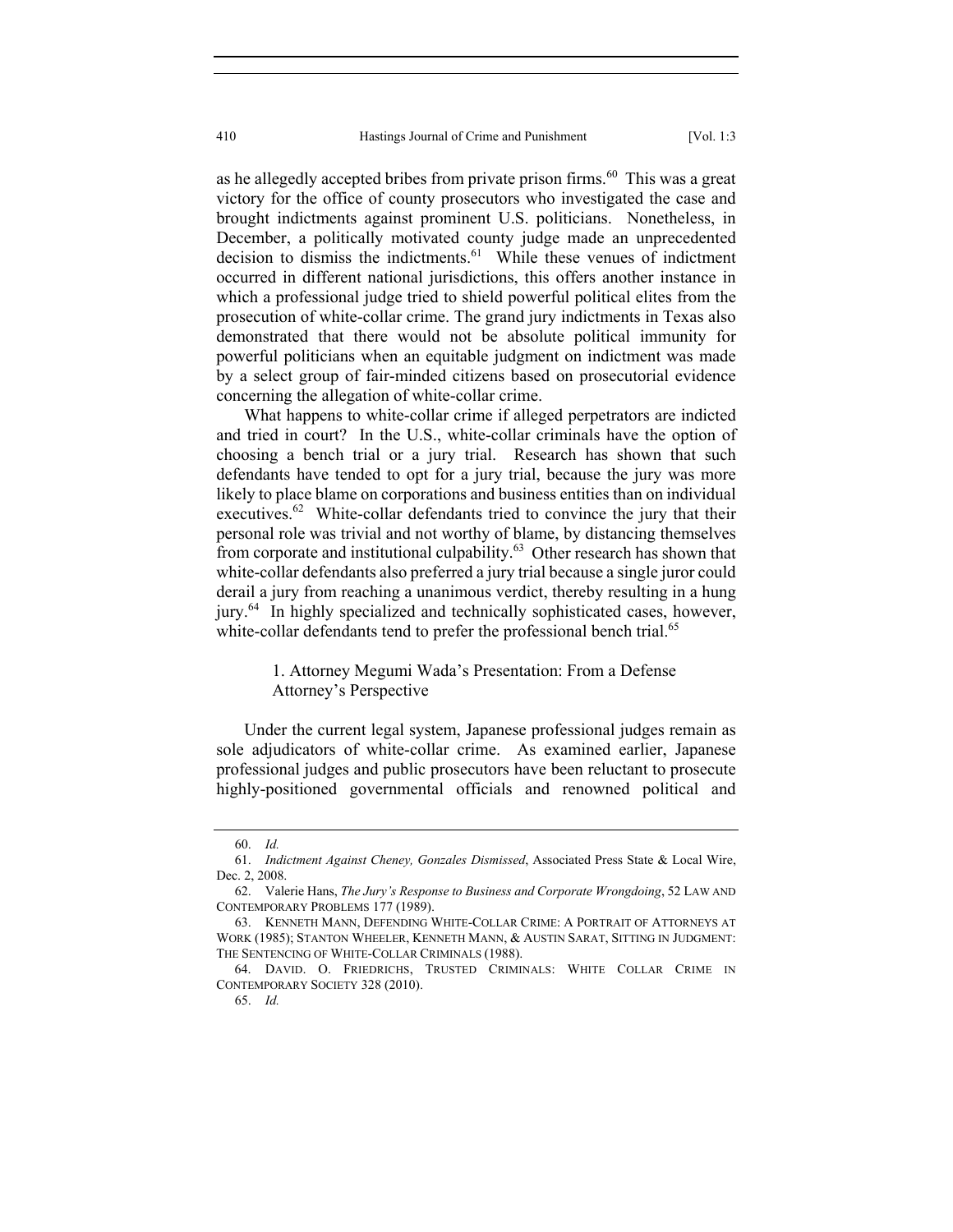economic elites. In the post-2009 era, the majority of PRC's legally binding indictments were issued against perpetrators of white-collar crime, i.e., 5 out of 9 cases (55.5%), with the majority of suspects also white-collar criminals, i.e., 9 out of 13 (69.2%). Furthermore, the professional judges returned convictions in none of these cases. However, there has been an exception in the prosecution of white-collar criminal in recent years, as Attorney Megumi Wada elaborated in her presentation.

Attorney Wada indicated that there was a bifurcated, discriminatory system of prosecuting white-collar criminals based on their nationality. For instance, former Nissan President Carlos Ghosn has been detained for months and has thus far resisted providing a "confession" of his wrongdoing.<sup>66</sup> Nissan is one of the six largest automakers in the world, and in 2014, became the largest car manufacturer in North America.<sup>67</sup> Ghosn was arrested in November 2018 by Tokyo public prosecutors soon after his arrival from Lebanon on his private jet, over the allegation of false accounting, and was detained for the next 108 days on three other charges of financial misconduct and aggravated breach of trust.<sup>68</sup> He was granted bail in early March and was again detained for an additional 10 days of further investigation and interrogation.<sup>69</sup> His harsh treatment by Japan's professional prosecutors represents a stark contrast to that of TEPCO CEOs or other governmental and political elites, as none of the PRC-indicted whitecollar defendants had been detained or subjected to harsh police detention and prosecutorial interrogation. Attorney Wada indicated that Carlos Ghosn, who was a Brazilian-born French businessman of Lebanese ancestry, has been subjected to lengthy detention prior to indictment, and the court has repeatedly rejected a bail request from Ghosn, stating that he was a flight risk.<sup>70</sup> His investigation has been prompted by a whistleblower who insisted that Ghosn had been misrepresenting his salary and using company assets for personal purposes. $^{71}$ 

Attorney Wada criticized the continued reliance by the Japanese public prosecutors on so-called "hostage justice systems" in order to secure detention and interrogation, so as to extract confessionary statements and

 <sup>66.</sup> Edo Naito, *Examining Carlos Ghosn and Japan's System of 'Hostage Justice*, JAPAN TIMES, Apr. 17, 2019.

 <sup>67.</sup> Bertel Schmitt, *Who Makes the Most Cars in North America? Who Has the Largest Auto Factory in the U.S.? Don't Be Embarrassed, Few Get It Right*, DAILY KANBAN, Feb. 27, 2015.

 <sup>68.</sup> Justin McCurry, *Carlos Ghosn to Fight to 'Bitter End' As Ex-Nissan Chairman Detained for 10 Days*, GUARDIAN, Apr. 5, 2019.

 <sup>69.</sup> *Id.*

 <sup>70.</sup> Megumi Wada, What Saiban'in System Brought to the Japan's Criminal Justice System, Sept. 20, 2019 (Attorney Wada's PowerPoint on file with the author).

 <sup>71.</sup> Amy Tsang, *Who is Carlos Ghosn and Why is He in Trouble?*, N.Y. TIMES, Nov. 21, 2018.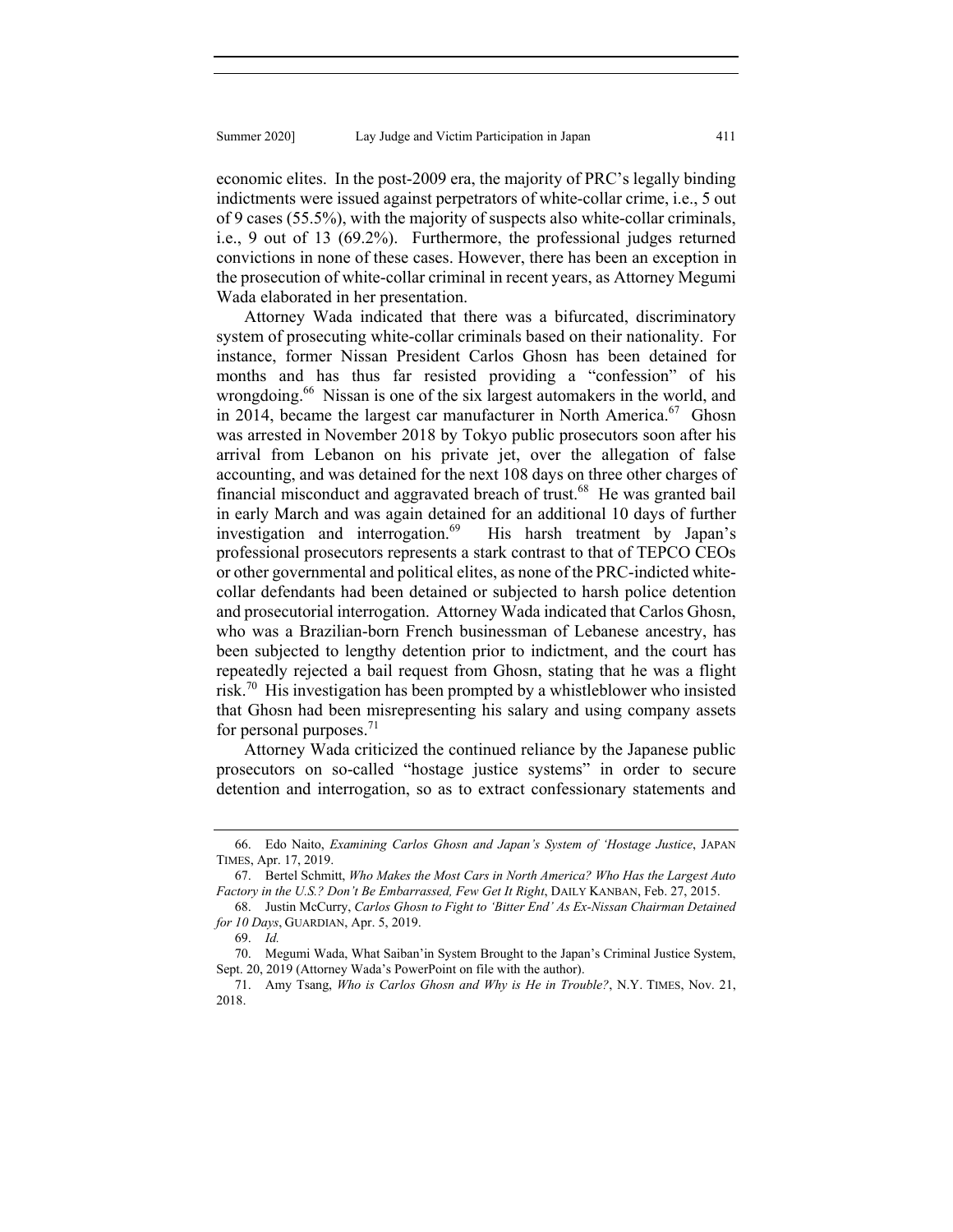thus maintain an "extremely high conviction rate."<sup>72</sup> Attorney Wada added that Japanese prosecutors have also indicted Ghosn with additional charges of breach of trust, with his alleged misconduct expanding outside Japan.<sup>73</sup> Given Japanese professional prosecutors' overzealous legal maneuvers and creative protocols employed to maximize the likelihood of his conviction, it may be likely that Japan's professional judges will rule against Carlos Ghosn when his crimes are adjudicated in the professional bench trial. Given the threat and danger of "unfair" prosecution and likely conviction, Ghosn fled Japan on December 30th and went to Lebanon, breaking his bail condition. He issued a public statement that he "will no longer be held hostage by a rigged Japanese justice system where guilt is presumed, discrimination is rampant and basic human rights are denied."<sup>74</sup> Ghosn added that "I have not fled justice [but] I have escaped injustice and political persecution."<sup>75</sup>

If the Japanese criminal law were modified to allow the lay adjudication of white-collar crimes, including those allegedly committed by Carlos Ghosn and TEPCO corporate executives, among others, would the trial outcome be different from that of the bench trial? Under the current Japanese criminal justice system, none of the white-collar crimes, including PRC-indicted cases, are adjudicated in a lay judge trial, but rather in the professional bench trial. If Japan's public prosecutors and professional judges are unable to detach themselves from powerful political influence and bureaucratic customs and obligations, would it be reasonable to assume that the lay judge trial may offer a viable and fair alternative to the adjudication of white-collar crime? Will Ghosn return to Japan if he will not be held hostage "by a rigged Japanese Justice system where guilt is presumed [by public prosecutors and professional judges]"?

The following section explores the possibility of amending the new 2009 PRC law in order to allow the lay adjudication of white-collar crime in Japan, including PRC-indicted cases, considering two possible venues: (1) the *Saiban'in* trial that was adopted in 2009; and (2) the American-style, 12 member all-citizen jury trial, which Japan once operated.

 <sup>72.</sup> *Id*.

 <sup>73.</sup> *Id*. *See also, Ex-Nissan Chairman Carlos Ghosn Indicted on Additional Charges in Japan*, USA TODAY, Apr. 22, 2019.

 <sup>74.</sup> *Ghosn Confirms in Statement that He Is in Lebanon*, NHK WORLD-JAPAN, Dec. 31, 2019. 75. *Id.*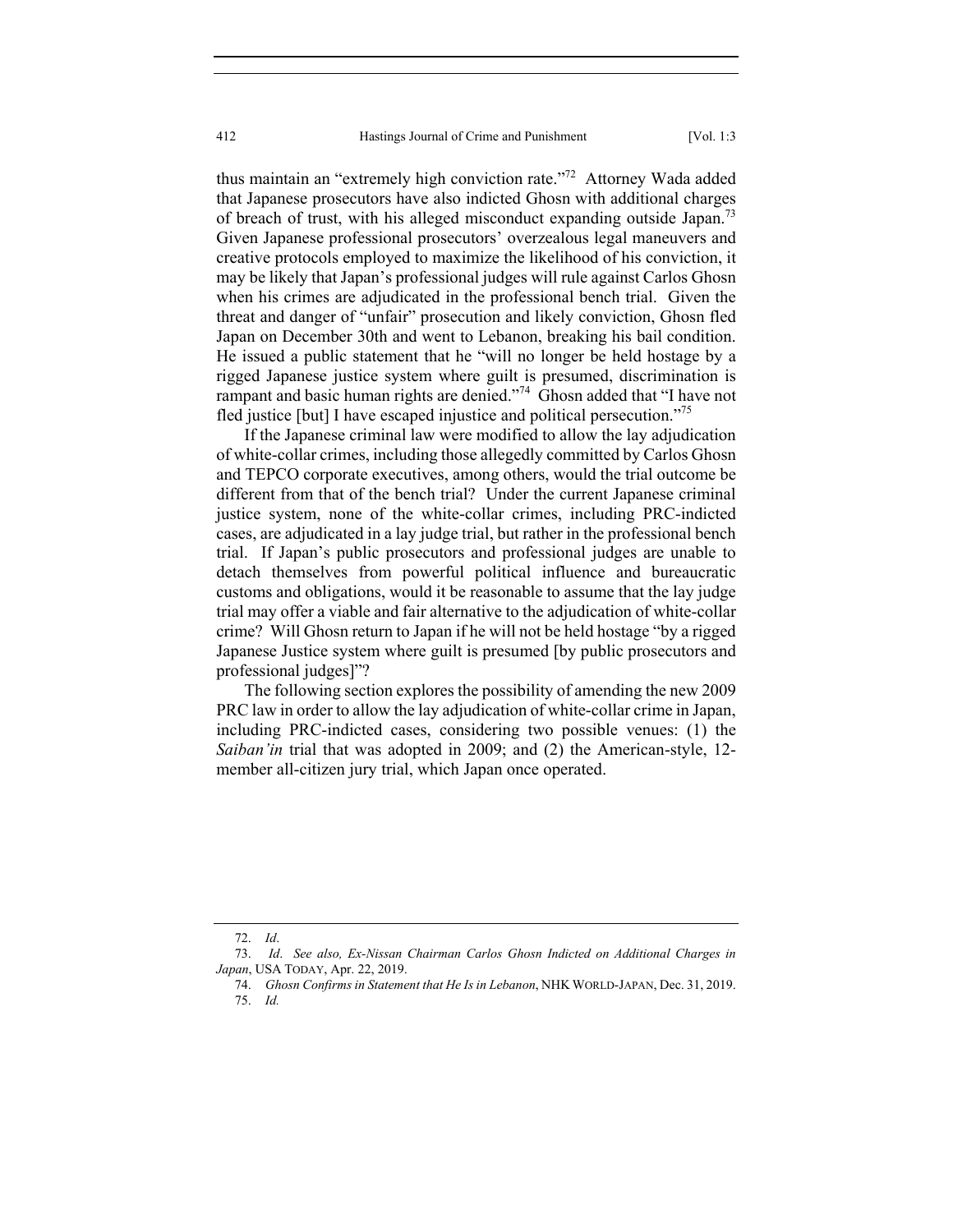#### **D. The Lay Adjudication of PRC-Indicted Cases in** *Saiban'in* **Trials**

It is important to reiterate that the classification of triable offenses under the *Saiban'in* law does not include white-collar crime. As a result, none of the PRC-indicted white-collar defendants were tried in the mixed tribunal. The *Saiban'in* system introduced in 2009 was originally designed to adjudicate serious and violent crimes involving the death penalty or infinite imprisonment with or without hard labor, as well as crimes that caused the victim's death by intentional criminal actions. The class of specific criminal offenses under the *Saiban'in* law thus included arson, infringement, capsizing of trains, water poisoning, currency counterfeiting and its use, official document counterfeiting, burglary with bodily harm, indecent assault, murder, kidnapping for ransom, criminal insurrection, and instigation and assistance of foreign aggression.<sup>76</sup>

Research has shown that the general public has complained about and challenged the public prosecutors' refusal to indict and prosecute whitecollar criminals in the past. For instance, among 113,427 cases reviewed by the PRC for the more than half century from 1949 to 2015, the majority were crimes committed by highly privileged white-collar professionals (51.0%). The largest proportion of non-indictment cases reviewed by the PRC were professional negligence cases that often led to death and/or injury in the pursuit of social and economic activities.<sup>77</sup> Professional negligence cases alone accounted for a total of 18,133 reviews (16.0%), suggesting that one of every seven PRC-reviewed cases was a whitecollar crime, similar to the ones committed by TEPCO and JR West executives. These negligent cases were followed by other white-collar crimes, such as fraud (11.6%), document counterfeit (11.3%),<sup>78</sup> the abuse of authority by special public officers (8.4%), and embezzlement in the pursuit of social activities  $(3.7\%)$ .<sup>79</sup> While the counterfeiting of documents fell within the class of crime categories adjudicated in the *Saiban'in* trial, crimes of professional and corporate negligence resulting in death and injury did not, which meant that, technically speaking, no matter how many deaths and injuries resulted from the neglect of legal obligations and responsibilities by powerful private enterprises and/or governmental institutions, lay judges had no jurisdiction to examine the causes and culprits of such socially impacted crimes. Thus far, the

 <sup>76.</sup> MASAHIRO FUJITA, JAPANESE SOCIETY AND LAY PARTICIPATION IN CRIMINAL JUSTICE: SOCIAL ATTITUDES, TRUST, AND MASS MEDIA 17 (2017).

 <sup>77.</sup> Johnson & Hirayama, *supra* note 18, at 82.

 <sup>78.</sup> *Id*. at 82, Table 1.

 <sup>79.</sup> *Id*. These cases of white-collar crime amounted to 51.0% of all PRC reviewed cases from 1949 to 2015.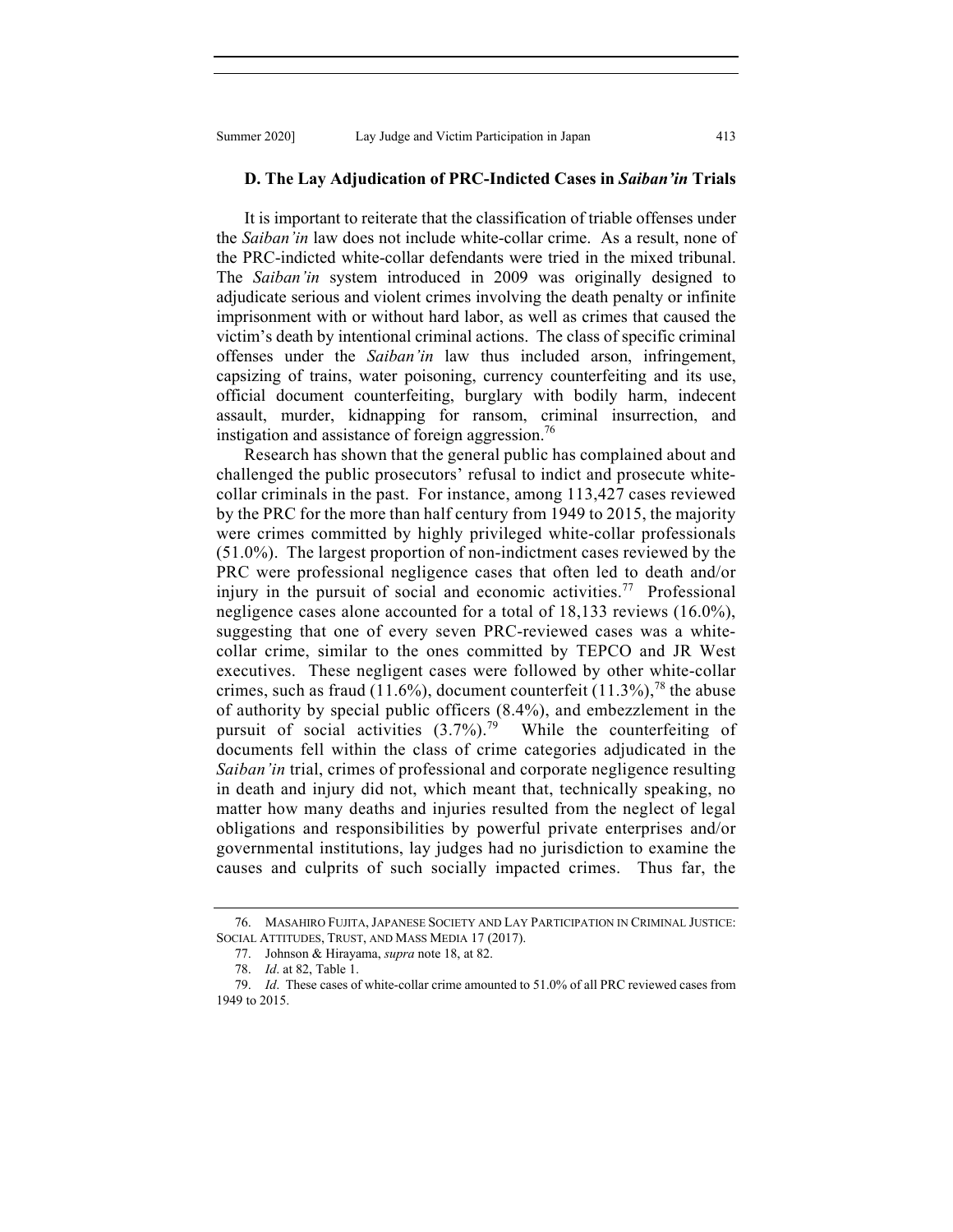adjudication of white-collar crime has been effectively placed outside the reach of the lay judge system.

> 1. Professor Mari Hirayama and the Ten Year Anniversary of *Saiban'in* Trials

Hakuoh Law Professor Mari Hirayama offered critical observations of the *Saiban'in* trial and its operation for the last ten years, arguing that the introduction of the lay judge system has helped transform Japanese criminal justice from a dossier-centered trial to an oral argument-centered trial.<sup>80</sup> She also observed that the indictment rate has decreased dramatically, suggesting that professional prosecutors have become more careful about indictment decisions, exercising more discretion in decisions not to indict the alleged criminal suspect. $81$  At the same time, the "positive" aspect of introducing the lay judge system has also appeared, including the significant impact on Japanese legislation that has resulted from lay judge trials in sex crime cases. The Japanese government has long neglected to incorporate the rights of women, including those of sexual crime victims, into the criminal justice system. Finally, on July 13, 2017, Japanese legislation included a major provision regarding sex crime, for the first time in 110 years of its history. The changes included: (1) the "crime of rape" was changed into "crime of coerced intercourse"; (2) males were included as possible victims of "coerced intercourse"; (3) "crime of coerced intercourse" became punishable with imprisonment of no less than five years, while three years or less were imposed on rape offenders; (4) complaint by victims was no longer mandatory to indict sex crime cases by prosecutors; and (5) new crime of "intercourse by custodian" and "indecent behaviors by custodian" against children under 18 was introduced, and the evidence of "assault or threats" was no longer required for these crimes to be established.<sup>82</sup>

Another positive aspect of introducing the lay judge system, according to Professor Hirayama, has involved the establishment of a legal education curriculum for school children. The Japanese government amended the government instructional guideline ("*gakushu shido yoko*") in 2008 to include information on the lay judge systems, such as *Saiban'in* trials and PRCs, and the importance of citizen participation in the justice system, in the elementary school curriculum from 2011. The legal education curriculum including the mock jury trial, was also introduced at junior high schools in 2012 and at high schools in  $2013$ .<sup>83</sup> The discussion in schools of Japan's

 <sup>80.</sup> Mari Hirayama, 10 Years of the Lay Judge System: Now, Do We Have "Hope" for Criminal Trials? Sept. 20, 2019 (Professor Hirayama's PowerPoint on file with the author).

 <sup>81.</sup> *Id.*

 <sup>82.</sup> *Id*.

 <sup>83.</sup> *Id*. *See also,* Yasuhiro Hashimoto, *Ho-kyoiku no Genjo to Kadai: Kan to Min no Torikumi*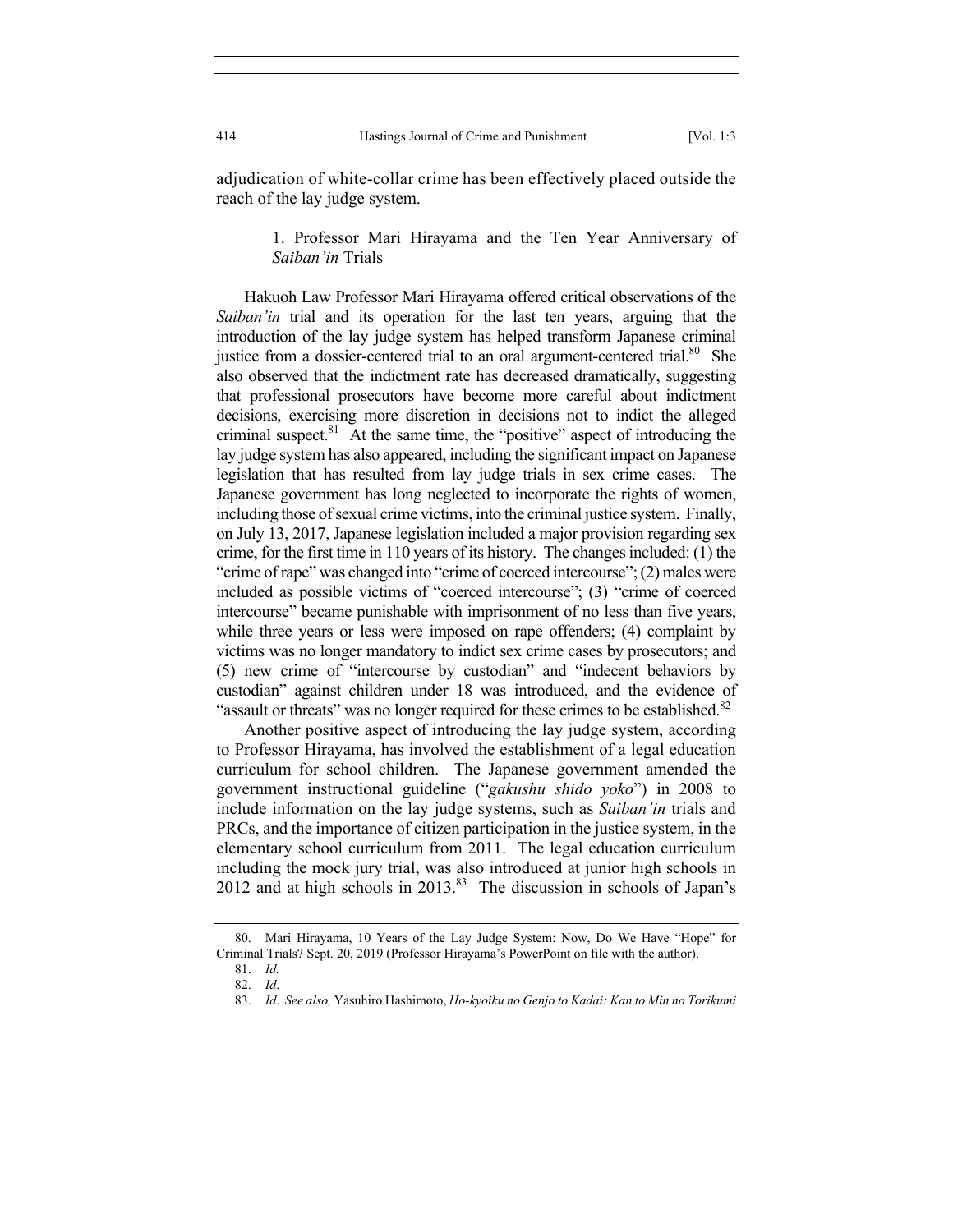popular lay judge systems may have brought about greater awareness of the societal significance of civic participation in the administration of justice. As many residents of Fukushima and adjacent areas have been affected by the nuclear disaster, it may not be long before the students may begin to engage in honest discussion on the possible adjudication of white-collar crime in the *Saiban'in* trial. Further, the participation in mock trials at schools in Fukushima may extend the discussion of possible lay adjudication into the realm of civil disputes on the compensation and monetary restitution to the victims of white-collar crime, such as disaster refugees and Fukushima's babies and children who continue to suffer from radiationrelated illnesses, including leukemia, thyroid cancers, and infant congenital heart diseases.<sup>84</sup>

## 2. Professor Shigenori Matsui's Analysis of Victim Participation in Japan

Another important change that the lay judge system has brought is the establishment of the rights of crime victims in Japanese criminal justice and the creation of their support systems.<sup>85</sup> Professor Shigenori Matsui's research has demonstrated the long history in Japan of disrespecting the voices and the rights of crime victims and their families by marginalizing their involvement in the criminal justice process.<sup>86</sup> Today, the victims can attend the trial and express in the courtroom their opinions on the impact of the crimes. Some victims are now allowed to sit together with the professional prosecutors, ask questions of witnesses and defendants, and express their grievances and opinions before the conclusion of the trial. Crime victims can also ask for a damage order against the defendant during

*ni Chakumoku Shite* [*Reality of Legal Education and Issues: Focusing on Public-Private Initiatives*], last visited Dec. 25, 2019, *available at* https://www.npa.go.jp/english/kyuuyo1/ Police Support for Crime Victims.pdf, https://www.houterasu.or.jp/houterasu\_gaiyou/kouhou/ kankoubutsu/sougouhouritsushien.files/100524747.pdf.

 <sup>84.</sup> Lucy Craft, *Study Links Fukushima Disaster to Spike in Infant Heart Surgeries*, CBS NEWS, Mar. 14, 2019. For the prevalence of thyroid cancers, see Akira Ohtsuru, Sanae Midorikawa, & Tetsuya Ohira, *Incidence of Thyroid Cancer Among Children and Young Adults in Fukushima, Japan, Screened With 2 Rounds of Ultrasonography Within 5 Years of the 2011 Fukushima Daiichi Nuclear Power Station Accident*, 145 JAMA OTOLARYNGOL HEAD NECK SURG. 4 (2019).

 <sup>85.</sup> National Police Agency Office for Crime Victims, Police Support for Crime Victims, accessed on Dec. 25, 2019, *available at* https://www.npa.go.jp/english/kyuuyo1/Police\_Support\_ for Crime Victims.pdf.

 <sup>86.</sup> Shigenori Matsui, *Justice for the Accused or Justice for Victims? The Protection of Victims' Rights in Japan*, 13 ASIAN-PACIFIC LAW & POLICY JOURNAL 54 (2011).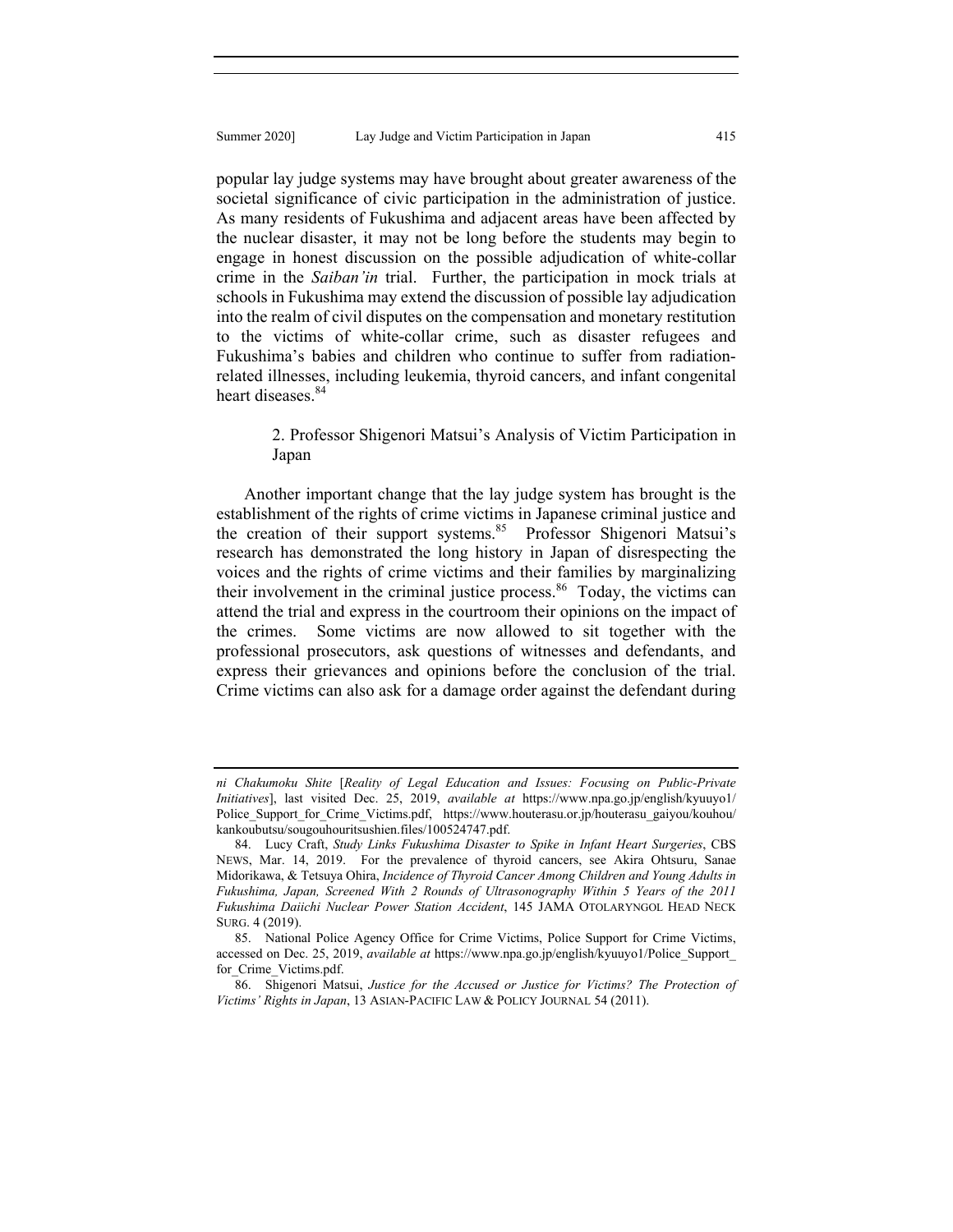the trial. $87$  In order to protect the victim's privacy, the court can also decide whether or not to reveal the name of victim while reading a writ of prosecution.88 Professor Matsui also indicated that various protective measures have been instituted to ensure the rights and privacy of victims, including the presence of support persons, physical fences to shield victims from the defendant and the general public, as well as the use of a video link. If the victim does not have financial resources to hire a legal proxy, the courtappointed attorney is also made available.<sup>89</sup>

These extra measures to protect the anonymity and privacy of crime victims in court, however, have not always been welcomed by legal professionals. For instance, Attorney Megumi Wada criticized the newly adopted victim participation system because it tends to provide excessive uses of measures to protect the victims, including often "obtrusive" physical shields used in a small courtroom, and a video device for witnesses to testify in a remote place where the judges and attorneys were physically not present.<sup>90</sup> Furthermore, crime victims could be present and allowed to express their opinions at trial despite the fact that the defendant continued to claim innocence.<sup>91</sup>

# **III. The Resurrection of Japan's Jury Law and the Lay Adjudication of PRC-Indicted Cases**

Another avenue through which PRC-indicted cases, including whitecollar crime, could be tried by lay judges would be through Japan's jury system. The American-style, all-citizen, 12-member criminal jury trial that operated in Japan from 1928 to 1943 was abruptly suspended when the Second World War began. The Japanese government said that it would bring back the lay judge system once the war was over.<sup>92</sup> The 1943 Jury Trial Suspension Act (*Baishin Ho no Teishi ni Kansuru Horitsu*) stipulated that "the jury system will be re-activated when the War is over."<sup>93</sup> However, after the war, the Japanese government refused to honor its promise to

 <sup>87.</sup> Shigenori Matsui, Victim Participation into the Criminal Process in Japan, Sept. 19, 2019 (Professor Matsui's PowerPoint on file with the author).

 <sup>88.</sup> *Id.*

 <sup>89.</sup> *Id.*

 <sup>90.</sup> Wada, *supra* note 70.

 <sup>91.</sup> Matsui, *supra* note 86.

 <sup>92.</sup> *See generally,* Takashi Maruta, *The Criminal Jury System in Imperial Japan and the Contemporary Argument for Its Reintroduction*, 72 INTERNATIONAL REVIEW OF PENAL LAW 215  $(2001/1-2)$ .

 <sup>93.</sup> *See also,* LESTER W. KISS, REVIVING THE CRIMINAL JURY IN JAPAN, 62 LAW AND CONTEMPORARY PROBLEMS 261 (1999). The original Suspension Act in 1943 is available at https://web.archive.org/web/20170928154731/http://law.e-gov.go.jp/htmldata/S18/S18HO088.html.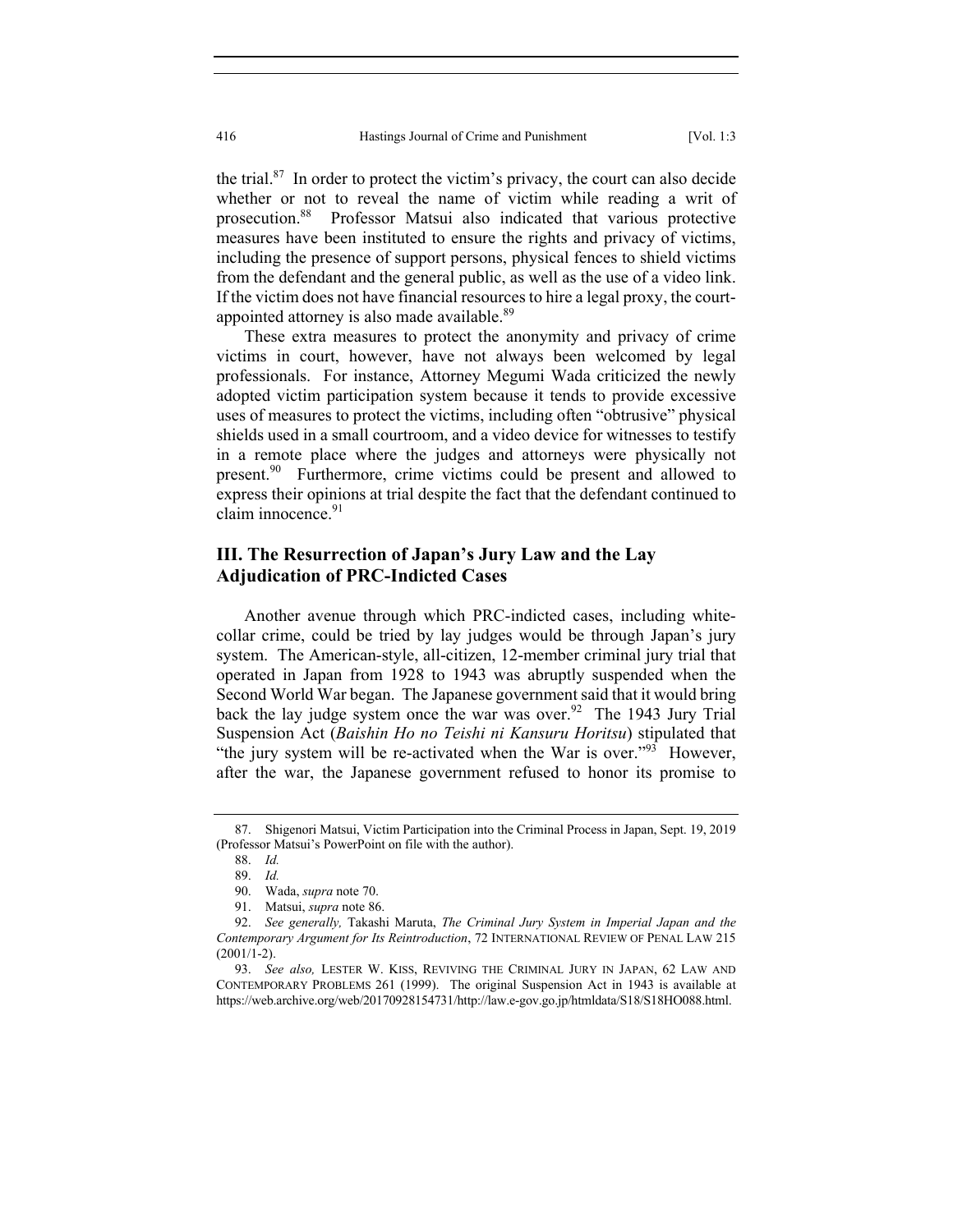reinstitute the criminal jury into the Japanese criminal justice system. The General Headquarters of the Supreme Commander of Allied Powers (SCAP) also made numerous efforts to reinstate the jury system. However, highranking Japanese bureaucrats and government personnel strongly opposed the efforts. Their arguments and official rationales included the ideas that the Japanese might not be mature enough to operate the jury system, and that the Imperial jury system in Japan had been a failure.<sup>94</sup>

Regardless of these rationalizations, it is important to recognize that the Jury Act of 1928 has never been abolished, and the system of criminal jury trial has not been eradicated from Japanese criminal law. Japan's jury law has literally been "put on sleep" by the Japanese government, which is still refusing to act, despite its own Jury Trial Suspension Act in 1943 mandated its return following the war. Thus, one way of reinstituting a criminal jury trial in Japan is to "awaken" the dormant Jury Law and firmly reinstitute it in the Japanese criminal justice system.

The criminal jury trial had played a prominent socio-political role in Japanese society until its suspension in 1943. For fifteen years, Japan held nearly five hundred criminal jury trials (n=484). Each trial required the selection of a 12-member jury and alternates, suggesting that more than six thousand Japanese citizens had directly participated in the criminal jury trial. Jury research has shown that the popular jury frequently acquitted defendants (17%), i.e., in nearly one of every six criminal cases.<sup>95</sup> This high acquittal rate is remarkable because the greatest number of jury trials took place during the era of Japanese fascism in the 1930s and early 1940s, when imperial prosecutors held near absolute authority and power over criminal justice prosecution. Japanese prosecutors had arrested and prosecuted political dissidents, labor activists, left-wing academicians and scholars, journalists, prominent socialists, communists, and anarchists, many of whom were interrogated, tortured, and prosecuted in Japan's autocratic criminal justice system.<sup>96</sup> Yet, the lay judges had still rendered an acquittal verdict in 17% of all criminal jury trials. Similarly, the conviction rate of 83% in jury trials from 1928 to 1943 is significantly lower than the 99.9% conviction rate of all Japanese bench trials in the post-WWII era, as well as the 97% conviction rate of the new mixed tribunal since its introduction in 2009.<sup>97</sup>

 <sup>94.</sup> Maruta, *supra* note 92, at 219.

 <sup>95.</sup> *See generally,* CHIHIRO SAEKI, BAISHIN SAIBAN NO FUKKATSU [THE RESURRECTION OF JURY TRIALS] (1997).

 <sup>96.</sup> *See generally,* RAYMOND LAMONT-BROWN, KEMPEITAI: JAPAN'S DREADED MILITARY POLICE (1998). *See also,* John Crump, *Anarchist Opposition to Japanese Militarism, 1926-1937*, 4 JAPAN FORUM 73 (1992).

 <sup>97.</sup> *Saiban'in Seido 10-Nen Jitairitsu 68%, Nen-nen Josho Seihanzai, Genbatsuka Susumu*  [*10 Years of Saiban'in System: Annually Increasing Summons Decline of 68%, Severer Sentencing Patters on Sex-Related Crimes*], TOKYO SHIMBUN, May 16, 2019.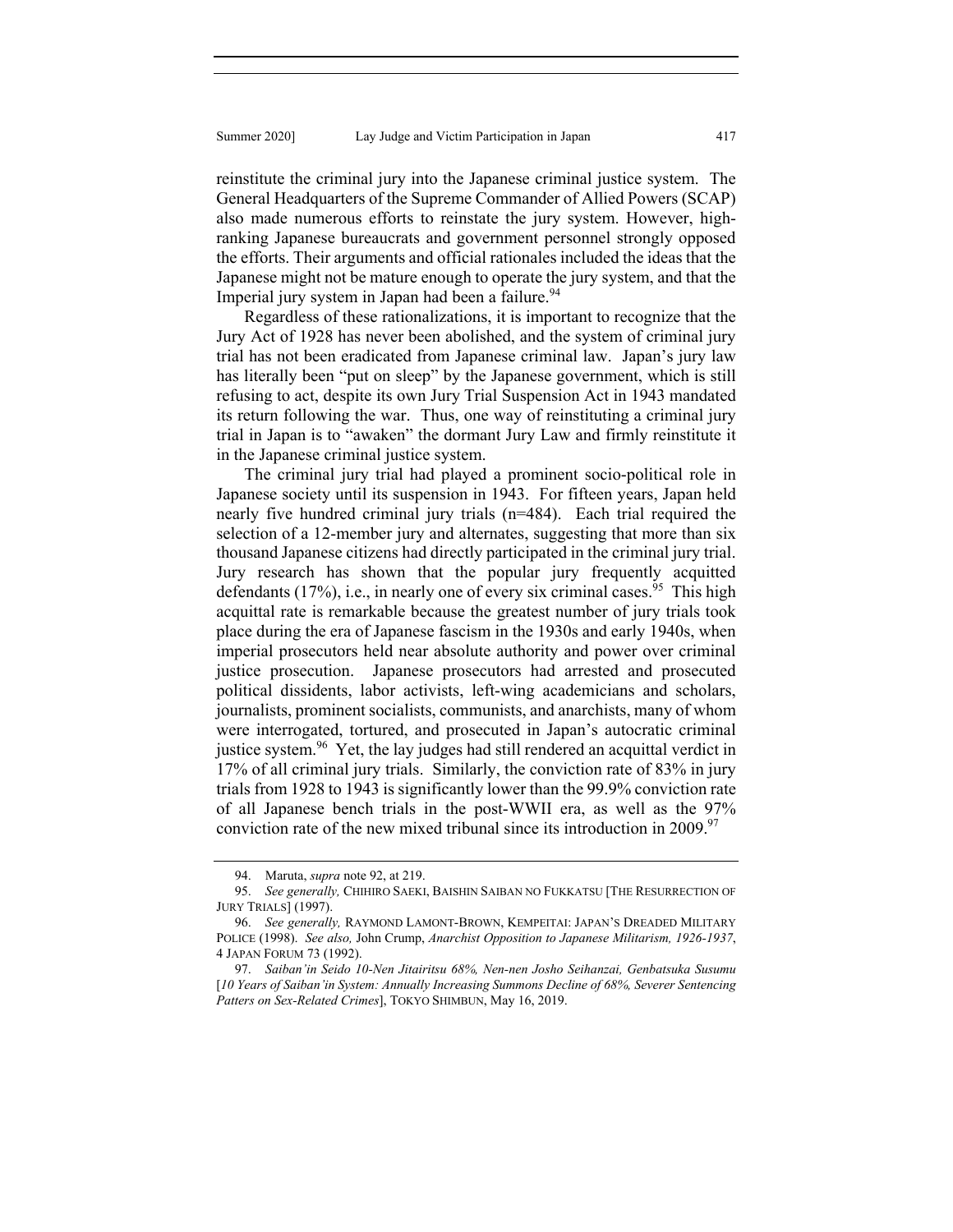Ever since the Japanese government decided not to revive the Jury Law, various civic groups and organizations have been exploring the reinstitution of the jury into Japan's criminal justice system. The public interest in the lay judge system was especially strong in the early 1960s, when the U.S. Civil Administration of the Ryukyu Islands (USCAR) decided to introduce three systems of lay participation in the justice system in the Island of Okinawa, which is Japan's most-southern major island. In 1963 and 1964, the USCAR introduced jury trials in criminal and civil matters, respectively.<sup>98</sup> The government also introduced the American-style, criminal grand jury system.<sup>99</sup> Any person who stayed on the island for three months or more became eligible to serve on a jury, regardless of nationality, national origin, race, gender, religion, creed, or any other socio-cognitive barriers or identities.<sup>100</sup> Since the jury trial was introduced and commenced during the Vietnam War, many military personnel and their dependents also served on the criminal and civil trials, along with Okinawan residents, Japanese civil contractors, Filipino workers at U.S. military bases, academicians, business owners, homemakers, and even trading merchants from the Middle East, among many others.<sup>101</sup>

Chihiro Isa, one of the Okinawan jurors who served on a criminal jury trial in 1964, developed a strong interest in the democratic role that the jury played in Okinawa, and wrote a book on his jury experience, explaining the criminal trial in which he served, and sharing his personal views and evaluation of criminal court proceedings from the perspective of an Okinawan resident. His book "*Gyakuten: Amerika Shihaika, Okinawa no Baishin Saiban* [Reversal: Okinawa's Jury Trial Under the U.S. Occupation]" was published in 1977 and received the prestigious *Oya Soichi* Non-Fiction Prize. Isa had participated in the criminal jury trial of four Okinawan youths who had been accused of killing a drunken American soldier. The youths were acquitted of murder in the trial in which Isa had served as a juror. $102$ 

His advocacy for the reintroduction of jury trial in Japan attracted wideranging support from many civic activists and legal practitioners, as well as journalists, legal scholars, high school teachers, college professors, and

 <sup>98.</sup> *See generally,* MATTHEW J. WILSON, HIROSHI FUKURAI, & TAKASHI MARUTA, JAPAN AND CIVIL JURY TRIALS: THE CONVERGENCE OF FORCES (2015).

 <sup>99.</sup> *Id.*

 <sup>100.</sup> *Id*.

 <sup>101.</sup> Wilson et al., *supra* note 98.

 <sup>102.</sup> *Id. See also,* Colin Jones, *Still Dreaming of a Japan with Juries: And Without U.S. Bases*, JAPAN TIMES, June 18, 2014.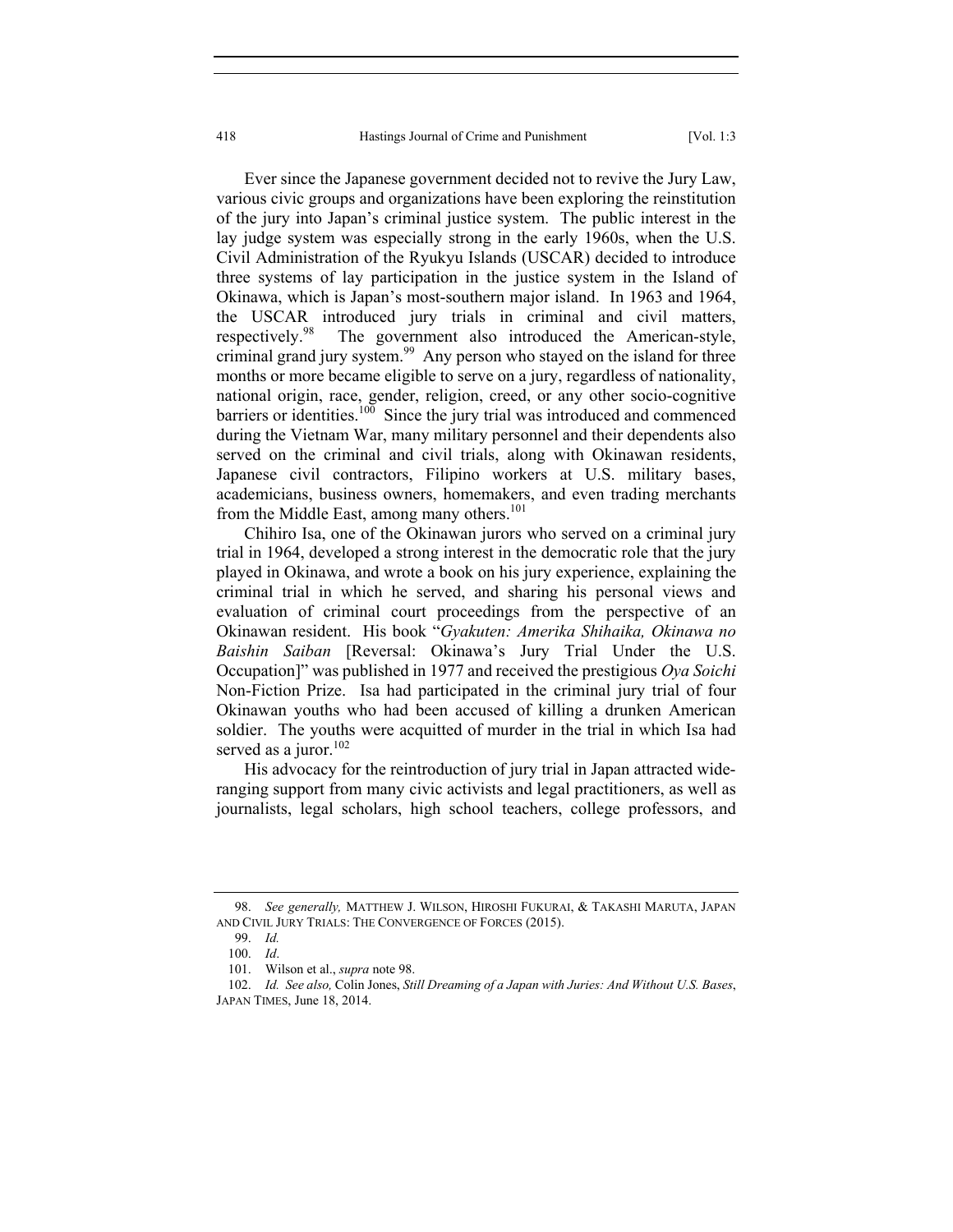political organizers, among many others.<sup>103</sup> Their collaboration and political advocacy for the introduction of lay adjudication in Japan soon led to the creation of two powerful grassroots organizations: "*Baishin Saiban o Kangaerukai*" [Research Group on Jury Trial or RGJT] in Tokyo, and "*Baishin Seido o Fukkatsusuru-Kai*" [the Organization to Bring Back the Jury System or OBBJS] in Osaka, Japan.<sup>104</sup> The RGJT was first established in 1982 in order to foster and sustain "on the ground" civic discussions on the jury trial and the possibilities for broader public participation in the criminal justice process. The RGJT also held discussions to reduce the wrongful conviction cases, due largely to the professional judges' uncritical attention to the authenticity of confessions. As mentioned earlier, the Japanese professional judges paid little attention to whether or not confessions were forcefully extracted from criminal suspects under extreme physical and mental duress. The first RGJT meeting took place on April 2, 1982, in Hitotsubashi, Tokyo and was attended by legal scholars, practicing lawyers, a journalist, a novelist, a former judge, young students, and other civic activists who expressed grave concern about the integrity of the Japanese criminal justice system.<sup>105</sup> The RGJT decided to hold a monthly study session and share the idea that the introduction of active civic participation in the judge-monopolized, criminal trial process would insert a much-needed transparency into the Japanese trial and help reduce, if not eliminate, egregious wrongful conviction cases.<sup>106</sup> The RGJT activity also led to the creation of the *Toban-Bengoshi Seido* [the Rotating Public Defender System] in 1993, an effort led by one of the RGJT founders, Attorney and Professor Hideo Niwayama.<sup>107</sup> This system was later transformed into the *Ho-terasu* [Japan' first Public Defender System] in 2006. Attorney Megumi Wada spoke of its socio-political significance in providing vital legal assistance to the indigent people and communities in Japan, including those who live in rural and remote areas.

The RGJT members also began to establish branch offices outside the Tokyo metropolitan area, including the *Kyushu Baishin Saiban o Kangaerukai* [The Kyushu Research Group on Jury Trial] in Kumamoto Prefecture in Kyushu Island, Japan's third largest island, and *Niigata Baishin Tomono Kai* [The Niigata Friends of Jury Research Group] in Niigata

 <sup>103.</sup> Hiroshi Fukurai, *The Rebirth of Japan's Petit Quasi-Jury and Grand Jury Systems: A Cross-national Analysis of Legal Consciousness and the Lay Participatory Experience in Japan and the U.S.* 40 CORNELL INT'L L.J. 316 317-318 (2007).

 <sup>104.</sup> *Id. See also,* "*Baishin Seido o Fukkatsusuru-Kai*" ["The Organization to Bring Back the Jury System or OBBJS"] (hereinafter OBBJS) (last visited Nov. 25, 2019), *available at*  http://baishin.blog.fc2.com/.

 <sup>105.</sup> Fukurai, *supra* note at 103.

 <sup>106.</sup> *Id*.

 <sup>107.</sup> *Id*., at 318.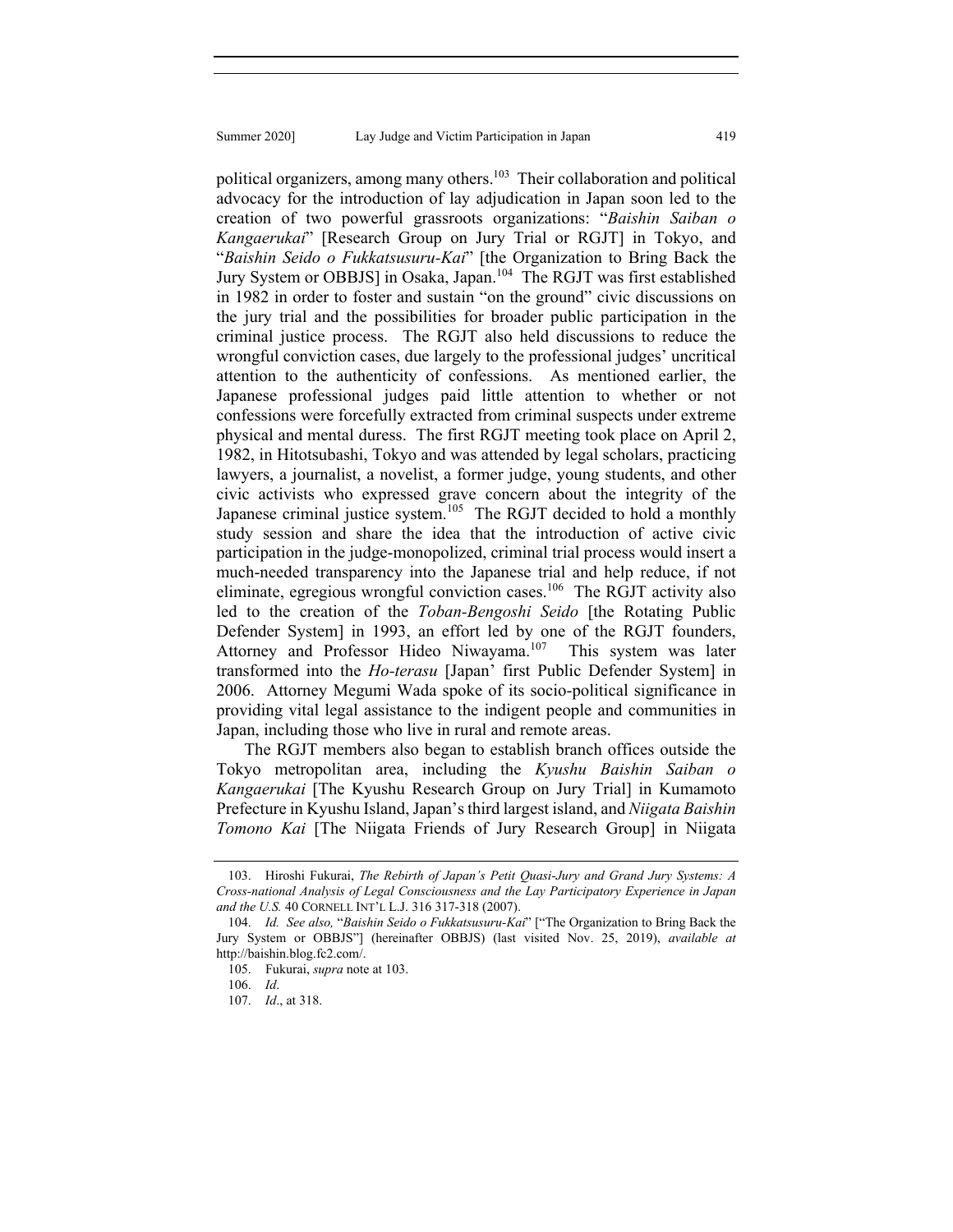Prefecture in Central Japan.<sup>108</sup> The key RGJT organizers also helped launch another civic grassroots organization in 2002, *Shimin no Saiban-in Seido Tsukuro-kai* [Citizens Committee for the Creation of the *Saiban'in* System or CCCSS] in order to educate the public about the importance of civic participation in the administration of justice.<sup>109</sup> When the CCCSS was created, the final architectural design for the specific numbers of professional and lay judges in the *Saiban'in* panel was still to be determined. The RGJT and CCCSS had sent numerous proposals to the *Saiban'in Seido Keiji Kento-Kai* [the *Saiban'in* System/Penal Matter Investigation Committee or SPMIC] for what they considered to be the ideal composition of the mixed tribunal in order to maximize the lay judge deliberation, including the proposal of one presiding professional judge and eleven lay judges chosen randomly from the community.<sup>110</sup> SPMIC member Satoru Shinomiya, who was also a key RGJT and CCCSS member, led the discussion on the ideal composition of *Saiban'in* panel at the 24th meeting, on September 11, 2004.<sup>111</sup> Shinomiya suggested the introduction of the *de facto* structure of a criminal jury panel, i.e., the possibility of eleven lay judges under the supervision of one presiding judge.<sup>112</sup> While his proposal was not adopted in the final design of *Saiban'in Seido*, RGJT members' continuous efforts to influence the deliberation of public hearing, by petition submission and direct participation, helped sustain important discussions on the idealized design of the *Saibain'in* panel in order to maximize the democratic role of civic participation in Japan's criminal trial.

Another civic grassroots organization, "*Baishin Seido o Fukkatsusuru-Kai*" [the Organization to Bring Back the Jury System or OBBJS], was created in 1995 as a popular advocacy group to reinstate Japan's oncesuspended criminal jury law. Chihiro Isa also played a pivotal role in the creation of this civic organization in Osaka, which has maintained its own radio program every Sunday morning, called "*Donatteruno? Saiban Seido* [What's Happening to the Trial System?] at *Rajio Osaka* [the Radio Osaka Station]. They have continued to educate the public about the importance of public transparency in criminal proceedings and popular participation in the criminal trial. The civic organization has also become a strong advocacy group for reinstating Japan's jury law and reestablishing the all-citizen criminal jury trial in Japan, insisting that the Japanese government's own law

112. *Id.*

 <sup>108.</sup> *Id.*

 <sup>109.</sup> *Id.*

 <sup>110.</sup> For the *Saiban'in Seido, Keiji Kento-Kai*, see Hiroshi Fukurai, *Japan's Quasi-Jury and Grand Jury Systems as Deliberative Agents of Social Change: De-Colonial Strategies and Deliberative Participatory Democracy*, 86 CHI.-KENT L. REV. 789 (2011).

 <sup>111.</sup> Saiban'in Seido, Keiji Kento-Kai Meeting, Sept. 11, 2004, *available at* https://www. kantei.go.jp/jp/singi/sihou/kentoukai/saibanin/dai24/24gaiyou.html.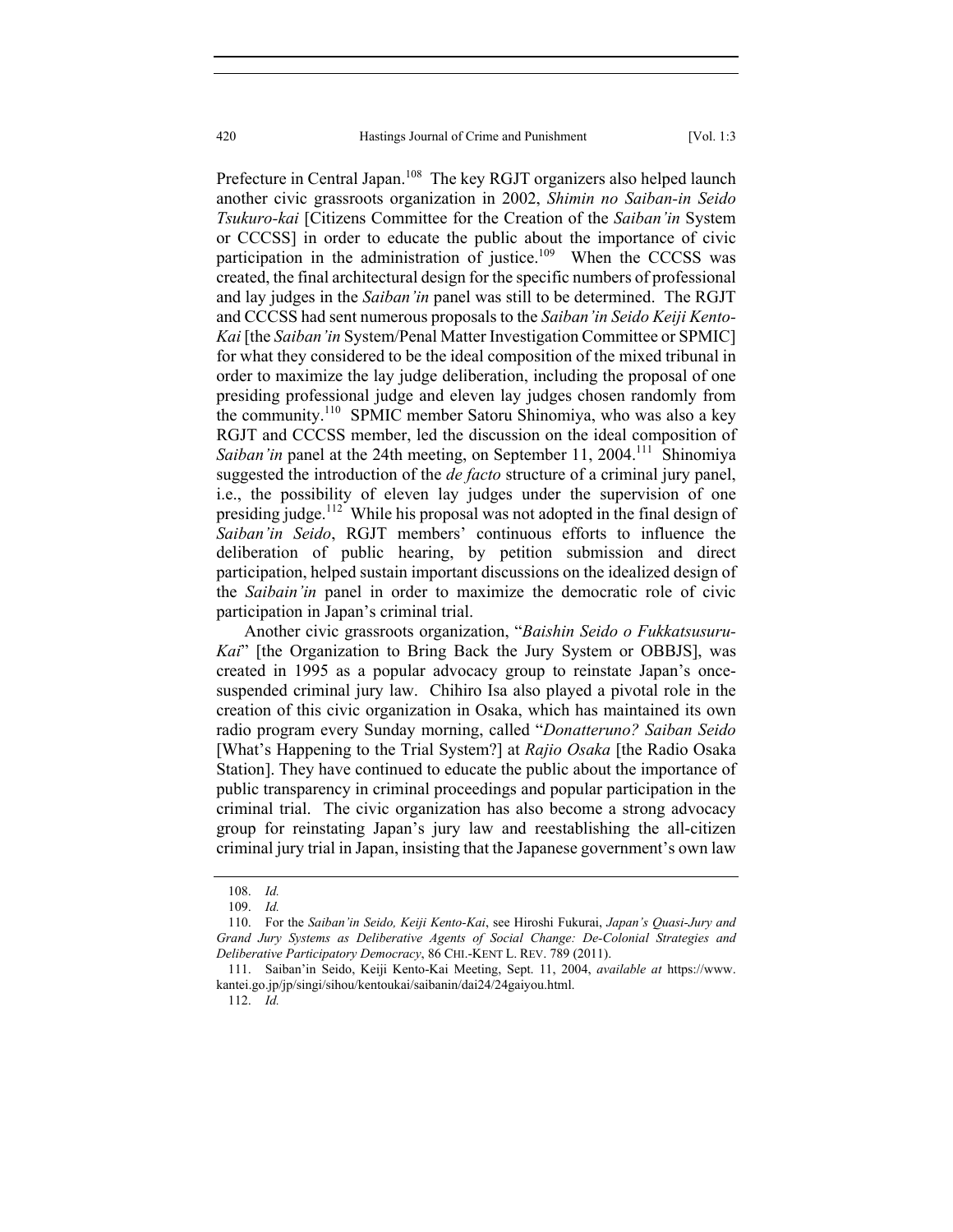in 1943 had mandated its return after the war.<sup>113</sup> The organization has also been critical of the newly-adopted *Saiban'in Seido*, which allowed the participation of professional judges in the deliberation process.<sup>114</sup>

The civic grassroots organizations in Tokyo, Osaka, and elsewhere have been supported by a group of academic scholars, legal practitioners, civic activists, political groups, crime victims, victims of wrongful convictions and their families, among many other progressive sectors of civil society. They have continued to invigorate public aspirations for the inclusion of lay participation in the justice system and to promote the progressive democratic ideals of direct participation and self-governance in Japanese society.<sup>115</sup> Further, these organizations have continued to publish books and articles and to hold successful symposia and seminars in order to sustain citizen-led discussions on the importance of reintroducing the criminal jury system in Japan. $116$ 

#### **A. Jury Trials' Lower Conviction Rate and Why It Matters**

Several presenters at the UC Hastings Law School Symposium made critical observations concerning Japan's high conviction rates in criminal cases. Many civic grassroots organizations in Japan believe that the introduction of the all-citizen jury trial would help to significantly reduce, if not eliminate, wrongful conviction cases, thereby lowering the conviction rate from today's near 100% to a much lower percentage, perhaps near 83%, which was the conviction rate in criminal trials during the period from 1928 to 1943, when Japan operated an American-style, all-citizen jury trial. The expectation of a lower conviction rate resulting from introducing the jury trial in Japan is not unreasonable, especially given the high acquittal rate in the criminal jury trials that took place in Okinawa from 1963 to 1971.

Although the number of jury trials in Okinawa was relatively small, the analysis of the background of jury trials, the profile of defendants, attorneys involved in trials, jury eligibility and selection, gender and cultural diversity of jurors chosen, and verdict patterns all reveal the rich and significant history of the jury trial. Jury verdicts have had important sociopolitical

 <sup>113.</sup> OBBJS, *supra* note 104.

 <sup>114.</sup> CHIHIRO ISA, SAIBAN'IN SEIDO WA KEIJI-JIKEN O KAERUKA: BAISHIN SAIBAN O MOTOMERU RIYU [CAN THE *SAIBAN'IN* SYSTEM CHANGE THE CRIMINAL TRIAL? REASONS TO DESIRE JURY TRIALS] (2006).

 <sup>115.</sup> To understand the origin of these civic organizations, see CHIHIRO SAEKI, BAISHIN SAIBAN NO FUKKATSU [THE RESURRECTION OF JURY TRIALS] (1996); CHIHIRO ISA, BAISHIN NO FUKKATSU [REINSTATEMENT OF JURY TRIALS] (1996).

 <sup>116.</sup> Hiroshi Fukurai & Valerie Hans, *Special Feature: The Future of Lay Adjudication in Korea and Japan,* 3 YONSEI LAW JOURNAL 25 27 (2012). *See also,* Fukurai, *supra* note 103, at 319.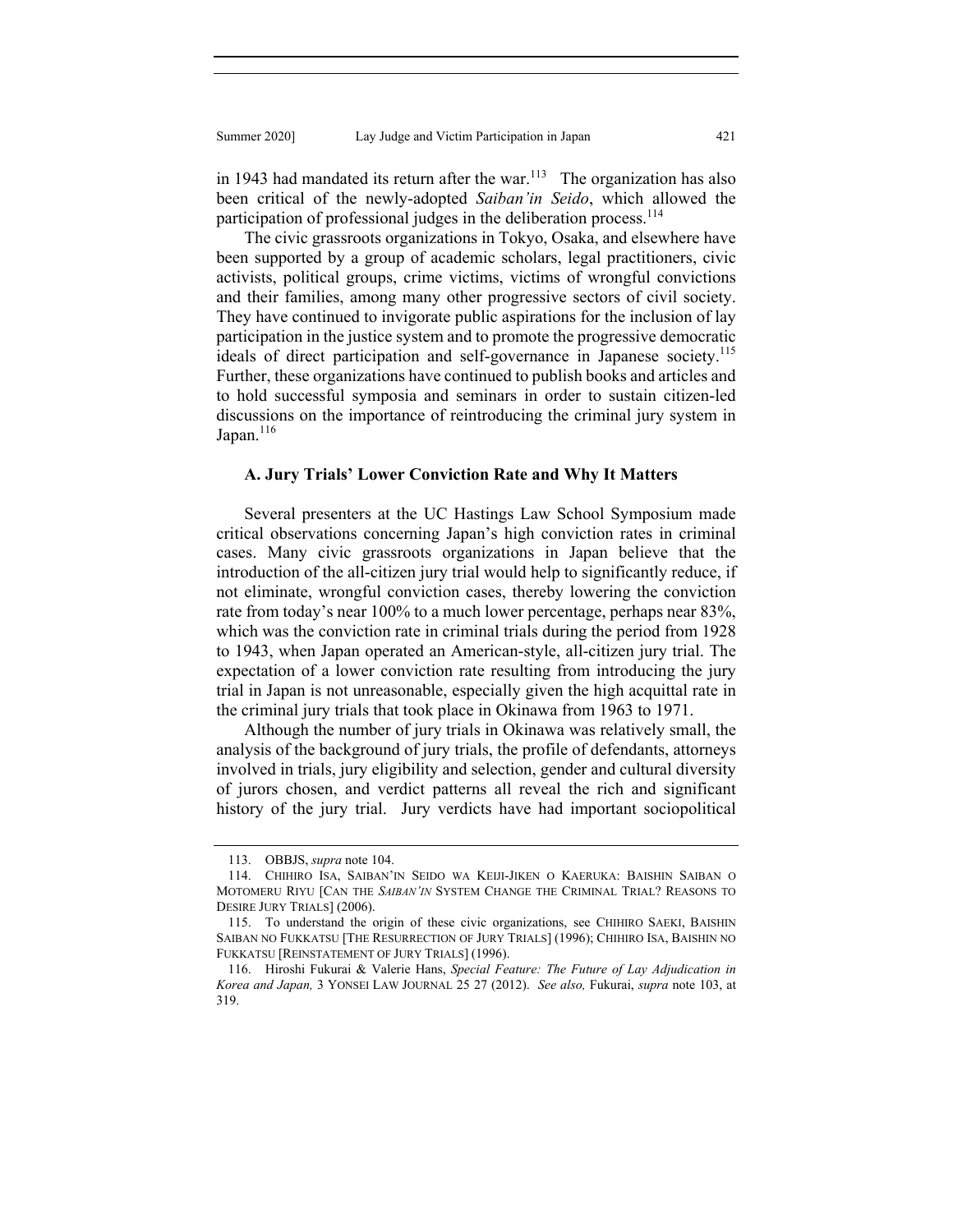ramifications in Okinawan society. A total of nine jury trials—five criminal and four civil jury proceedings—took place in Okinawa in the 1960s and early 1970s prior to Okinawa's ultimate reversion to Japan on May 15, 1972. Jury research has revealed that Okinawa's diverse juries returned an acquittal verdict on a large number of indicted charges. The only exception is the first criminal jury trial that took place in 1963, in which Japanese American Bennett N. (Ken) Ikeda was accused of real estate fraud in Okinawa. Okinawa's first grand jury had indicted Ikeda on eleven counts of criminal offense.117 He was found guilty on all counts by the criminal jury that included both American and Okinawan residents serving as jurors.<sup>118</sup>

In the second criminal jury trial, *U.S. v. Eiko Uehara Rose* in 1963, the defendant was indicted on seven criminal offenses, including various charges of tax evasion. Eiko Uehara Rose, an Okinawa-born American and the wife of an American army civilian on Okinawa, was also the owner of the renowned restaurant, Teahouse of the August Moon (*Hachigatsu Jugoya no Chaya*). The restaurant had been made famous by the 1956 Hollywood movie under the same title, starring Marlon Brando, Glenn Ford, as well as the prominent Japanese actress Machiko Kyo, who played the character of Ms. Rose. At the jury trial, Ms. Rose was represented by an American attorney who practiced law in the Philippines but had come to Okinawa to represent her. She was cleared of six of seven indicted charges by the criminal jury that included both American and Okinawan residents.<sup>119</sup> In the third criminal jury trial, *U.S. v. Chosin Kishaba and Yoshifumi Arashiro,* two Okinawan men were charged with attempted murder, but the diverse jury, which included American and Okinawan residents and a Philippine national, acquitted both defendants of attempted murder. Arashiro was found guilty of a lesser charge of assault and sentenced to thirty months in jail.<sup>120</sup> The fourth criminal jury trial, in 1964, *U*.*S. v. Megumi, et al*., involved four Okinawan youths were accused of killing a drunken U.S. soldier. The diverse jury, which included Chihiro Isa as one of three Okinawan jurors, returned a verdict of not guilty on the murder charge for all four defendants. In the last criminal jury trial, eighteen-year-old Michael Dickens was accused of four drug-related offenses in 1971. He was found guilty on one account of possessing marijuana, but received not guilty verdicts on three other charges. $^{121}$ 

A review of the indicted offenses that had been charged by the grand

 <sup>117.</sup> *U.S. v. Bennett Ken Ikeda*, Grand Jury No.1, Reported & Filed Apr. 3, 1963 (the indictment document on file with the author).

 <sup>118.</sup> *Id.*

 <sup>119.</sup> Wilson, et al., *supra* note 98.

 <sup>120.</sup> *Id.*

 <sup>121.</sup> *Id.*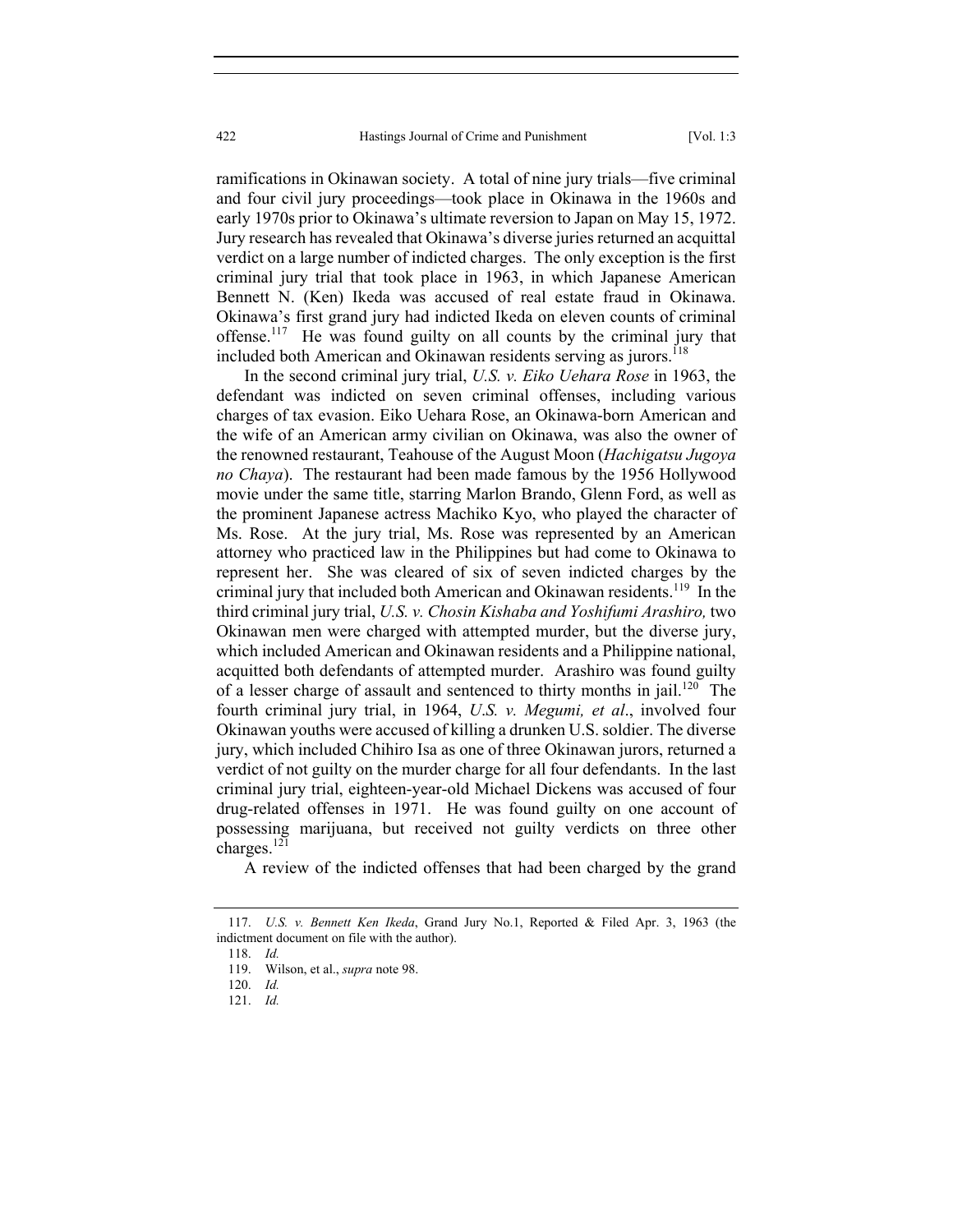jury against criminal suspects in Okinawa reveals that the majority of them had been cleared by the criminal juries that, again, included a wide spectrum of the residential population in Okinawa, on the basis of race, ethnicity, gender, citizenship, occupation, and national backgrounds.<sup>122</sup> As stated earlier, the jury qualification in Okinawa was extremely broad, for any person who stayed on the island of Okinawa for three months was eligible to serve. These so-called "indiscriminate," "international," or "multigendered" jury panels in Okinawa acquitted a large proportion of indicted criminal defendants, among them Okinawans and an Okinawan-born American. The rate of acquittals was much higher than that of Japan's previous criminal jury trials. The political background and cultural milieu of Okinawa were quite different, of course, from those of the fascistic and right-wing ideologies during Japan's pre-war and WWII periods.<sup>123</sup> Nonetheless, it is not difficult to speculate that the reintroduction of the oncesuspended jury trial in today's criminal justice system in Japan could lead to a much higher acquittal rate that of the bench trial or the *Saiban'in* trial.

If the suspended Jury Law were to be reenacted in today's Japanese society, however, it would have to be effectively modernized to function as a democratic participatory system similar to the one previously adopted and operated in the Island of Okinawa. For instance, the prewar jury had only allowed the participation of male citizens who paid the annual tax of 3 yen or more, and only 3% of the Japanese population was eligible to serve on the jury.<sup>124</sup> Japan's Jury Law thus must be modernized to extend civic participation to a broad spectrum of the population across lines of gender, class, ethnicity, race, sexuality, and other social identities and categories.

The civic participation of women jurors in the justice system may be particularly important, as jury research has substantiated that the addition of women in jury trials has had a significant impact on conviction rates when victims or defendants were women, in addition to bringing a multiplicity of perspectives and life experiences into deliberative processes, thereby enhancing the overall quality of jury deliberation.<sup>125</sup> Women's active participation in jury trials in Okinawa might also have affected the trial outcome, as they often dominated the jury panel and deliberation. For example, in the third Okinawan criminal jury that tried Okinawan defendants of Kishaba and Arashiro, women dominated the jury panel (7 of 12 jurors,

 <sup>122.</sup> *Id.*

 <sup>123.</sup> Saeki, *supra* note 115.

 <sup>124.</sup> For the qualification of jury service, see Maruta, *supra* note 92.

 <sup>125.</sup> *See generally,* Nancy S. Marder, *Gender Dynamics and Jury Deliberations*, 96 YALE L.J. 593 (1987). For the impact of English women in jury trial, see Shamena Anwar, Patrick Bayer, and Randi Hjalmarsson, *A Jury of Her Peers: The Impact of the First Female Jurors on Criminal Convictions*, 129 THE ECONOMIC JOURNAL 603 (2019).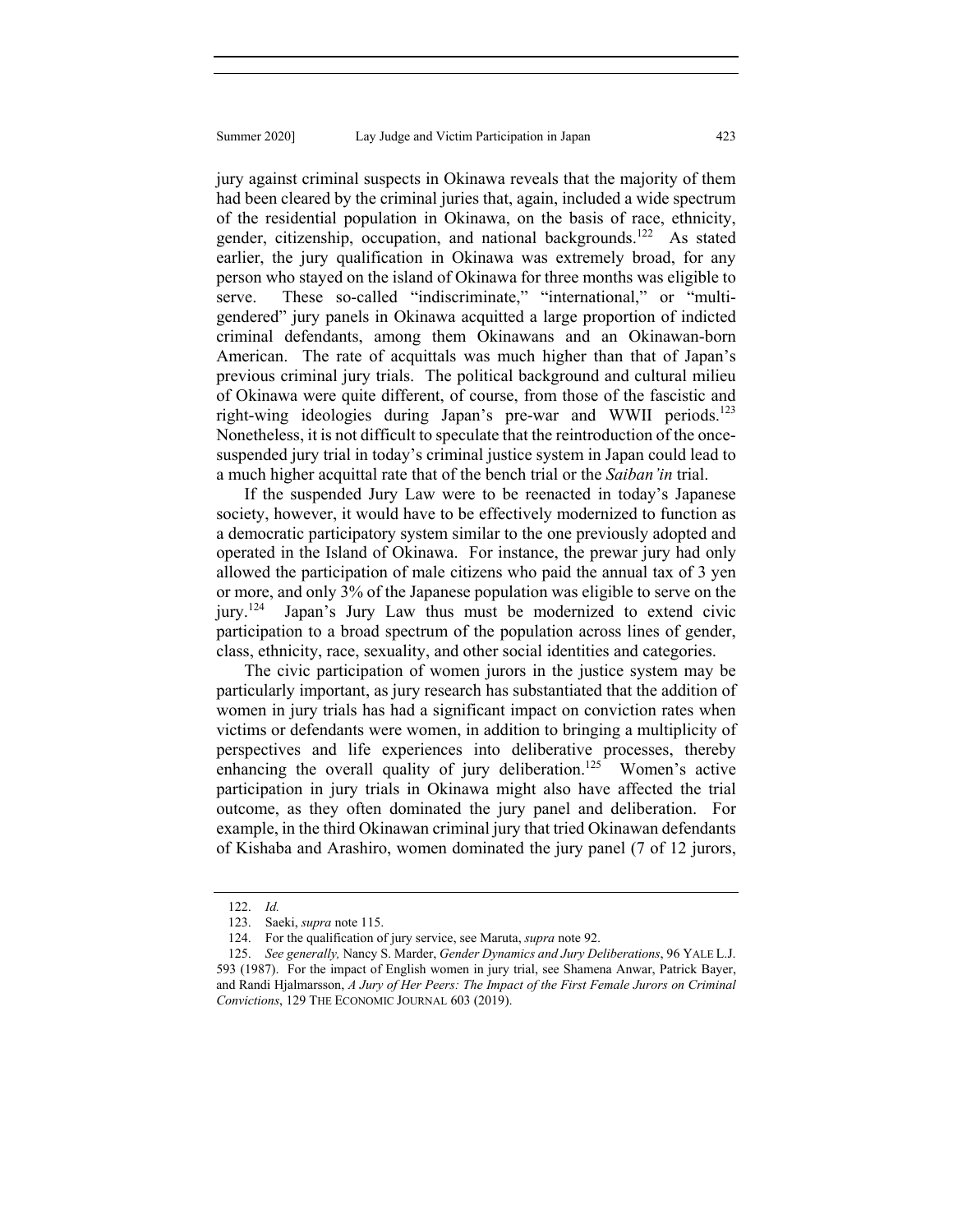i.e., 58%). The women-majority jury tossed out two Okinawan defendants' attempted murder charge, while Arashiro was only found guilty of minor assault. The jury's international diversity was also significant in this trial, including two Okinawan jurors; one was a married Okinawan woman, as well as a Philippine national who was chosen as one of two alternates.<sup>126</sup> The jury diversity and active participation of women might also have had significant influences upon the outcome of civil jury trials in Okinawa. A total of four civil jury trials took place, and the plaintiffs in four civil jury cases were all women, who were either a single mother or widow or both. All of them filed civil lawsuits against powerful corporations, including U.S. transnational corporations that operated their business in Okinawa, as well as a local electric power company that was founded by Seiho Matsuoka, a powerful Okinawan businessman and politician who later became the Chief Executive Officer of the Government of the Ryukyu.<sup>127</sup> In four civil jury trials, Okinawa's gender-diverse juries all ruled in favor of women plaintiffs, awarding them hundreds of thousands of dollars in compensations.<sup>128</sup> In the last civil jury trial in 1972, the civil jury awarded the single mother more than one hundred thousand dollars of compensatory damages.<sup>129</sup>

It is important to recognize that both civil and criminal jury trials in Okinawa were characterized by jury diversity in gender, race, ethnicity, social class, and national origin. On the other hand, jury service in the U.S. mainland in the same period had not been hospitable to women, people of color, indigenous people, the poor, and other marginalized and underrepresented populations.<sup>130</sup> It is remarkable that these same marginalized populations from the U.S. had been encouraged to participate in both civil and criminal jury trials in Okinawa. The active participation of women jurors in Okinawa, in particular, shows a real contrast to women's participation in today's *Saiban'in* trial. Although the most recent Japanese census indicated that the majority of Japanese citizens were women, the majority of *Saiban'in* participants have been men (55.1%).<sup>131</sup>

The analysis of the history of criminal jury trials in Japan in the 1930s and 1940s, as well as both criminal and civil jury trials in Okinawa in the 1960s and 1970s, has shown that direct citizen participation in the

<sup>126.</sup> Make Legal History: Ryukyuans Face Twelve-Man Jury, STARS & STRIPES, Oct. 22, 1963.

 <sup>127.</sup> Wilson, et al., *supra* note 98.

 <sup>128.</sup> *Id*.

 <sup>129.</sup> *Id*.

 <sup>130.</sup> *See generally,* HIROSHI FUKURAI, EDGAR W. BUTLER, & RICHARD KROOTH, RACE & THE JURY: RACIAL DISENFRANCHISEMENT AND THE SEARCH FOR JUSTICE (1993).

 <sup>131.</sup> Only 43.4% of *Saiban'in* participants were women. *See* Saiban'in Seido 10-Nen no Sokatsu Hokokusho, Zuhyo 8: Saiban'in no Kosei (Seibetu) [Summary Report of Saiban'in System for 10 Year Period], Chart 8: Saiban'in Composition: Gender] 34 (2019), *available at* http://www. saibanin.courts.go.jp/vcms lf/r1\_diagram.pdf.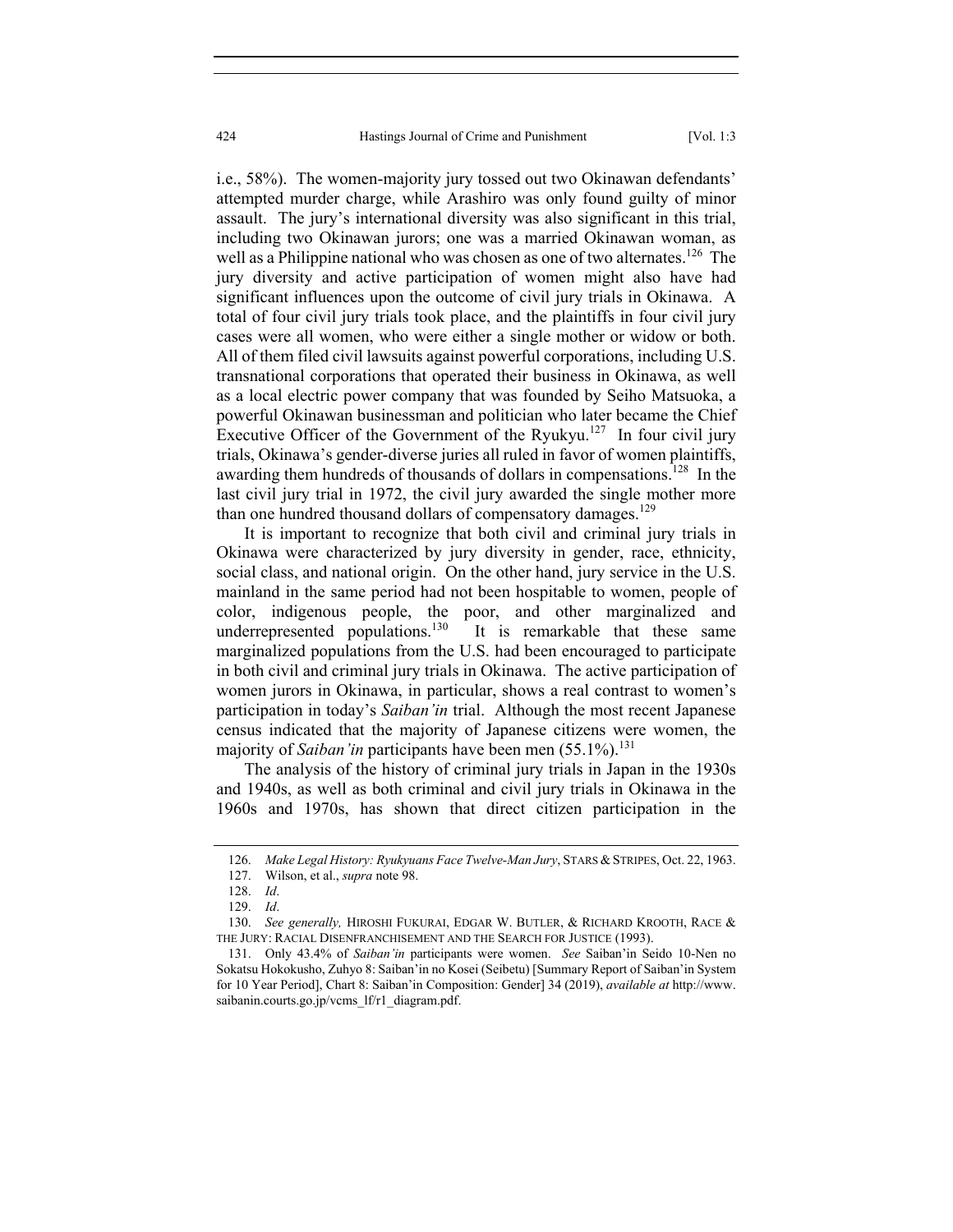administration of justice had powerful and significant impact on the trial proceedings and the outcome of both criminal and civil trials. If Japan's criminal jury law were to be "awakened" today, Okinawa's lessons show that it is important to include the broadest possible societal participation in the jury trial, including historically underrepresented and marginalized populations, such as women, ethnic minorities, and those from working and lower social classes.

# **IV. The Political Utility of PRC-Forced Indictment against Foreign Soldiers**

The final section of the paper focuses on the potential utility of the PRCforced prosecution of "state crime," which is one of the most serious whitecollar crimes committed by the state and/or its actors in pursuant of the state government's orders and objectives. The last section also responds to Professor Goodman's suggestions to include legal professionals and political advisors in the PRC's adjudication of non-prosecution cases. While the state or the national government typically serves as the agency of deterrence with the tacit use of threat or effective deployment of punishment against criminal offenders, the state and its agents are also capable of engaging in criminal activities.<sup>132</sup> Under international law, for instance, state crime may include genocide, war crime, crimes against humanity, and crimes of aggression.<sup>133</sup>

Under national law, state crime is defined as the state's activity or failure to act that breaks the state's own criminal law.<sup>134</sup> Similar to the case of white-collar criminals, where the secret ministerial directive and governmental rules have prevented Japanese prosecutors from prosecuting highly-privileged corporate executives, prominent politicians, and government elites, there have also been groups of foreign nationals in Japan who routinely victimize local residents and are not prosecuted. The law adopted by the Japanese government has prevented public prosecutors from prosecuting foreign nationals, even though their prosecution is mandated by its own criminal law. As a result, the rights of crime victims and their families have been systematically violated by the state government.

One specific legal mechanism that provides special "immunity" to

 <sup>132.</sup> PENNY GREEN & TONY WARD, STATE CRIME (2000); *see also,* PENNY GREEN & TONY WARD, STATE CRIME AND CIVIL ACTIVISM: ON THE DIALECTICS OF REPRESSION AND RESISTANCE (2019).

 <sup>133.</sup> *See generally,* CHARLES CHERNOR JALLOH & ILIAS BANTEKAS, INTERNATIONAL CRIMINAL COURT AND AFRICA (2017).

 <sup>134.</sup> DAWN ROTHE & CHRISTOPHER W. MULLINS, SYMBOLIC GESTURES AND THE GENERATION OF GLOBAL SOCIAL CONTROL: THE INTERNATIONAL CRIMINAL COURT 2 (2006) (the authors cited the work by Kramer & Michalowski (2005)).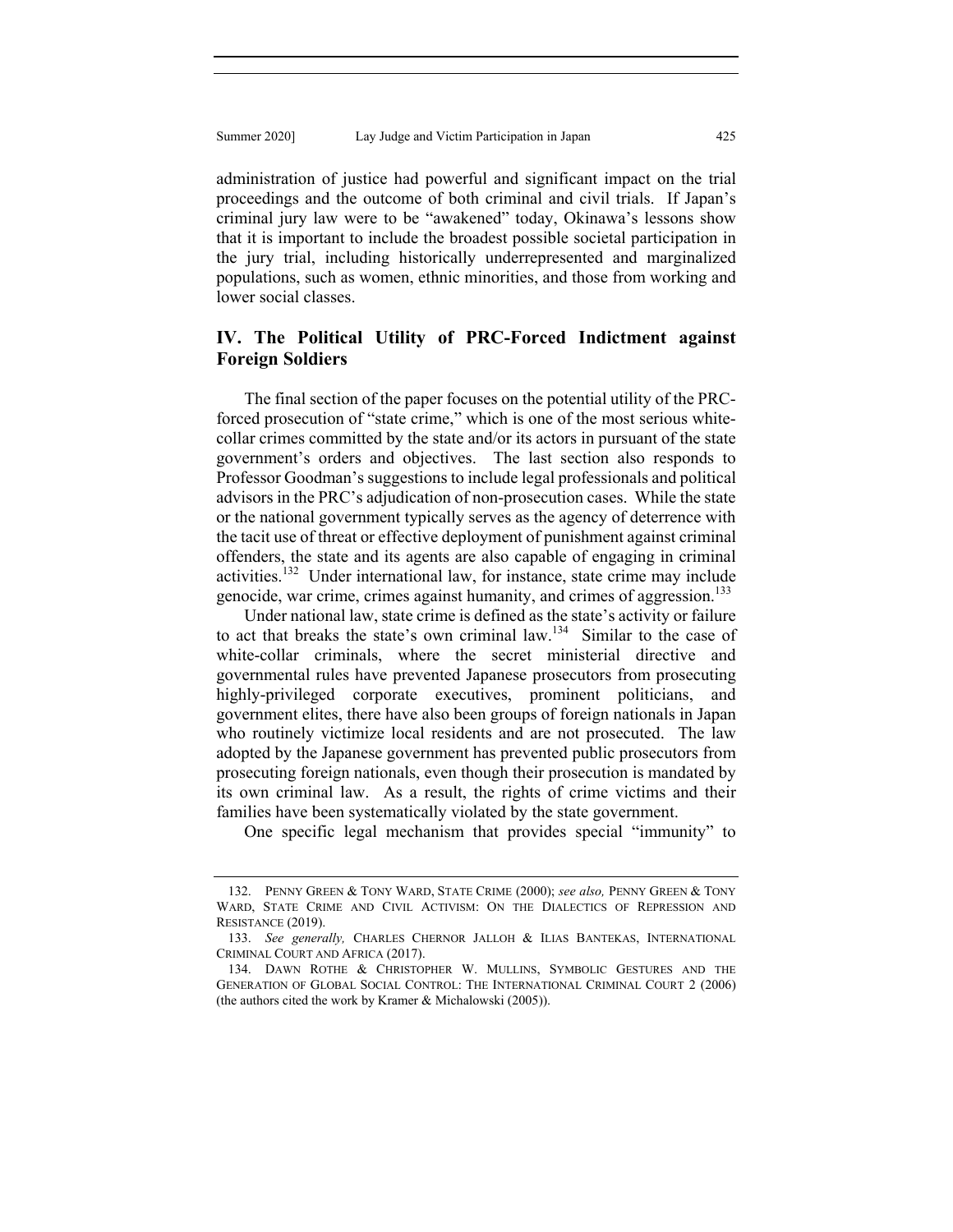criminals is called the Status of Forces of Agreement (SOFA).135 Whether or not the state's granting of SOFA and the establishment of immunity for foreign nationals who commit crimes, thereby fostering the culture of impunity, should be considered as state crime is up for further debate and discussions under state and international laws. Nonetheless, it is important to recognize that the SOFA was originally designed to violate the sovereignty of the state and its jurisdictional authority to punish foreign nationals who commit crimes on foreign soils.<sup>136</sup> Historically, the SOFA has been used by powerful states and international organizations to shield from foreign prosecution the criminal actions of their own personnel. By forcing a foreign state to sign the SOFA, powerful international actors such as the U.N. and the U.S. have routinely violated customary provisions of international law and the sovereignty of the state by insulating the crimes committed by their personnel from prosecution under local criminal law. The SOFA also undermines the rights of crime victims and keeps their grievances from being incorporated in the adjudication process. In 2017, for instance, more than two thousand allegations of sexual abuse and exploitation of children, women, and disabled or incapacitated civilians by U.N. peacekeepers have been reported around the world.<sup>137</sup> These personnel were not prosecuted because the U.N. SOFA that governs U.N. missions insulated their peacekeepers from criminal jurisdiction of the host country.<sup>138</sup> On a similar note, in 2015, more than fifty Colombian girls had been sexually abused by U.S. soldiers and civilian contractors, but they have never been charged or prosecuted due to the SOFA immunity granted to U.S. military personnel in Colombia.<sup>139</sup>

The concept of creating special "extraterritorial jurisdiction" was developed along with the powerful state's efforts to expand imperial jurisdiction and colonies. For instance, the concept of SOFA and provision of "extraterritorial rights" to U.S. soldiers overseas was advanced by U.S. War Secretary Elihu Root who began to witness the sprawl of U.S. military bases across the globe at the end of the nineteenth century. The U.S. invaded Cuba, Puerto Rico, Hawaii, and the Philippines in 1898 and began to establish U.S. military ports and base facilities in the North Atlantic and the

 <sup>135.</sup> *See generally,* Hiroshi Fukurai, *Lay Prosecution of U.S. Military Crimes in Japan by Prosecutorial Review Commissions and the Saiban-in Trial*, *in* JAPANESE LEGAL SYSTEM: AN ERA OF TRANSITION, (Harry N. Scheiber & Tom Ginsburg eds.) (2012).

 <sup>136.</sup> *Id.*

 <sup>137.</sup> Nimmi Gowrinathan & Kate Cronin-Furman, *Rapists in Blue Helmets: The Crimes of UN Peacekeepers*, ENVIRONMENTALISTS AGAINST WAR, May 2, 2017, http://www.envirosagainstwar. org/2017/05/02/rapists-in-blue-helmets-the-crimes-of-un-peacekeepers/.

 <sup>138.</sup> *Id.*

 <sup>139.</sup> Sibylla Brodzinsky, *US Army Investigates Reports That Soldiers Raped Dozens in Colombia*, GUARDIAN, Apr. 7, 2015.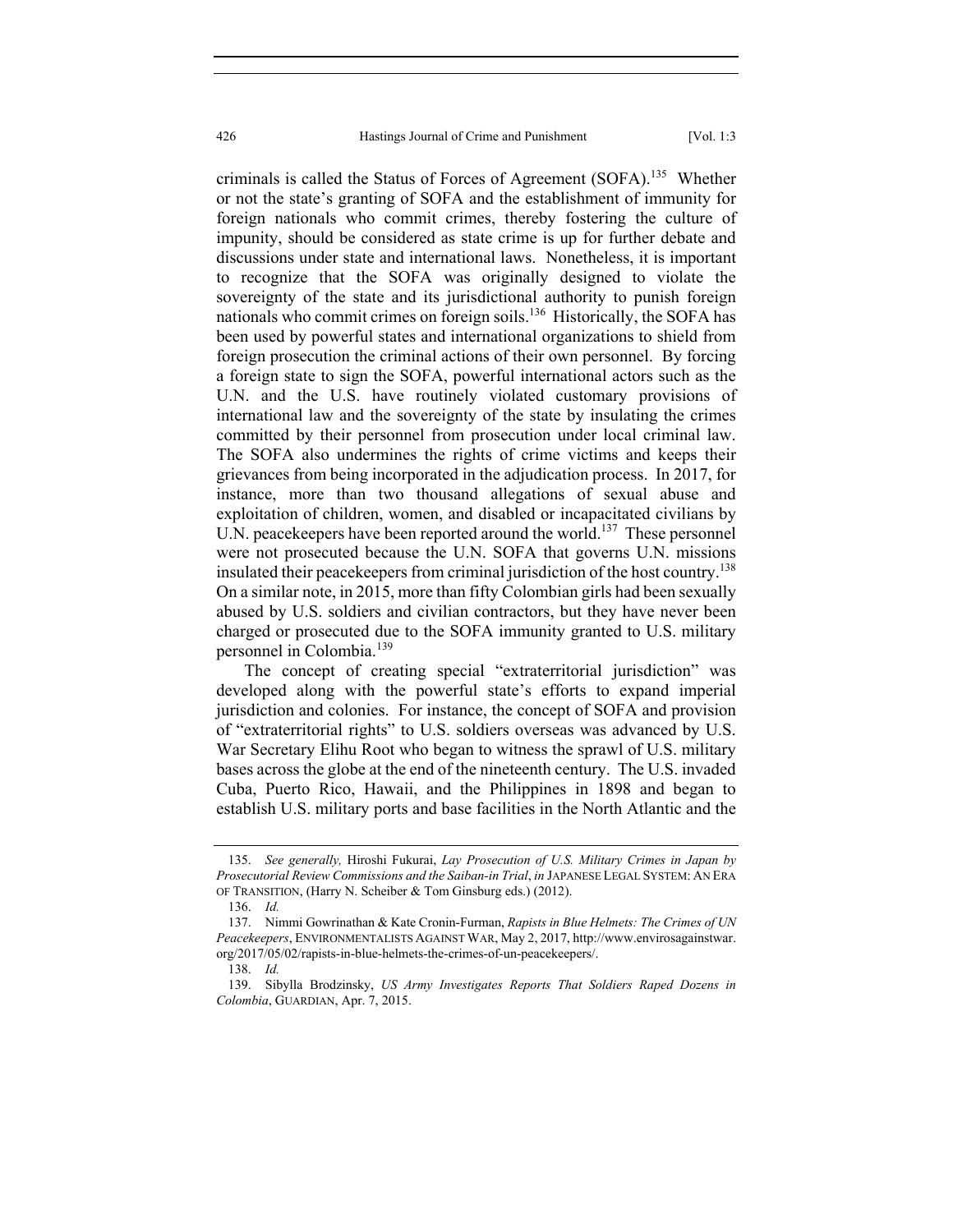Pacific Basins.<sup>140</sup> Under Root's leadership, the U.S. government also began to develop the legal framework of bilateral and multilateral military agreements in protecting U.S. armed forces from prosecution under domestic and international laws while stationed in a foreign state. At present, the U.S. government has signed more than one hundred Status of Forces Agreement (SOFA) and successfully placed military personnel in more than one hundred and fifty countries across the globe.<sup>141</sup>

The U.S.-Japan SOFA signed in 1960 provided U.S. military personnel "extraterritorial" immunity from prosecution under Japanese jurisdiction. In Okinawa, where three-quarters of all the U.S. military bases in Japan are stationed, for example, the failure of local government to punish criminals had long created a culture of impunity among military personnel, dependents, and civic employees, thereby fermenting the false liberty of criminality that led to further victimization of local residents and communities. From 1972 to 2015, military personnel have committed a total of 574 serious and violent crimes against local residents, including 394 robbery cases (n=548 robbers), 129 rapes (n=147), 26 murders (n=34), and 25 arson cases ( $n=12$ ) in Okinawa.<sup>142</sup> For the five year period from 1964 to 1968 alone, U.S. military personnel and their dependents committed a total of 5,376 crimes, including 504 serious and violent crimes in Okinawa.<sup>143</sup> Okinawa has suffered from the continued victimization of local residents and their communities, as a strong sense of impunity has been shared among military personnel for many decades.

# **A. The PRC-Forced Prosecution of Military Personnel: The Death of Yogi Koki**

While the SOFA effectively prevents the prosecution of U.S. soldiers under Japanese law, an exception occurred in Okinawa when the all-citizen PRC decided to prosecute U.S. military personnel, reversing the Naha public prosecutors' non-indictment decision. Similar to the PRC decisions of forced prosecution against white-collar criminals who had been long

 <sup>140.</sup> For the historical background on the U.S. development of extraterritorial rights, see Chalmers Johnson, Sorrows of Empire: Militarism, Secrecy, and the End of the Republic (2004).

 <sup>141.</sup> R. Chuck Mason, Status of Forces Agreement (SOFA): What Is It, and How Has It Been Utilized 2 (2015) ("The United States is currently party to more than 100 agreements that may be considered as SOFAs"). *See also,* Defense Manpower Data Center, Number of Military and DoD Appropriated Fund (APF) Civilian Personnel Permanently Assigned by Duty Location and Service/Component (2019).

 <sup>142.</sup> *Fukkigo 574-Ken, Oinawa Beigunjin, Gunzoku Kyoaku Hanzai* [*Since the 1972 Reversion to Japan, 574 Criminal Cases by U.S. Military Personnel and Their Dependents*], RYUKYU SHIMPO, May 20, 2016.

 <sup>143.</sup> *Id*.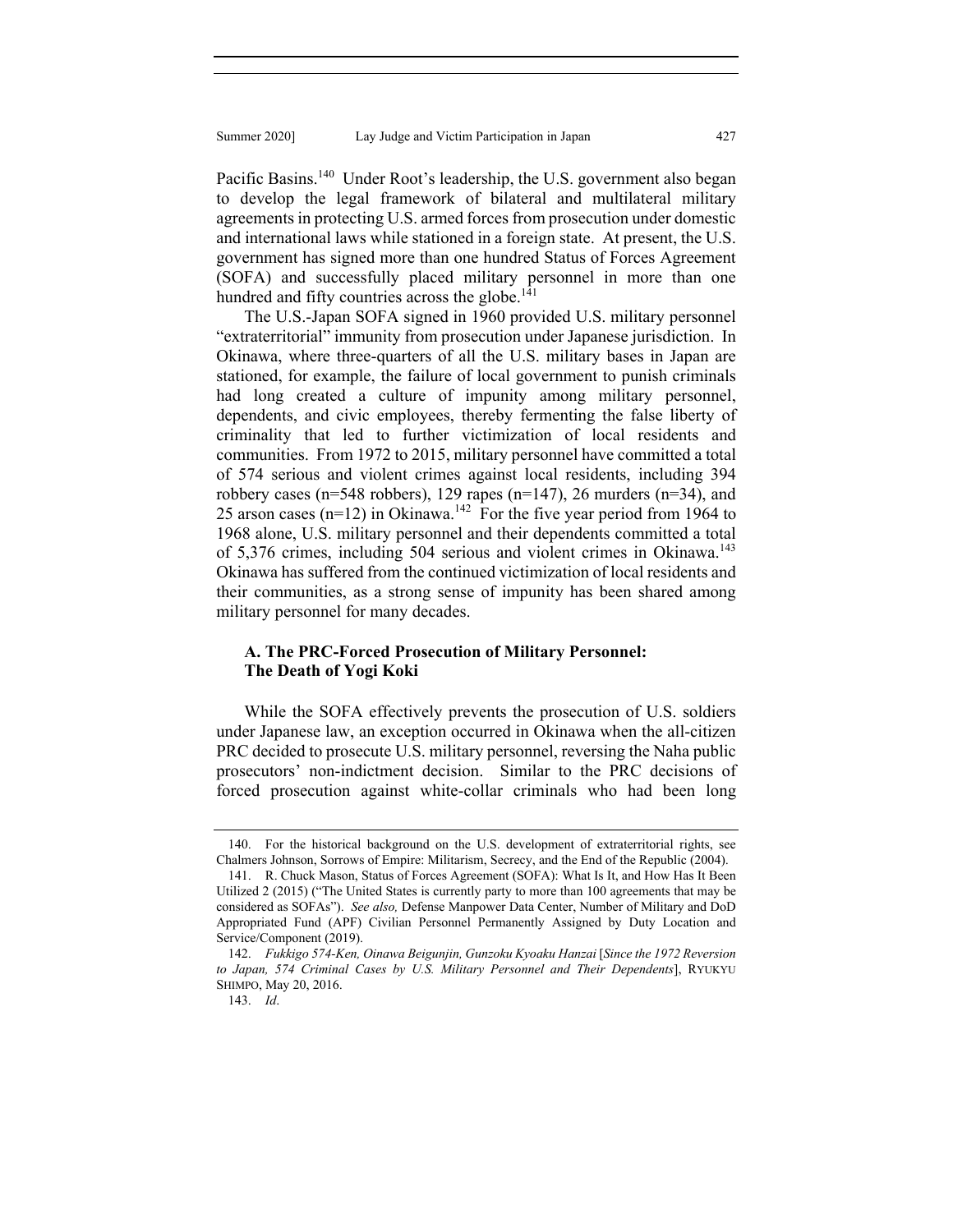protected by Japanese prosecutors and professional judges, PRC's forced prosecution decision in Okinawa punctured a huge hole in the culture of impunity long enjoyed by U.S. armed forces personnel, dependents, and civilian contractors.

In January 2011, a twenty-three-year-old military civic employee Rufus James Ramsey III, who had consumed alcohol at the base party and was driving back to his apartment, veered into an opposing lane and crashed into a compact car driven by a nineteen-year-old Okinawan youth Yogi Koko, killing him instantly.<sup>144</sup> Ramsey was taken to U.S. Naval Hospital Okinawa on Camp Lester and soon released. In March, the Naha public prosecutors announced that they decided not to indict the civic employee, since the traffic collision took place, according to the U.S. military, while he was on official duty, citing SOFA's Article 17, in which the American military exercises primary jurisdiction over all accidents or crimes committed while on official duty.<sup>145</sup> The driver soon had his driving privilege suspended for the next 5 years.<sup>146</sup> He was not tried in the military tribunal, as he was not a member of U.S. armed forces.<sup>147</sup> In Okinawa, DUI-related auto-accidents caused by U.S. base personnel have not been uncommon. Between 1981 and 2016, a total of 3,613 drunk-driving accidents were caused by U.S. military personnel, resulting in 82 deaths and 4,024 injuries. Yet, the punishment against drivers was almost nonexistent.<sup>148</sup>

This time, Yogi's mother, friends, and concerned community members had discussions with prominent Okinawan attorney Toshio Ikemiyagi, who suggested that the mother and supporters might petition the Naha PRC to review the non-indictment decision rendered by the Naha prosecutors' office. Upon their request, Attorney Ikemiyagi then filed a petition on behalf of the mother asking the Naha PRC to review the non-indictment decision. In May 2011, the Naha PRC deliberated on the case and announced that the indictment should have been issued in the first instance, reversing the

 <sup>144.</sup> *Japanese Man Died after Vehicle Collision with AAFES Employee on Okinawa*, STARS & STRIPES, Jan. 13, 2011 (hereinafter AAFES). *See also, Beiheihanzai Fukiso ni Kogi [Protest against Non-Prosecutorial Decision]*, AKAHATA SHIMBUN, Apr. 19, 2011. *Drinking at USF 'Official Event' is Regarded as Party of 'Official Duty'*, JAPAN PRESS WEEKLY, Apr. 24 & 26, 2011.

 <sup>145.</sup> AAFES, *supra* note 144.

 <sup>146.</sup> Beigunzoku, *Kisosoto Chiikyotei ga Hikokusekini* [*"Indictment is Proper" for Military Employee: SOFA is on Defendant's Seat*], OKINAWA TIMES, May 29, 2011 (hereinafter Beigunzoku).

 <sup>147.</sup> *Id*.

 <sup>148.</sup> Nihon Heiwa Iinkai [Japanese Peace Commission], Okinawa deno Beikaiheitaiin ni yoru Inshuunten Shibojiko ni Kogisi, Beigunkichi no Tekkyo o Motomeru [The Elimination of U.S. Military Bases in Okinawa Due to Drunk-Driving Accidents Resulting in Deaths and Injuries by U.S. Marine Soldiers], Nov. 20, 2017, *available at* http://j-peace.org/2011/statement/pdf/insyu jiko\_kougi171120.pdf.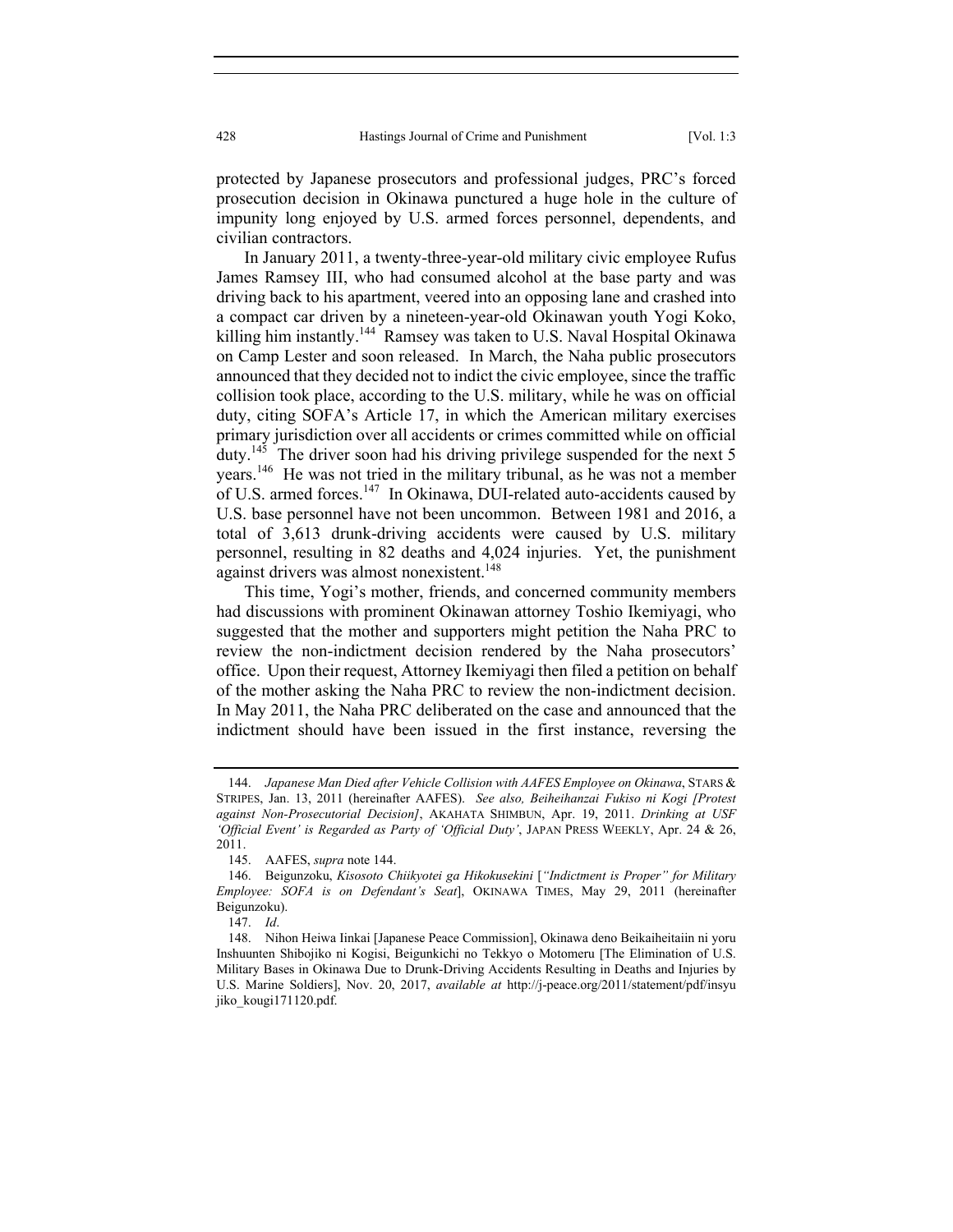prosecutors' non-indictment decision.<sup>149</sup>

According to the new 2009 PRC law, after the PRC issued the indictment decision, the local prosecutor's office was required to respond to the PRC's decision within a three-month window. An unexpected event took place in this case. First, the local prosecutors did not make an announcement of the results of the reinvestigation of the case, as mandated by the new PRC law. Second, in November 2011, the U.S.-Japan Joint committee, not the Naha prosecutor's office, made a sudden announcement on this case. The U.S.- Japan Joint Committee is the bilateral panel charged with administering the SOFA, largely in secret. Third, there was an unprecedented decision that, in a period of peacetime, the military employee would not be protected by the SOFA provision.<sup>150</sup>

Specifically, the U.S.-Japan Joint Committee announced that if a member of the armed forces or a military-linked civilian is caught by Japanese police while driving drunk, they would lose their "extraterritorial" status under SOFA and Japan would have the right to exercise primary jurisdiction, whether they were on or off duty. Secondly, since civilian workers were not subject to the U.S. Uniform Code of Military Justice (UCMJ), they could not be tried in a U.S. military court. They must then be tried in a civilian court and could be taken to the U.S. to be tried in a civil court. Thirdly, if U.S. authorities determine the transfer to the U.S. to be logistically impossible, the U.S. may decline to prosecute them. At that point, Japan can formally request to try the case, and the U.S. is supposed to grant a "sympathetic consideration" in handing the suspect to the Japanese prosecutors.<sup>151</sup> Lastly, the Japanese government would be allowed to exercise the primary jurisdiction over such a case. Two days after the U.S.- Japan Joint Committee's announcement, the Naha prosecutors' office issued the indictment against the military employee, who was then arrested, prosecuted, convicted in the Naha district court, and sent to Japanese prison for 18 months for vehicular manslaughter.<sup>152</sup>

This PRC's forced prosecution decision was significant and effective in puncturing an unprecedented hole in the SOFA's immunity provision for military-related personnel. It is equally important to recognize the importance of the PRC petition filed by the veteran Okinawan attorney on behalf of the mother of the auto accident victim. In the petition submitted to the PRC, Attorney Toshio Ikemiyagi had enlisted key legal decisions and

 <sup>149.</sup> *Id.*

 <sup>150.</sup> *Okinawa Presec Indict U.S. Base Employee*, HOUSE OF JAPAN, Nov. 25, 2011. *See also, U.S. Civilian Worker in Okinawa Indicted for Fatality*, ASAHI SHIMBUN, Nov. 25, 2011.

 <sup>151.</sup> Eric Johnston, *SOFA A Source of Sovereign Conflicts*, JAPAN TIMES, July 31, 2012.

 <sup>152.</sup> Travis J. Tritten & Chiyomi Sumida, *American on Okinawa Gets 18 Months in Prison for Vehicle Manslaughter*, STARS & STRIPES, Feb. 22, 2012.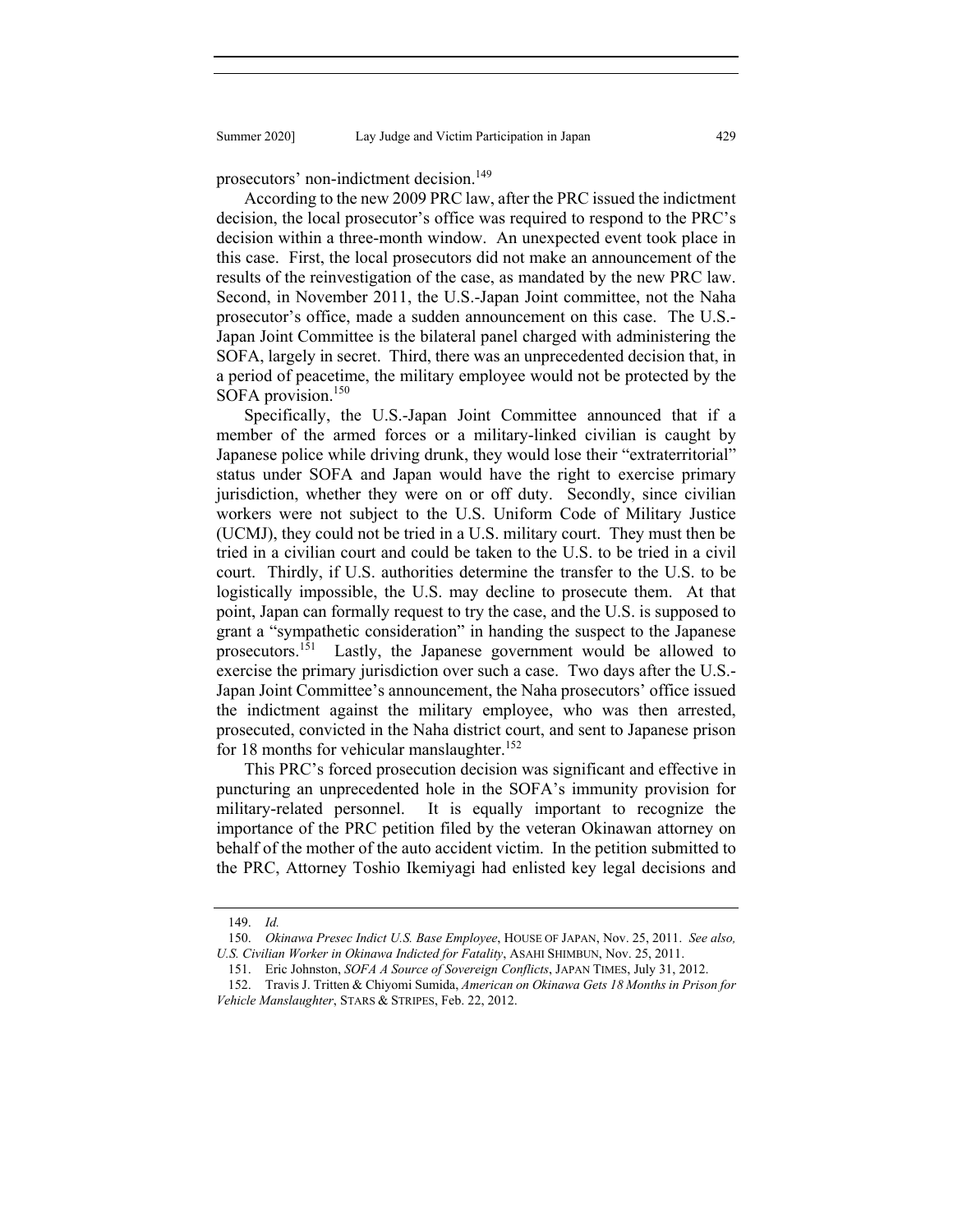justifications in arguing that the military employee should be indicted and prosecuted in Japan.<sup>153</sup> First, he indicated that the U.S. Supreme Court in 1960 handed down the decision that during a time of peace, the SOFA protection of military personnel would not be extended to civilian employees of American military bases overseas. Specifically, the ruling in *McElroy v. Guagliardo* in 1960 determined that during peacetime, the Uniform Code of Military justice (UCML) could not be applied to civilian employees of U.S. Armed Forces overseas in non-capital offenses. The ruling thus recognized that different jurisdictional applications existed between U.S. Armed Forces service members and civilian components of military personnel.<sup>154</sup> Another U.S. Supreme Court ruling, in *Grisham v. Hagan* in 1960, similarly determined that, even in capital cases, different jurisdictional principles could be applied to civilian employees overseas.<sup>155</sup> Ikemiyagi's PRC petition had influenced the PRC deliberation, as the PRC's Principal Statement (*giketsu no shushi*) issued by the Naha PRC in May 27, 2011, reversing the Naha prosecutors' non-indictment decision, also cited these two U.S. Supreme Court decisions.<sup>156</sup>

Second, the PRC Principal Statement had also cited other exclusionary provisions of civil employees at U.S. military bases overseas. The PRC statement cited that under the North Atlantic Treaty Organization (NATO) SOFA provision, civic employees and dependent families of military personnel were not considered to be protected under the NATO SOFA that had been signed with multiple European countries.<sup>157</sup> Third, the PRC Principal Statement indicated that the Supreme Court of Korea had made a similar decision on the limited coverage of jurisdiction over the civilians employed in the U.S. military base in South Korea, in which the U.S. military had no right to exercise its jurisdiction over civilian workers of American military bases in South Korea during peacetime, as related to the 1960 U.S. Supreme Court rulings.<sup>158</sup>

Lastly, as Ikemiyagi indicated in his PRC petition, which was re-cited in the PRC Principal Statement, civilian employees at the military bases are not members of U.S. military personnel, and their crimes were therefore not subjected to adjudication by the U.S. Court Marshal, since the Uniform Code of Military Procedure (UCMP) has jurisdiction over U.S. military personnel, not civilian employees. The PRC then suggested that civic employees should

 <sup>153.</sup> Personal interview of Attorney conducted by the author on Nov. 30, 2016, at his law office in Naha, Okinawa.

 <sup>154.</sup> *McElroy v. United States ex rel Guagliardo*, 361 U.S. 281 (1960).

 <sup>155.</sup> *Grisham v. Hagan*, 361 u.s.a. 278 (1960).

 <sup>156.</sup> The PRC Resolution Statement, May 27, 2011 (on file with the author).

 <sup>157.</sup> Beigunzoku, *supra* note 146. *See also,* Petition to Naha Prosecution Review Commission,

Apr. 25, 2011, filed by Attorney Toshio Ikemiyagi (on file with the author).

 <sup>158.</sup> Beigunzoku, *supra* note 146.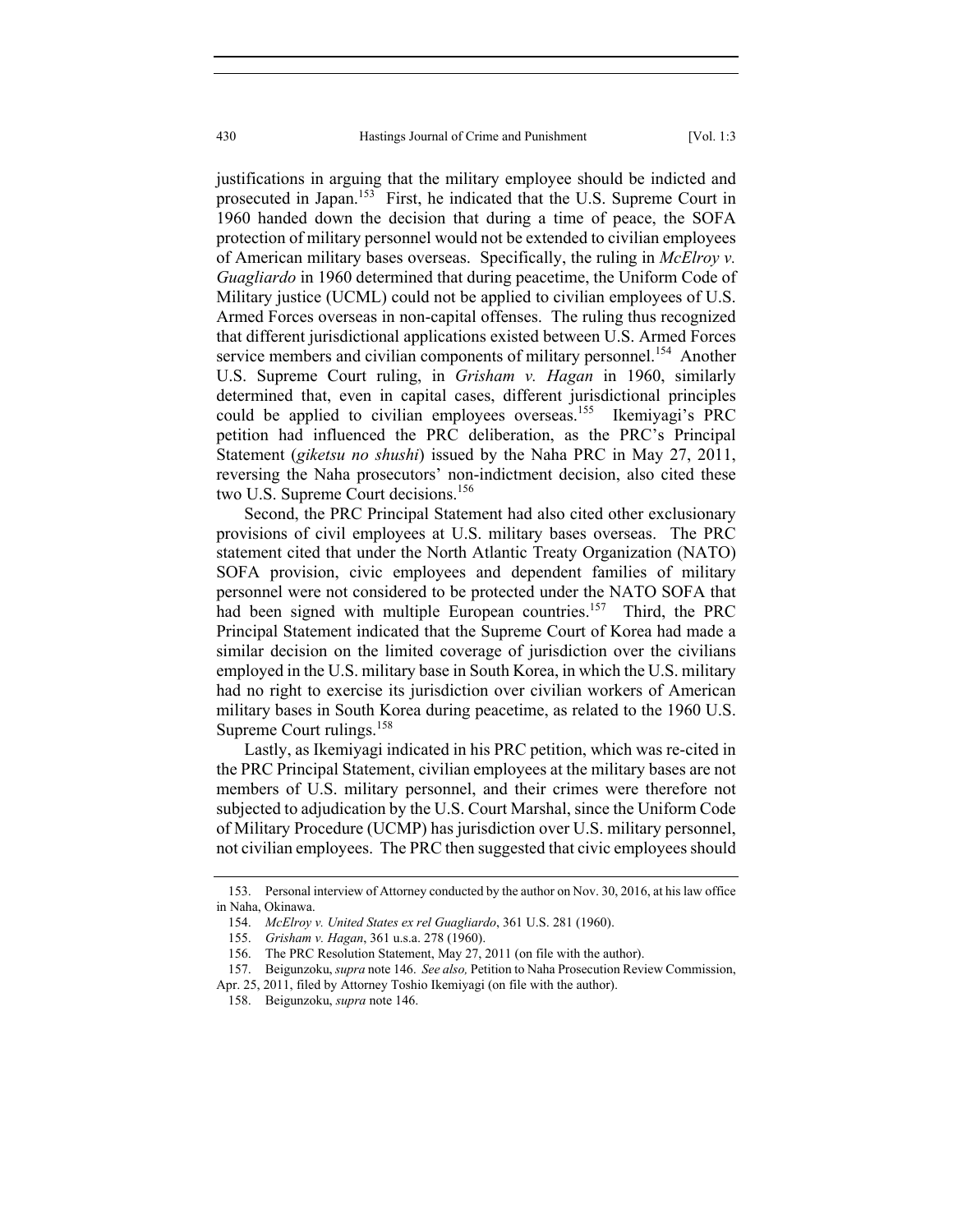be properly subjected to the U.S.-Japan SOFA Article 17, section (1) (b), which states that "the authorities of Japan shall have jurisdiction over the members of USAF, the civilian component, and their dependents, with respect to offenses committed within the territory of Japan and punishable by the law of Japan."159 The PRC Principal Statement thus concluded that Ramsey, a civilian employee at a U.S. base, should be properly indicted and tried in Japanese court. This whole process of turnaround from the Okinawan youth's death to the PRC's prosecution decision took place quickly, suggesting that the PRC had acted on the review of the petition expediently and enthusiastically. The PRC's pro-indictment decision was prompt and decisive: the Okinawan youth's death occurred on January 12, 2011; the petition to the Naha PRC was filed on April 25, 2011; and the PRC decision that supported the indictment of a civilian employee was announced on May 27, 2011.

## **B. The PRC's Failure of Prosecution: The Death of Yoshio Onda**

The PRC decision on the death of Yogi Koki due to the culpability of civilian personnel and the prosecution in Japanese court stands in contrast to another case of civilian death caused by a civic military employee that took place in Yamaguchi Prefecture. In September 2010, 66-year-old Yoshio Onda was killed by a car driven by civilian employee Jamie M. Wallace, who worked at U.S. Marine Corps Air Station Iwakuni in Yamaguchi Prefecture. The Marine airfield military base is located at the southwestern tip of Japan's largest island, Honshu. Onda had been the president of a neighborhood association and a key member of "Atagoyama o Mamoru Kai [The Protection Group of Mt. Atago or PGMA]," who had been protesting the construction of a 1,060-unit housing project on Mt. Atago for U.S. military personnel next to the Marine airfield. The investigation of the auto accident near the military base revealed that Onda's body flew nearly sixty feet, killing him instantly. The incident also took place without any sign or trace of brake marks by the colliding automobile driven by Wallace.<sup>160</sup> Soon after the accident, nearby residents and witnesses of the accident surrounded Wallace and her vehicle so that she would not escape into the base.<sup>161</sup>

 <sup>159.</sup> U.S.-Japan Status of Forces Agreement, *available at* https://www.nichibenren.or.jp/ library/en/document/data/140220\_2\_opinion.pdf (last visited Nov. 29, 2019).

 <sup>160.</sup> *No to US Military Beef-Up in Post-Disaster Mess*, JAPAN PRESS WEEKLY, May 17 & 18, 2011, *available at* http://www.japan-press.co.jp/modules/news/index.php?id=1854.

 <sup>161.</sup> *Iwakuni: Beigunzoku ga Jumin o Hanekorosu: Senryosha-Ishiki de Zochou-suru Beigun*  [*Iwakuni: Military-Related Personnel Killed Local Resident: Occupier-Minded U.S. Military*], JINMIN NO HOSHI [PEOPLES STAR], Vol. 5513, (2010), *available at* http://peoplestar.web.fc2.com/ list/data/5513-1.html.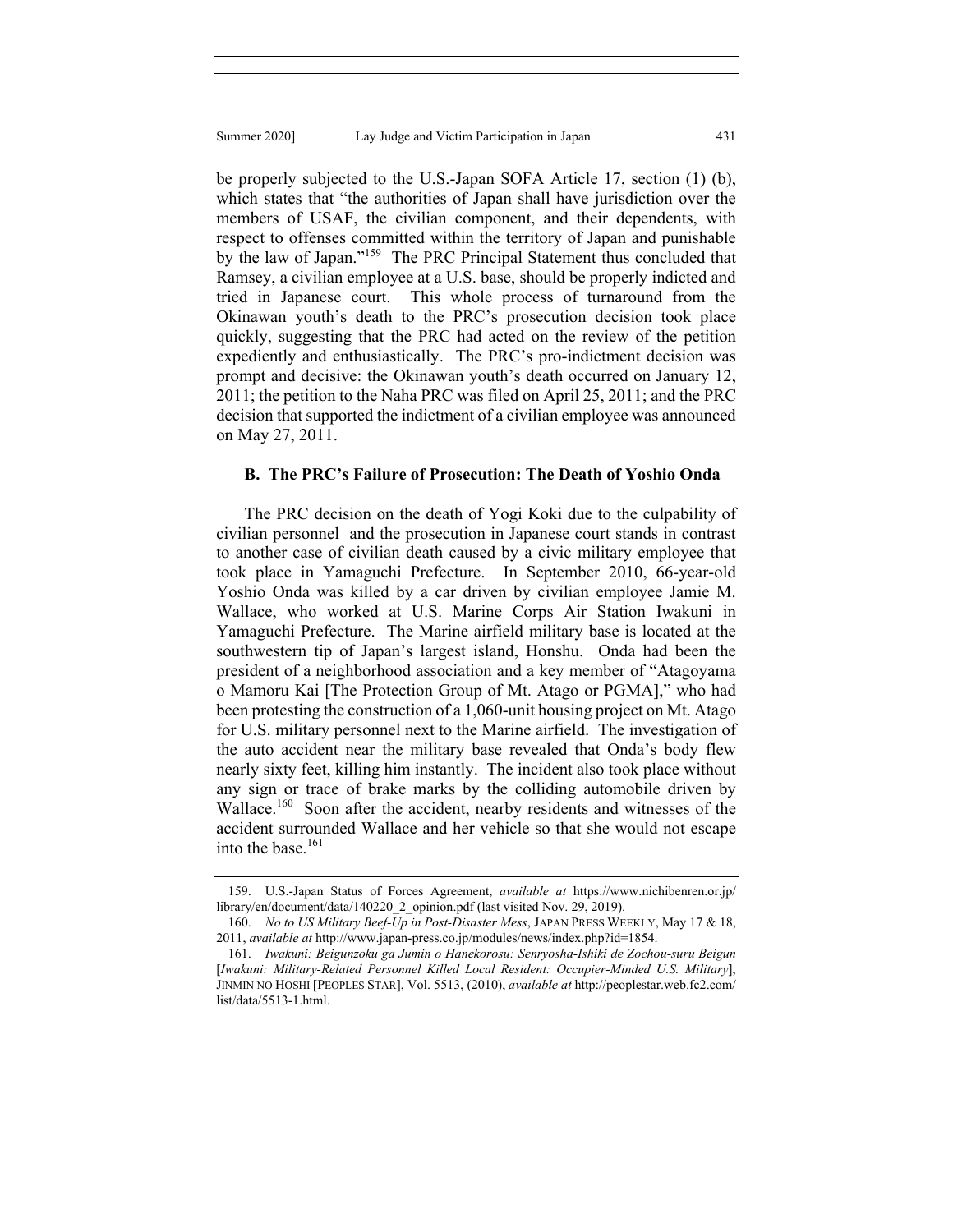Onda's life had been largely influenced by his war experience. Onda's father was killed in the Philippines during the Second World War, when he was one year old, and one of his sisters and some cousins were killed by the nuclear blast in Hiroshima in 1945. His mother had to take care of her family by working at a nearby U.S. military base, and died when she was only 51 years of age.<sup>162</sup> After the incident, the Yamaguchi prosecutors issued the non-indictment decision because the accident took place while Wallace was on official duty, and the administrative punishment was soon handed down to Wallace, as her driving privileges were suspended for four months for causing the deadly accident.<sup>163</sup>

After Onda's death, his remaining family filed a complaint to the Yamaguchi PRC to review the prosecutors' non-indictment decision against Wallace. The Yamaguchi PRC decided in March 2011 that the prosecutors' original non-indictment was proper, stating "the accident took place while on-duty. As indicated in the U.S.-Japan SOFA, the duty status properly gives the U.S. government the primary right to exercise jurisdiction over the accident, [thereby the non-indictment by the Japanese prosecutors was proper]."<sup>164</sup>

There are a number of similarities between the deaths of Yogi Koki and Yoshio Onda and the surrounding circumstances. First, their whole lives had been deeply affected by the legacy of U.S. military bases that had been built near their homes. Yogi Koki, who was originally born in Okinawa, had left his family to work in Aichi Prefecture in the Island of Honshu, Japan's largest main island. He returned to his hometown in Okinawa to celebrate his 20th birthday, which was considered the entry into adulthood according to the local culture.<sup>165</sup> Onda's entire life had also been affected by his relation to the legacy of U.S. military, including his father's death, the U.S. dropping of atomic bomb in Hiroshima, and his mother's livelihood that depended on jobs at a nearby U.S. military base. Second, they were both killed by military civil employees, not U.S. Armed Forces service personnel. Third, their deaths were not caused by their own actions or inaction, but were externally imposed by drivers who were either under the influence of alcohol, or perhaps, in the death of Yoshio Onda, driving carelessly, if not recklessly. Fourth, in both cases, the U.S. military had held the primary jurisdiction over both incidents and decided that civic employees were in the

 <sup>162.</sup> Beigun Hanzai: Beigungunzokujiko Fukiso Izoku Kenshin Moshitate-e [Military Crimes: Victim's Family Filed Complaint to PRC], D-Navi, Apr. 10, 2011.

 <sup>163.</sup> Tsutomu Niigaki, Yamachuchi-ken Iwakuni Deno Doshu Jijitsu [The Same Incident in Iwakuni, Yamaguchi], Nichibei Chiikyotei-Kaisei o Jitsugensuru NGO [NGO for the Revision of the U.S.-Japan SOFA], June 13, 2011, *available at* https://kaiteingo.ti-da.net/e3594968.html.

 <sup>164.</sup> *Id.*

 <sup>165.</sup> *Japanese Man Dies after Vehicle Collision with AAFES Employee on Okinawa*, STARS & STRIPES, Jan. 13, 2011.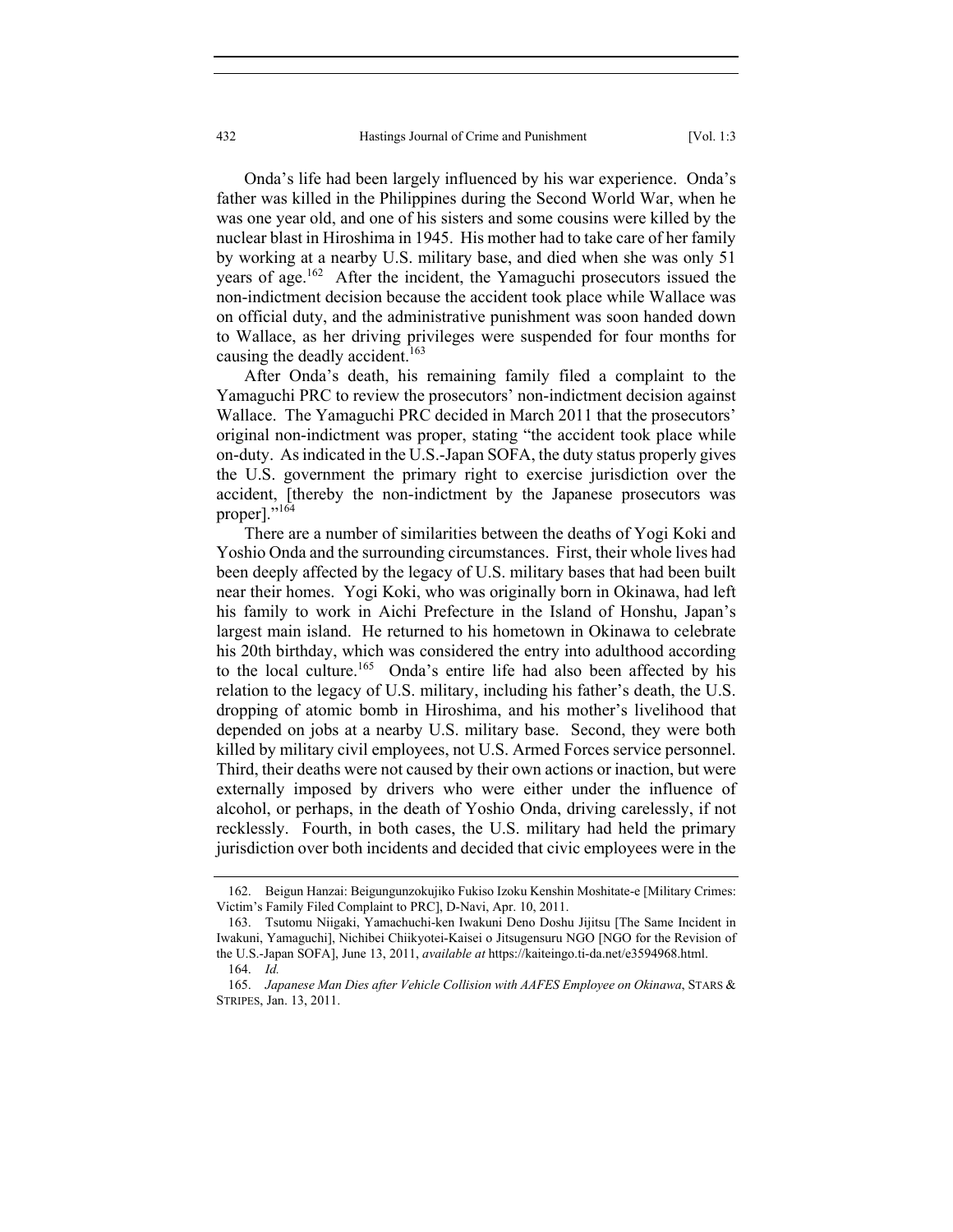furtherance of their own official duty when the deadly incidents occurred. Fifth, in both instances, Japanese professional prosecutors issued the nonindictment decision, citing the U.S.-Japan SOFA provision and primacy of U.S. jurisdiction over the incidents. Lastly, victimized families and their proxies had filed complaints to local PRCs to review the propriety of the prosecutors' non-indictment decisions.

There are also significant differences in the outcome of PRC deliberations in Okinawa and Yamaguchi prefectures. The Okinawa's PRC petition was prepared by an experienced lawyer who had been well-versed in the "colonial" history of Okinawa which, according to Okinawan specialists, has been made into a "sacrifice zone" by both U.S. and Japanese governments.166 For instance, Attorney Toshio Ikemiyagi has represented many families whose members have been victimized by U.S. military personnel, including the late Koki Yogi and his grieving mother. He also acted as a leader of many lawsuits filed by Okinawan residents against the Japanese government and its U.S.-related polices in Okinawa. He is currently the leader of the U.S. Kadena Air Base anti-noise pollution litigation, representing approximately 22,000 Okinawan residents who live near the base.<sup>167</sup>

The PRC petition on behalf of Yoshio Onda in Yamaguchi Prefecture was filed by his remaining family members and their supporters who had little legal background on the SOFA provision and little knowledge of important legal decisions regarding the status of military-related personnel. Similarly, the residents in Yamaguchi Prefecture have not faced the same degree of exploitation and "forced victimization" of residents, communities, environment, and ecosystems. Article 4 of SOFA stipulates, for example, that U.S. government is not obliged to return the base and adjacent area to "the condition in which they were at the time they became available to the USAF, or to compensate Japan in lieu of such restoration."<sup>168</sup> Such a legal provision has resulted in the contamination and destruction of the environment and ecosystems of Okinawan villages and towns. The town of Takaye, where Osprey helipad stations were recently constructed despite strong opposition by the residents, had been used as a quasi-camouflaged Vietnamese village during the Vietnam War. The residents were forced to act as Vietnamese villagers during the military exercise simulation and had the defoliant Agent Orange sprayed over them as well as food crops, so as to

 <sup>166.</sup> *See generally,* ROGER GOODMAN & KURSTEN REFSING, IDEOLOGY AND PRACTICE IN MODERN JAPAN 30 (1992) (Okinawans "see themselves made into a sacrificial lamb which the emperor offered to the Allied Occupation to save the rest of Japan from prolonged occupation.").

 <sup>167.</sup> *22,000 File Suit Over Kadena Night Flights*, JAPAN TIMES, Apr. 29, 2011.

 <sup>168.</sup> SOFA, art 4, 1, *available at* https://www.nichibenren.or.jp/library/en/document/data/ 140220\_2\_opinion.pdf.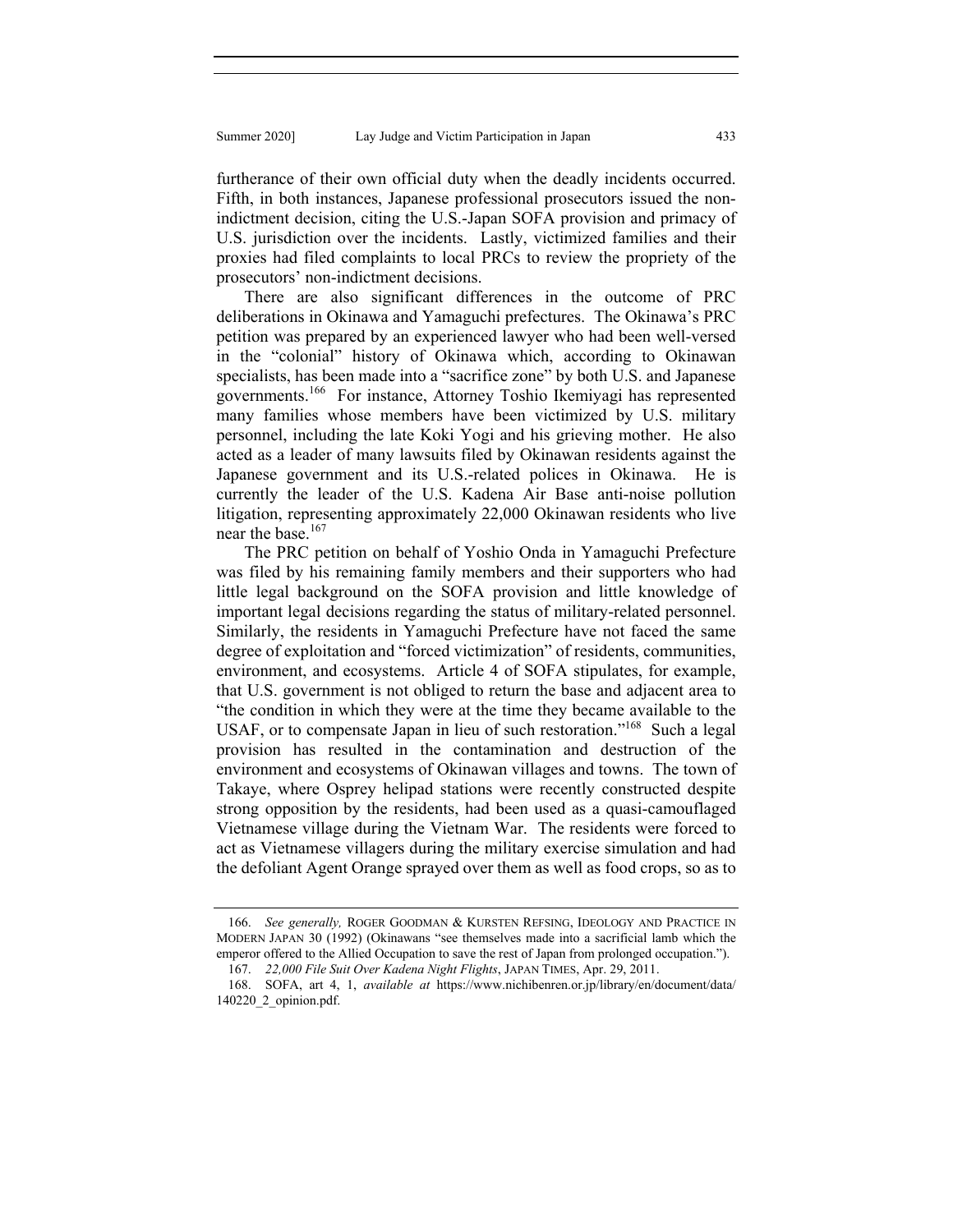investigate the impact of the herbicides.<sup>169</sup> The villagers were never compensated for the contamination of their farmlands or the health effects stemming from their participation in the military simulation exercise.<sup>170</sup>

The Japanese government's treatment of the deaths of both Yogi Koki and Yoshio Onda demonstrated that the existing legal system has been designed to elevate the interests of U.S. and Japanese governments and their geo-strategic objectives over the rights and welfare of people, the nature, and ecosystems in Okinawa and elsewhere. When Okinawan residents have been victimized by military personnel, the decisions of the Japanese government, including the prosecutors' offices, have failed to ensure the safety and security of local residents and their communities, while "ignoring" their duty to punish the offenders. The reluctance of Japanese public prosecutors to issue the indictment against civilian components of U.S. military reflected the overall bureaucratic culture of the Japanese government, thereby disregarding and marginalizing the rights of crime victims and their families. In addition to the provision of the 1954 secret directive of *shobun seikun*, it was also revealed that, in an attempt to prosecute U.S. military personnel, Japan's public prosecutors were required to follow the special instruction from top ministerial officers, namely the Director of Public Prosecutors (*Kenjicho*), Attorney General (*Kenji Socho*), and Justice Minister (*Hosho*).171 The directive thus led to the wholesale dismissal of criminal cases that victimized local residents and communities in Okinawa and beyond. The PRC then became an important legal vehicle with which to challenge the culture of impunity and complicity.

## **C. Professor Carl F. Goodman's Suggestion to Include "Mature Adults" in PRC Deliberations**

Georgetown Law Professor Carl F. Goodman offered an important suggestion that, in order to engage in equitable and fair PRC deliberations, it is important to invite legal specialists with politico-legal knowledge and international expertise so that the PRC's deliberations should be reflective of, and incorporated into, a more consensual decision-making to comply with the overall interests of the government and the general public. Professor

 <sup>169.</sup> Lisa Torio, *Can Indigenous Okinawans Protect Their Land and Water from the US Military? As Construction Finishes on Six New Helipads, Demonstrations to Remove the Military are Reaching a Fever Pitch*, NATION, Dec. 20, 2016, *available at* https://www.thenation.com/ article/can-indigenous-okinawans-protect-their-land-and-water-from-the-us-military/.

 <sup>170.</sup> *Id*.

<sup>171.</sup> *Beihei-Kiso wa 'Hoso-Shiki' to Kitei: Homusho no 54-nen Naiki de* [*Requirement of U.S. Soldiers' Indictment Under Justice Minister's Instruction: 1954 Internal Document of the Ministry of Justice*], SAGA SHIMBUN, Jan. 28, 2019.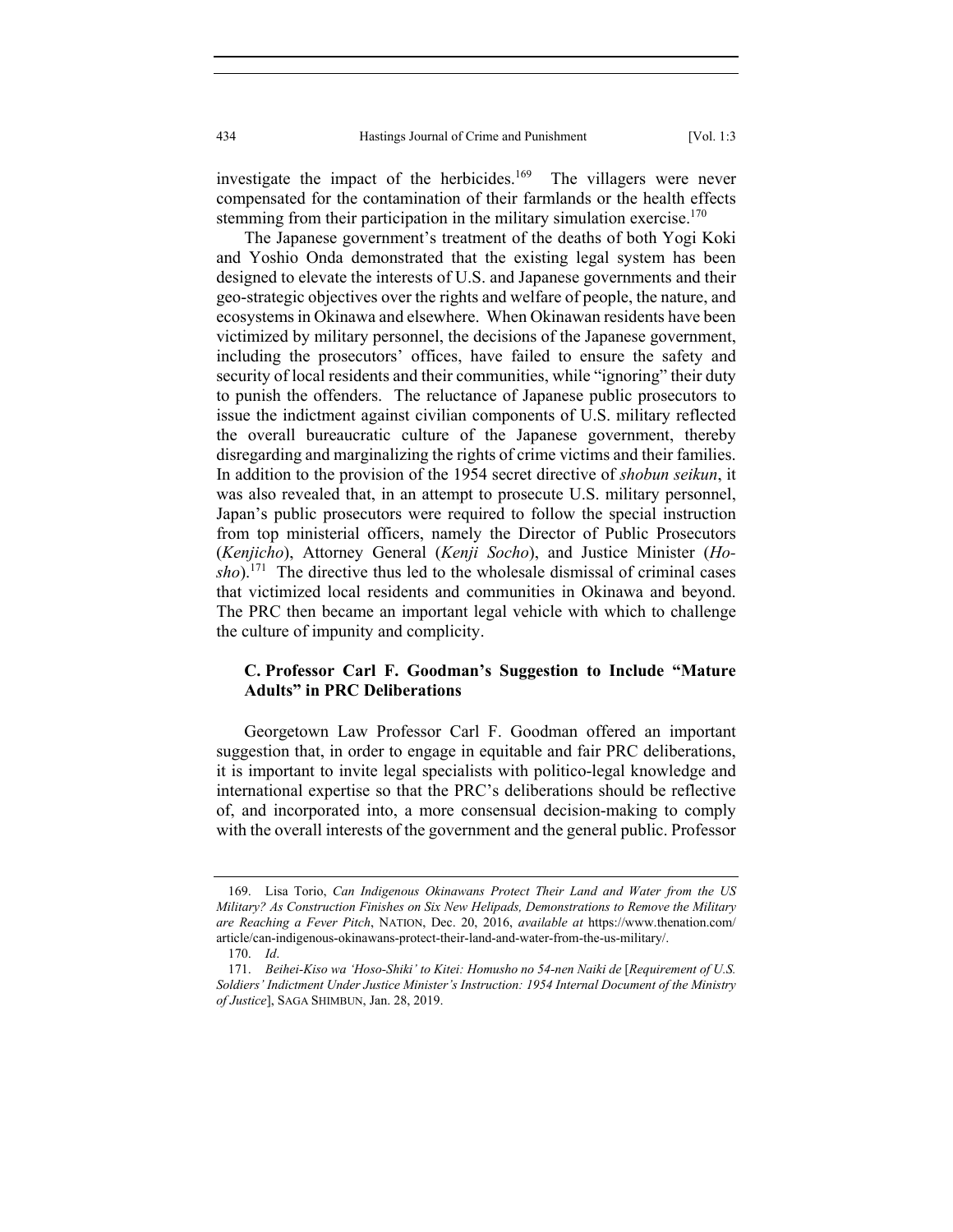Goodman provides a number of compelling reasons that sociopolitical experts should be included, in addition to lay participants, in PRC's decisionmaking in the post-2009 era. For example, he warned that, without political and legal experts, there might be a potential for partisan political abuse of the PRC law, such as in the instance of what was most likely a politically motivated request to review the non-indictment decision on DPJ Secretary General Ichiro Ozawa.<sup>172</sup> Professor Goodman suspected that the PRC-forced indictment might have possibly cost Ozawa the Prime Minister post.<sup>173</sup>

Other reasons included the potential harm to national security when the PRC-forced indictment led to the prosecution of foreign nationals. For instance, the PRC-forced indictment of a Chinese ship captain could have damaged the economic relationship with China, though he was quickly released by the Japanese government.<sup>174</sup> Another indictment of U.S. military personnel had led to the violation of the jurisdictional authority of the U.S.- Japan SOFA provision. According to Professor Goodman, "[M]andatory indictment [of U.S. military-related personnel] could create an international incident between Japan and its single most important military partner."<sup>175</sup> Other reasons he enlisted included the potential danger of damaging innocent persons caught in the PRC investigation process $176$  and the tremendous stress that the PRC process has placed on the rule of law, such as the indictment of a former police deputy chief, when the statute of limitation had already expired. $177$ 

Thus, Professor Goodman suggests the following changes in the PRC law: (1) the training of PRC members with sample instructions prepared by the Japanese Supreme Court's Secretariat to explain the PRC's need to consider various issues, including the public interest and the rights of the target of their investigation; (2) the more active involvement of public prosecutors in providing the PRC exculpatory evidence involving the target of their investigation; and (3) in PRC reviews that possibly touch upon national security issues, the greater involvement of retired jurists of the Japanese Supreme Court, a former head of the Japan Federation of Bar Association, a retired Prosecutor General, a former Ministry of Foreign Affairs, and retired presidents of Japan's national and private universities, among others.<sup>178</sup>

 <sup>172.</sup> *See generally,* Carl F. Goodman, *Prosecution Review Commissions, the Public Interest, and the Right of the Accused: The Need for a "Grown Up" in the Room*, 22 PACIFIC RIM LAW & POLICY JOURNAL 1 31, 32 (2013).

 <sup>173.</sup> *Id.*

 <sup>174.</sup> *Id.* at 33.

 <sup>175.</sup> *Id.* at 35.

 <sup>176.</sup> *Id.* at 33.

 <sup>177.</sup> *Id.* at 33-34.

 <sup>178.</sup> *Id.* at 42-43.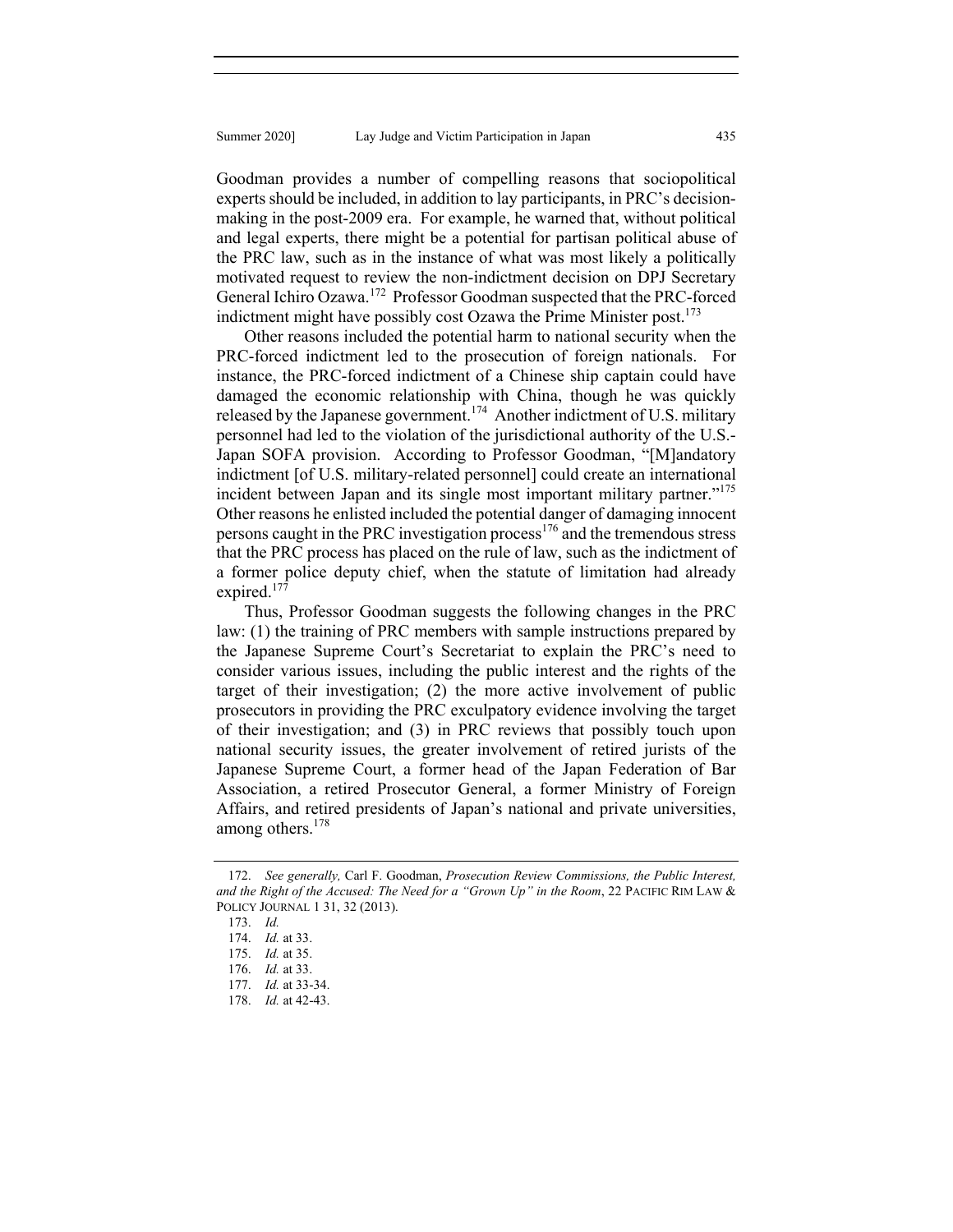436 Hastings Journal of Crime and Punishment [Vol. 1:3

These are important issues and agendas raised in order to improve the deliberative performance and quality of the PRC decision-making. Nonetheless, given the important civic oversight function of the PRC and its current independent deliberative process, the possible inclusion of multiple "mature adults" and their expert input in the deliberation may retard, if not totally eliminate, the possibility of reflecting civic views, popular voices, and citizens' concerns related to the rights and interests of crime victims, families, and general communities. As noted earlier, Japan's overall criminal justice system has demonstrated that judge-led trials have elevated the rights and interests of the government, political authority, powerful corporate entities, and foreign nationals above and beyond the rights and interests of ordinary citizens, crime victims, their families and, overall, civil society at large. In order to counter this long-standing situation, it thus seems that the composition of the PRC should remain as an exclusive civic institution, preserving its deliberative process without the participation of government officials and legal experts, including public prosecutors, professional judges, highly-placed government bureaucrats, and political and academic experts.

### **IV. Conclusions**

This paper has provided critical comments on the five invited scholars' research presentations on the three new systems of popular and victim participation in Japan's criminal justice process, including: (1) the PRC's new legally binding power to issue an indictment; (2) a mixed tribunal called *Saiban'in Seido* with three professional and six lay judges as an adjudicable body, and (3) a victim participation program that allowed crime victims, families, and their proxies to express their grievances in the criminal justice process.

This paper also incorporated the TEPCO case into the discussion of the effectiveness of Japan's new public and victim participation systems, and explored the possibility of public adjudication of white-collar criminals, i.e., those in entrusted positions whose professional and corporate negligence led to deaths and injuries. The ministerial secretive directive called *shobun seikun* has long protected white-collar criminals and U.S. military personnel from prosecution in Japanese court. Due to the government's systemic refusal to indict and prosecute them, a culture of impunity has been fostered, leading to the continued victimization of ordinary citizens and communities.

The PRC, which was first created in 1948 to review the propriety of nonindictment decisions rendered by public prosecutors, became one of the rare civic institutions in Japan whose membership was solely composed of ordinary citizens randomly selected from the local community. Its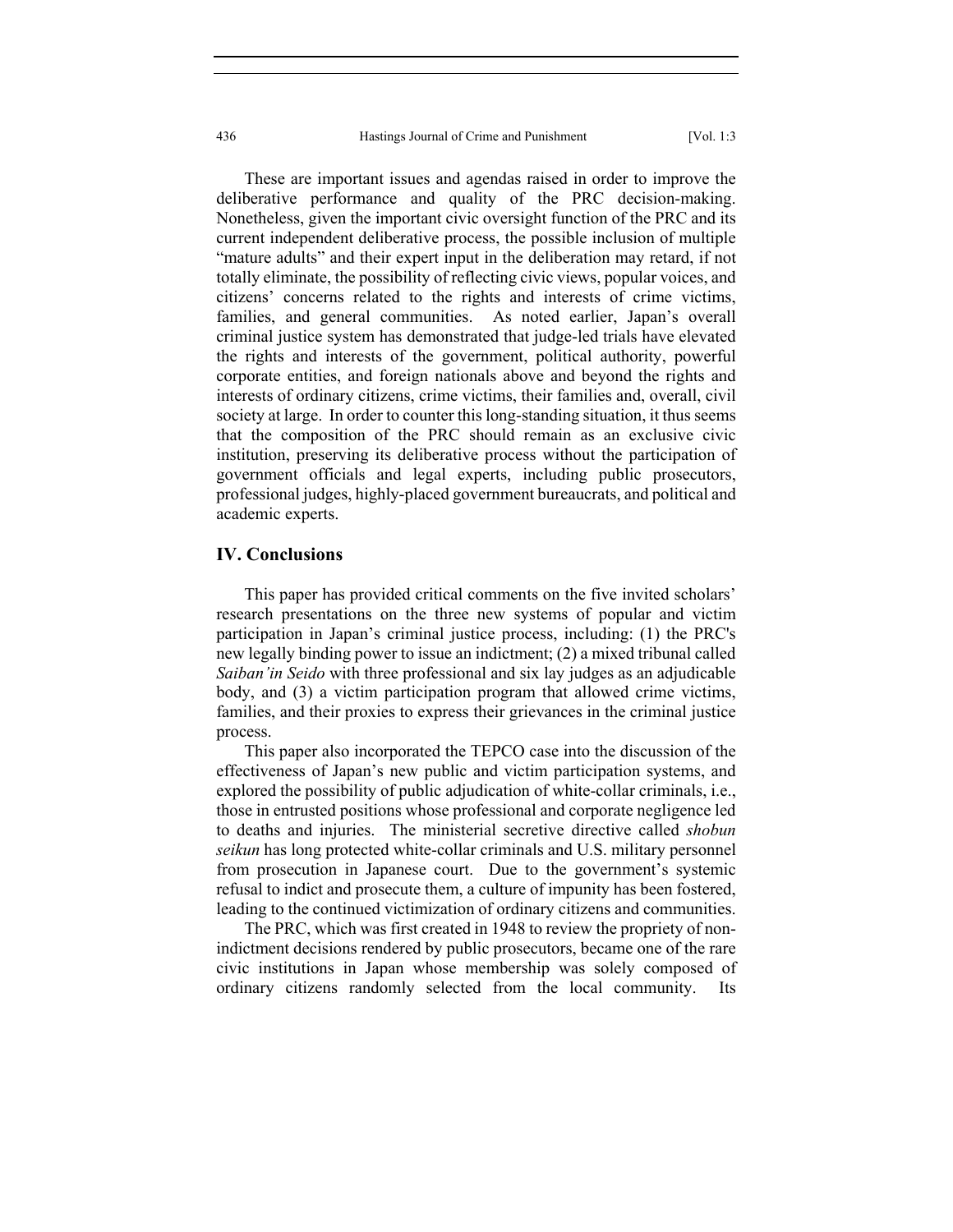deliberation was also conducted without the participation of government elites and legal experts. The 2009 PRC law gave it the authority to issue a legally-binding indictment decision. Among all PRC-forced indictment cases since 2009, white-collar crimes have constituted the majority, with five of nine cases (56%) and nine of thirteen defendants (69%). In the trials, however, professional judges failed to convict a single PRC-indicted whitecollar defendant (0.0%).

This paper also explored alternative trial venues in which to try whitecollar crime, including PRC-indicted cases, such as a *Saiban'in* tribunal and an American-style all-citizen, twelve-member jury, which Japan had once operated from 1928 to 1943. This paper also examined the PRC-indictment case in Okinawa, which led to the decision by the U.S.-Japan Joint Committee to create the administrative exception in the SOFA's "immunity" provision, and ultimately allowed the prosecution of the civilian component of U.S. military personnel in Japanese court. The PRC deliberation in Okinawa was compared to another PRC decision in Yamaguchi Prefecture, regarding the death of civilians at the hands of U.S. base personnel. The creative use of the PRC decision and deliberation was explored in relation to state crime, i.e., the state's refusal to prosecute criminals, even when the prosecution was mandated by its own national law. It is our hope that the creative use of PRC and its legally binding indictment decision will ultimately elevate the interests and rights of people, community, and civil society at large over the rights and interests of government bureaucrats, military personnel, corporate executives, political elites, and other potential white-collar criminals.